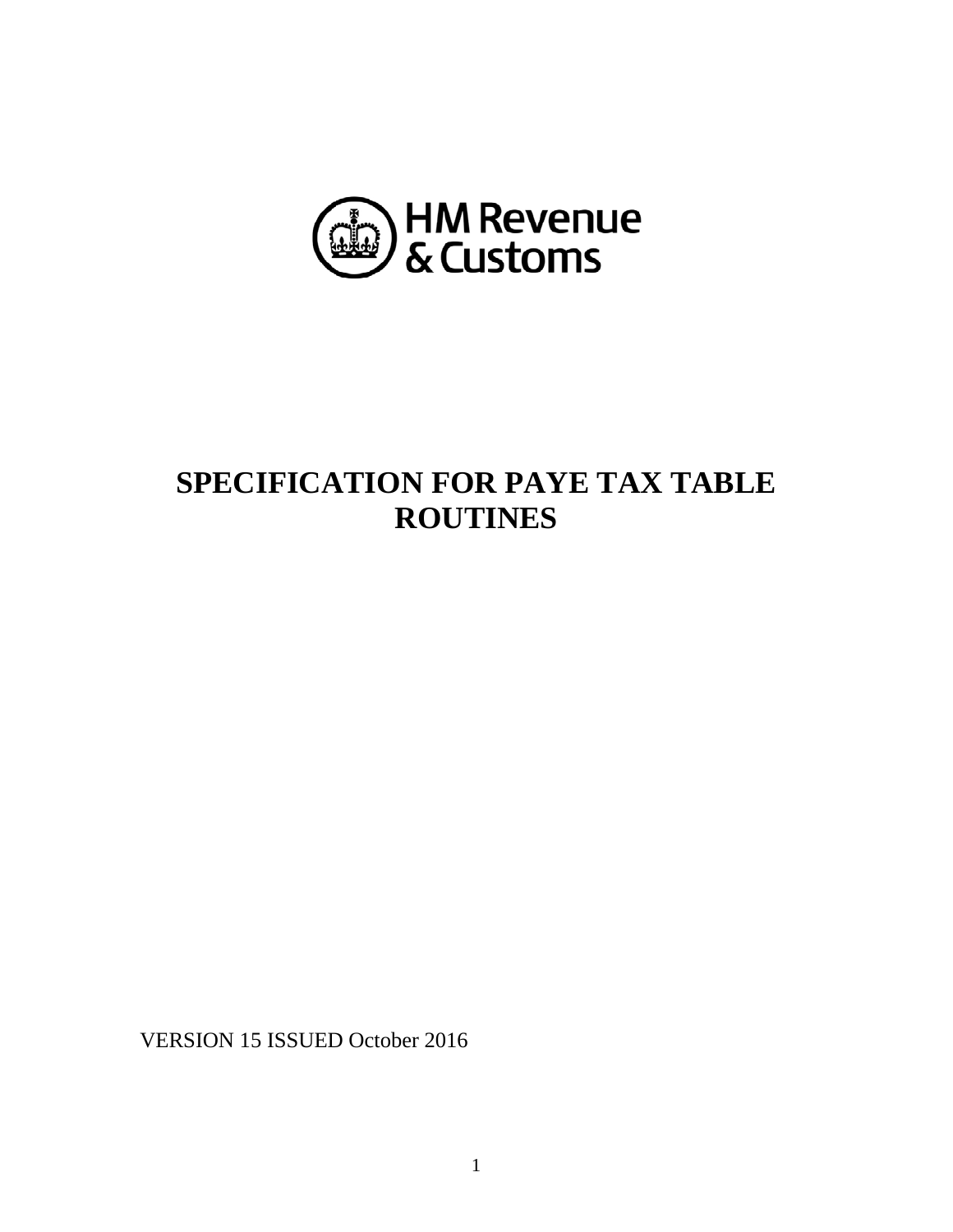# **SPECIFICATION FOR PAYE TAX TABLE ROUTINES –VERSION 15 – October 2016**

**Paragraph**

# **TABLE OF CONTENTS**

| <b>Version Control</b>                                                           |                |
|----------------------------------------------------------------------------------|----------------|
| Introduction                                                                     | 1              |
| <b>Brief Description of Manual Tax Tables</b>                                    | 2              |
| <b>Computerised PAYE Tax Routines</b>                                            |                |
| - General                                                                        | 3              |
| - Employees paid weekly or monthly                                               |                |
| - Cumulative Suffix Codes and Cumulative Prefix K, SK Codes                      | $\overline{4}$ |
| - Cumulative Code BR, SBR                                                        | 5              |
| - Cumulative Prefix D, SD Codes                                                  | 6              |
| - Cumulative Code NT                                                             | $\overline{7}$ |
| - Week 1/Month 1 Basis Suffix Codes and Week 1/Month 1                           |                |
| Basis Prefix K, SK Codes                                                         | 8<br>9         |
| - Week 1/Month 1 Basis Code BR, SBR<br>- Week 1/Month 1 Basis Prefix D, SD Codes | 10             |
| - Week 1/Month 1 Basis Code NT                                                   | 11             |
|                                                                                  |                |
| - Code specified for emergency use - all employees                               | 12             |
| - Employees paid at other than regular weekly or monthly intervals               | 13             |
| - Cumulative Suffix Codes and Cumulative Prefix K, SK Codes                      | 13.1           |
| - Cumulative Code BR, SBR                                                        | 13.2           |
| - Cumulative Prefix D, SD Codes                                                  | 13.3           |
| - Cumulative Code NT                                                             | 13.4           |
| - Week 1/Month 1 Basis Suffix and Prefix K, SK Codes                             | 13.5           |
| - Week 1/Month 1 Basis Code BR, SBR                                              | 13.6           |
| - Week 1/Month 1 Basis Prefix D, SD Codes                                        | 13.7           |
| - Week 1/Month 1 Basis Code NT                                                   | 13.8           |
| - Payments in Weeks 53, 54 or 56                                                 | 14             |
| Use of the Code Suffix                                                           | 15             |
| Program Testing and Refined Tax Calculations                                     | 16             |
| List of Parameters                                                               | Appendix A     |
| List of Parameters (Scottish)                                                    | Appendix B     |
| Glossary of Symbols                                                              | Appendix C     |
| Summary of Formulae                                                              | Appendix D     |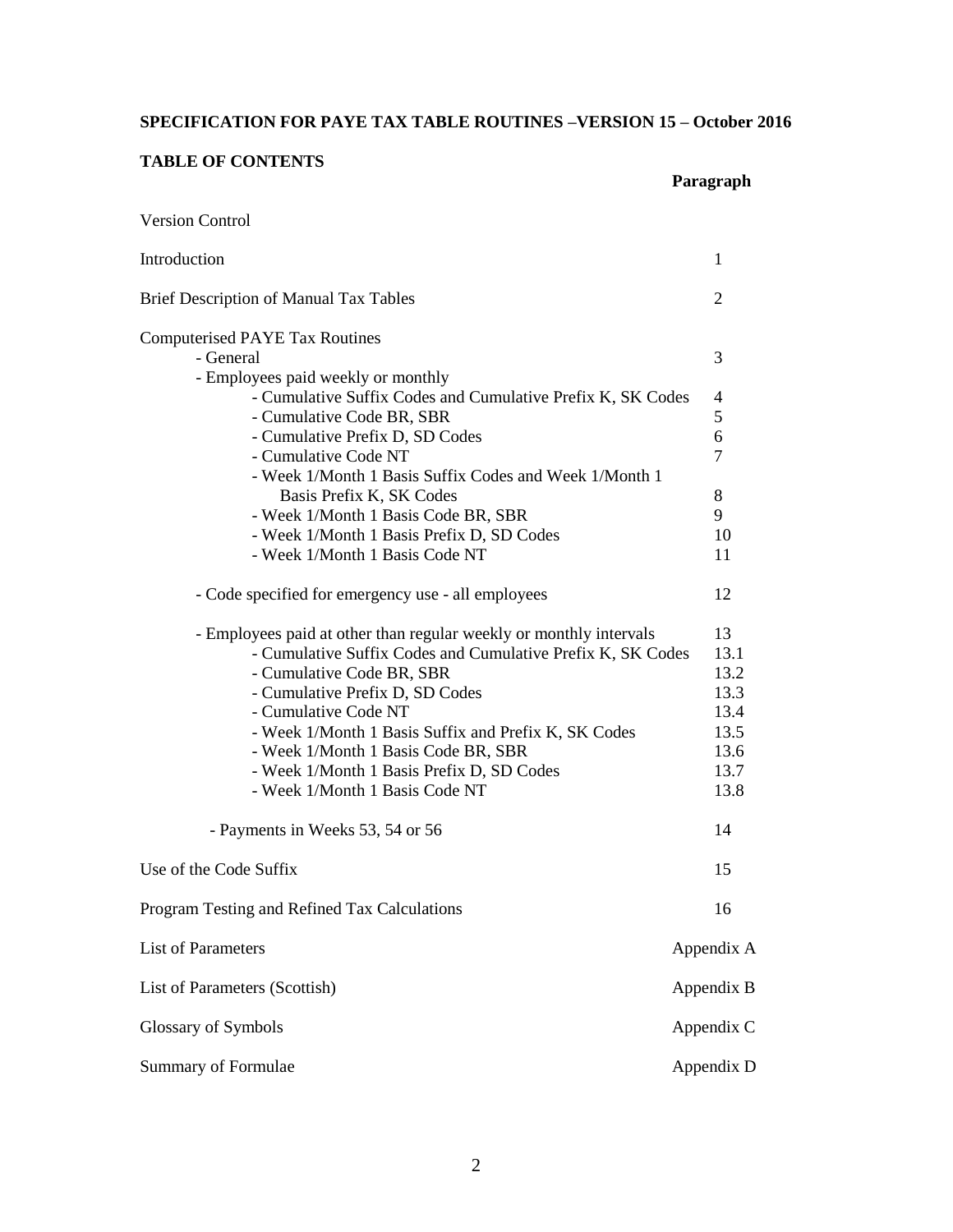## **SPECIFICATION FOR PAYE TAX TABLE ROUTINES VERSION 15 – October 2016**

# **Version Control**

| <b>Version 13</b> | Amendments have been             | October 2014         |
|-------------------|----------------------------------|----------------------|
|                   |                                  |                      |
|                   | included in this version to take |                      |
|                   | into account the change to the   |                      |
|                   | 50% overriding Regulatory        |                      |
|                   | limit previously applied to K    |                      |
|                   | codes. From 6 April 2015 the     |                      |
|                   | 50% overriding Regulatory        |                      |
|                   | limit will be extended to all    |                      |
|                   | tax codes.                       |                      |
|                   |                                  |                      |
| <b>Version 14</b> | Amendments incorporated to       | <b>February 2016</b> |
|                   | include information about the    |                      |
|                   | Scottish Rate of Income Tax      |                      |
|                   | and prefix S codes from 6        |                      |
|                   | April 2016.                      |                      |
|                   |                                  |                      |
|                   | The parameter values in          |                      |
|                   | Appendices A and B have          |                      |
|                   | been updated for the tax year    |                      |
|                   | 2016 to 2017.                    |                      |
|                   |                                  |                      |
|                   | Amendments have been made        |                      |
|                   | to the definitions of Pn and pn  |                      |
|                   | to include any payrolled         |                      |
|                   | benefits in kind. A new          |                      |
|                   |                                  |                      |
|                   | symbol has been introduced       |                      |
|                   | for payrolled benefits in kind   |                      |
|                   | in the current pay period        |                      |
|                   | which is used in the 50%         |                      |
|                   | overriding limit formulae.       |                      |
| <b>Version 15</b> | Amendments incorporated to       | October 2016         |
|                   | include new definitions to       |                      |
|                   | allow for separate Scottish tax  |                      |
|                   | bandwidths as a result of        |                      |
|                   | wider devolved powers from       |                      |
|                   | 6 April 2017.                    |                      |

## **1. INTRODUCTION**

- 1.1 This Specification supersedes all earlier ones showing the method of computing PAYE tax , and expands on the information contained in the "*Employer Further Guide to PAYE and NICs" (CWG2).*
- 1.2 In reading this Specification, it should be remembered that the manual Tax Tables are designed for the convenience of the manual user, incorporating various roundings to this end which make for some complications in the specification of the computerised PAYE tax routines.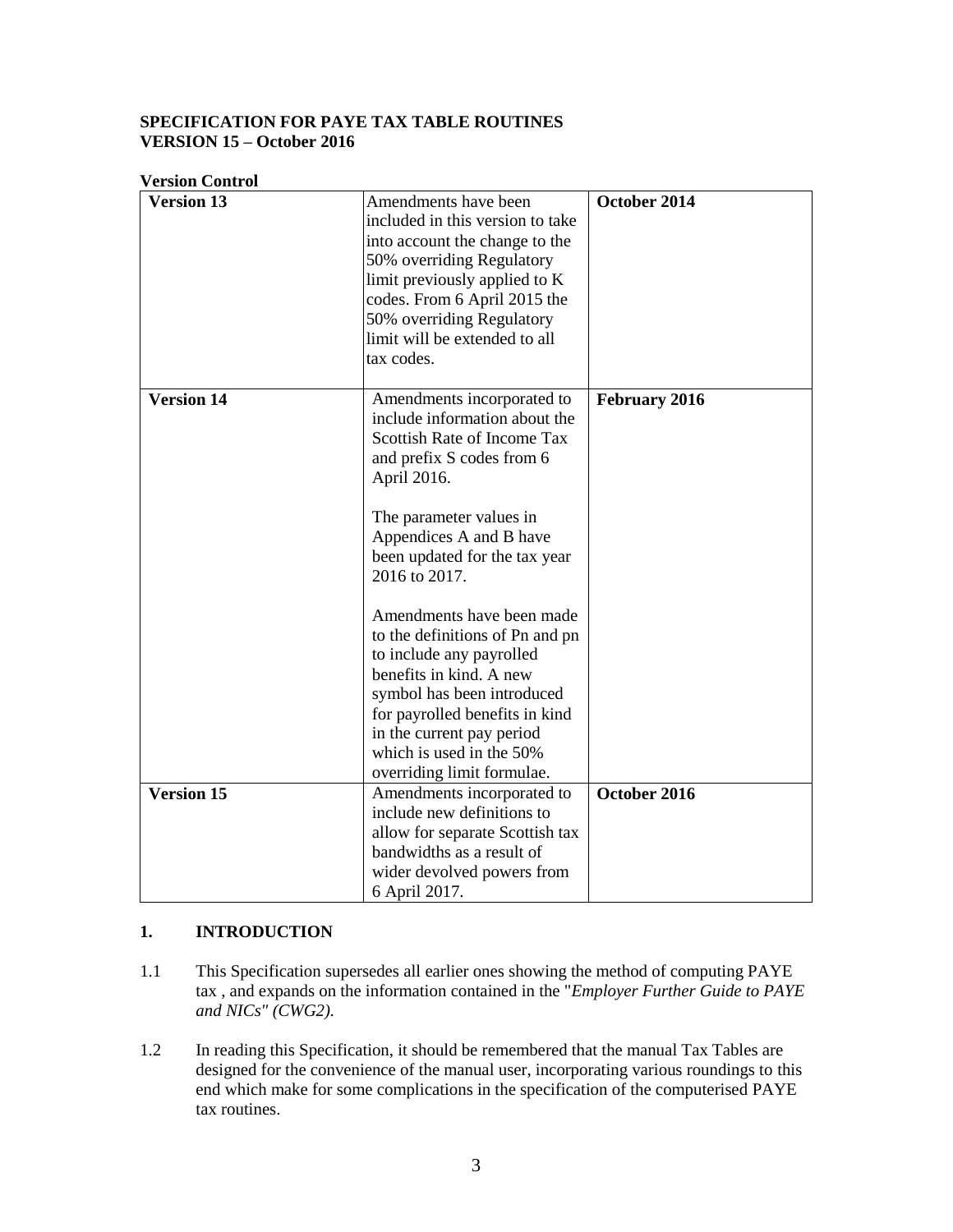1.3 The calculation, rules and processes in this specification remain unchanged by introduction of the Scottish Rate of Income Tax (SRIT) from 6 April 2016. The routines in this document currently incorporate Scottish equivalents of the rates, values and formulae required at each stage of the calculation. These amendments were made when legislation was introduced in 1998 allowing the devolved Scottish Parliament the power (never used) to vary tax rates via the Scottish Variable Rate. Therefore references to Scottish Variable Rate have now been changed to the Scottish Rate of Income Tax (SRIT) in this specification.

Where a change of taxpayer status is notified mid-year the method described in this specification will still apply but the calculation will be carried out using the rUK or SRIT rates from that point forward in the year. The new taxpayer status will mean that the software must refer to a different set of rates and bandwidths but cumulative calculations will continue to use the taxable pay to date (specification value Tn) and tax to date (specification value Ln) throughout the year. These values do not have Scottish equivalents, they are general values in the specification that can be used in SRIT or rUK calculations.

The current process for non-cumulative codes will continue and is not impacted by SRIT. Where the taxpayer status changes and a non-cumulative code is applied the noncumulative calculation should be carried out as normal until the employer is notified otherwise by HMRC. Any resulting under/overpayments of tax will be rectified when the employer is notified of the correct cumulative code. Or, if the tax year end has passed, any under/overpayments will be rectified by HMRC as part of the normal year end reconciliation process on the account.

- 1.4 Although the tax structure incorporates the Basic Rate, Scottish Rate and Higher Rate(s), these distinctions are mainly semantic, and for the purposes of paragraph 3 onwards of this Specification, the tax structure is treated as a uniform sequence of rates and associated bandwidths, in ascending order of rate.
- 1.5 Except where indicated, throughout this Specification, references to a week also refer to a month where relevant, and in such cases references to division by 52 or to Week 52 should be read as references to division by 12 or to Month 12 respectively.
- 1.6 In addition to this Specification, the HMRC issues a series of "PAYE Updates", which are produced as circumstances warrant. Such updates are advisory only, and are used to give as much warning as possible of changes to the PAYE system. Formal instructions on changes however are issued direct to employers via the *Basic PAYE Tools*, the *Employer Pack,* the *Employer Budget Pack* and the *Employer Bulletin*. The "PAYE Updates" are also used to publish amendments to the parameters used in this Specification, go to [www.gov.uk/government/collections/software-developers-paye-updates](https://www.gov.uk/government/collections/software-developers-paye-updates)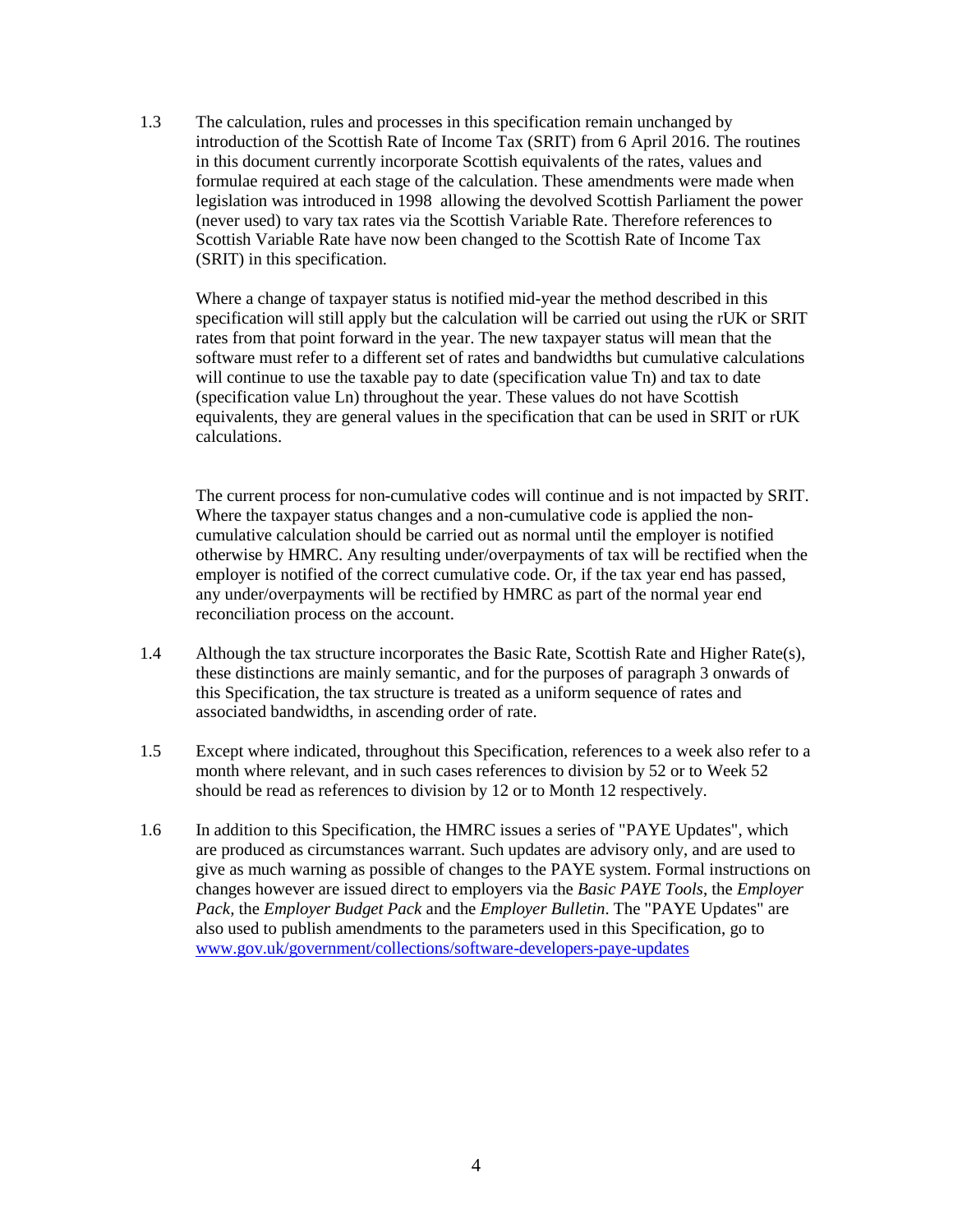## **2. BRIEF DESCRIPTION OF MANUAL TAX TABLES**

2.1 The manual Tax Tables comprise:

| <b>TABLES A</b> | - Pay Adjustment Tables - a single booklet showing for each<br>code the Free Pay (for suffix codes)<br>or the Additional pay (for prefix K, SK)<br>codes)<br>for each week or month. |
|-----------------|--------------------------------------------------------------------------------------------------------------------------------------------------------------------------------------|
| TABLES B to D   | - Taxable Pay Tables - a single booklet identifying and<br>providing ready reckoners for<br>Basic and Higher Rate<br>tax cases as appropriate.                                       |

- 2.2 The manual system first requires the employer to enter on the payroll record the pay for the week. If the normal cumulative principle applies (i.e. the code is NOT being applied on a Week 1 basis), a figure of Cumulative Pay to date is then calculated. Where appropriate, the Free Pay or the Additional Pay for the relevant code is obtained from Pay Adjustment Tables (Table A) for the appropriate week. The Free Pay is subtracted from the Cumulative Pay to date or the Additional Pay is added to the Cumulative Pay to date to give the Taxable Pay to date. Reference to Tables B to D will then enable the employer to identify the rate of tax to which the employee is liable and calculate the tax due.
- 2.3 If the employee is liable at the Basic Rate or the Scottish Basic Rate, Table B will identify such cases and show the tax due at Basic Rate or Scottish Basic Rate.
- 2.4 If the employee is liable at a rate of tax higher than the Basic Rate or Scottish Basic Rate, Table B is not appropriate. Tables C are designed to identify such cases and to determine the employee's highest rate of liability. To do this each week of the year has listed against it a series of pairs of numbers, each pair setting the lower and upper limits of the proportion to date of one of the annual bands of Higher Rate tax (the final Higher Rates are not included, as they are of unlimited extent). Alongside each of these band ranges is an amount of tax which incorporates any entitlement at the Basic Rate or Scottish Basic Rate and any Higher Rate below the employee's top rate of tax, and which has to be added to a figure of tax obtained from Tables D. Tables D give tax at the individual's top rate of liability, on the excess over the amount already charged to tax in Tables C. Thus Tables C and D between them identify an individual's current top rate of liability and give the total tax due to date.
- 2.5 For ease of use the band ranges in Tables C are quoted in round pounds, but the amount of tax is correctly computed on the exact amounts. It is this method of construction of Tables C (which is efficient for the manual user) that leads to the complex rounding rules in the detailed tax calculations given in this Specification.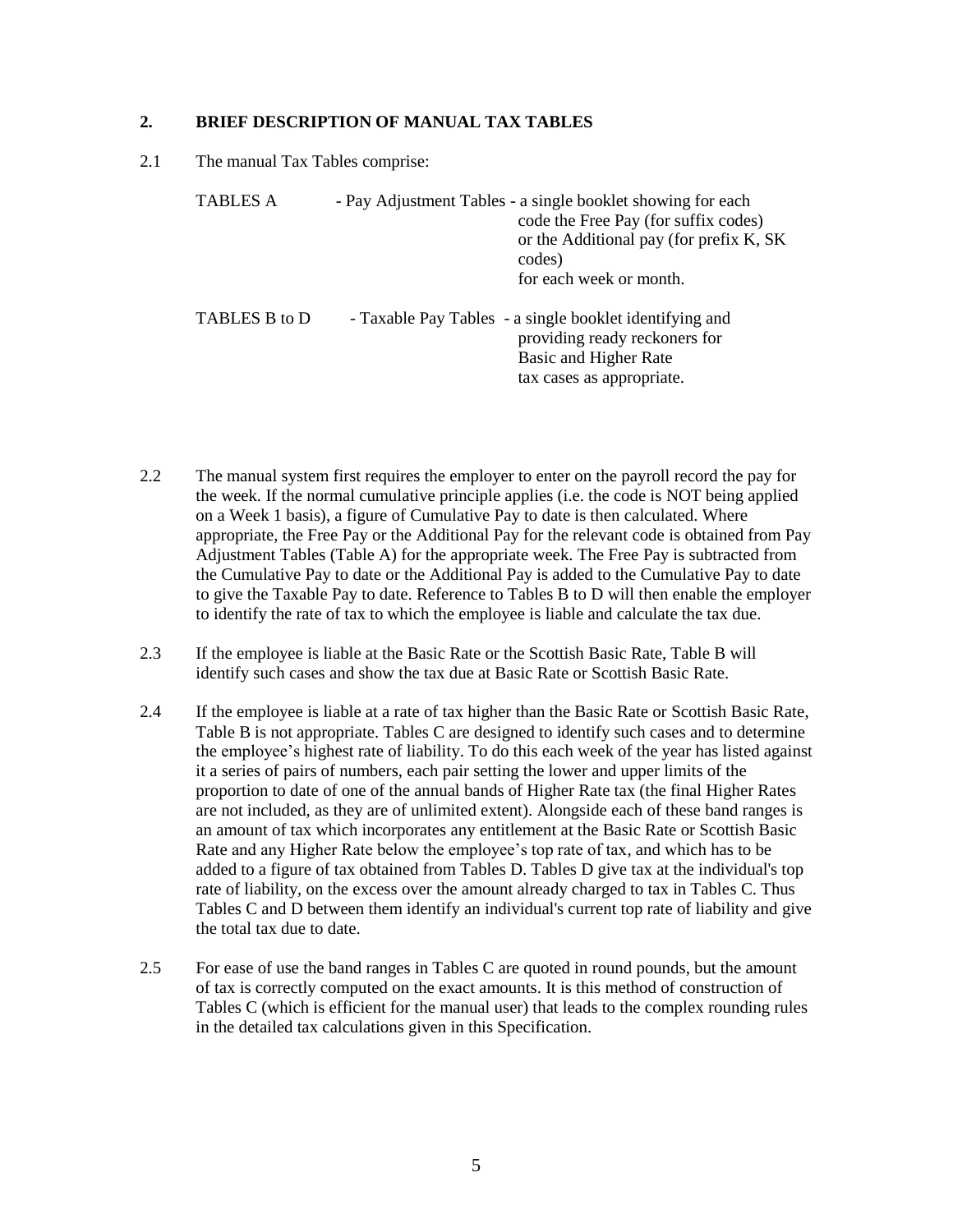- 2.6 The final stage in the manual PAYE system depends on the code being used. For cumulative suffix codes and cumulative codes BR, SBR, D, SD and NT for this week's figure of tax due to date, less last week's corresponding figure, provides the amount of tax due to be deducted or refunded this week.
- 2.7 For cumulative tax codes this week's figure of tax due to date is added to any tax due for last week which could not be deducted because of the overriding Regulatory limit (see below) and the result, less last week's figure of tax due to date, provides the amount of tax due this week. The amount of the Regulatory limit for this week is then calculated (this is a statutory percentage of the pay for the week) and compared with the tax due this week. Where the amount of the Regulatory limit is lower than the tax due then the tax deducted is restricted to the amount of the Regulatory limit and the amount of the tax due which cannot be deducted is recorded (to be referred to next week). Where the amount of the Regulatory limit is equal to or higher than the tax due then the tax due is deducted. (Where, in a cumulative tax code case, a refund is due for this week, consideration of the Regulatory limit is unnecessary.)
- 2.8 For non-cumulative codes, the tax due is calculated for each pay period in isolation (the Regulatory limit being applied where necessary).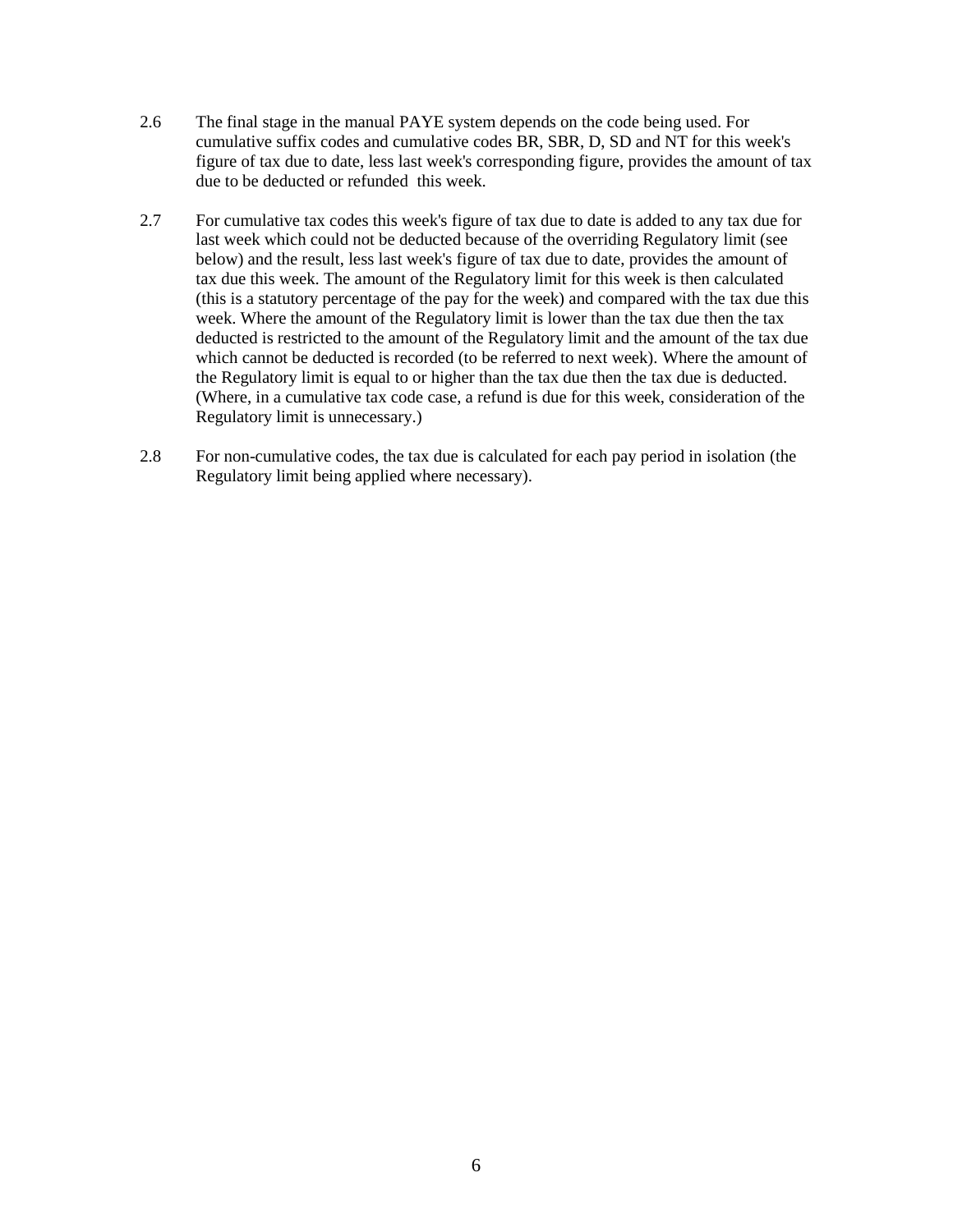## **3. COMPUTERISED PAYE TAX ROUTINES - GENERAL**

- 3.1 The routines that follow are necessarily complex, and where it has been considered an appropriate aid to clarity both a narrative and a mathematical version of the calculations has been given. The following symbols are used throughout the Specification and additional symbols are introduced in the Definitions given in paragraph 3.3. A glossary of the symbols is provided in Appendix C: new users particularly may find it helpful to detach this for ease of reference when reading later parts of the Specification.
- 3.2 Basic Symbols

| <b>Description</b>                                                                                   | Symbol         |
|------------------------------------------------------------------------------------------------------|----------------|
| Week number                                                                                          | $\mathbf n$    |
| Pay for Week n including any payrolled benefits in kind<br>(NB. lower case p)                        | pn             |
| Cumulative Pay including payrolled benefits in kind up to<br>and including Week n (NB. Upper case P) | P <sub>n</sub> |
| Payrolled benefits in kind for Week n                                                                | pbik           |
| Free Pay for Week 1                                                                                  | a1             |
| Additional Pay for Week 1                                                                            | e <sub>1</sub> |
| Taxable Pay up to and including Week n                                                               |                |
| - before applying rounding rules                                                                     | $U_{n}$        |
| - after applying rounding rules                                                                      | <b>Tn</b>      |
| Tax deductible or refundable in Week n (NB. lower case 1)                                            | $\ln$          |
| Tax liability up to and including Week n                                                             | $L_{n}$        |

#### 3.3 Definition of terms

3.3.1 The various routines described later in this Specification make use of two distinct classes of parameters: Annual Constants whose values are supplied by HMRC, and Weekly Constants derived from them for the current payroll run.

Only those items used in the tax calculations (shown in **bold** typeface) or in forming Weekly Constants (shown in *Italic* typeface) need to be permanently held. The other Definitions are given merely to show how the essential items are derived. Note that in order to avoid lengthy and unnecessary repetition, the listing of Definitions 1 to 5 and 9 to 11 inclusive which follows is incomplete, and has been terminated once the pattern has been established.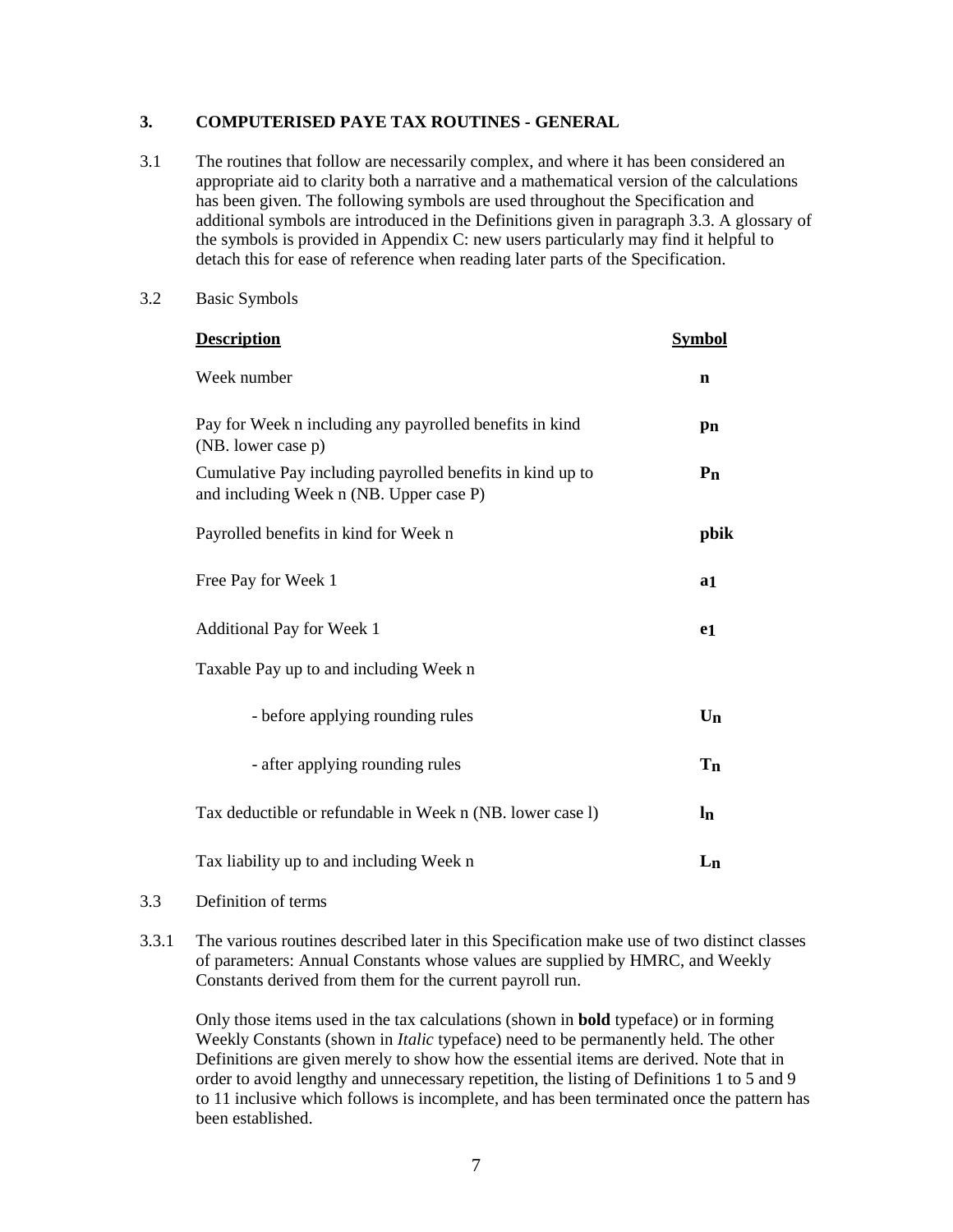- 3.3.2 Annual and Weekly Constants. (The mathematical derivation and current values of the parameters symbolised generally at B, SB, C, SC, K, SK, R and SR are given in Appendices A and B, as is the current value of the parameters G, G1 and M). The Practical Maximum Field Sizes recommended for the values of the Constants are:
	- B 999999 SB 999999 C 999999 SC 999999 K 99999999.99 SK 99999999.99 R 99.99% SR 99.99% G 9 G1 9 M 99.99%

For all practical purposes the maximum values given in the Specification seem likely to be sufficient for several years. But the values will always have to be subject to change and when new programs are being developed, developers may think it prudent to allow extra £'s characters for B, SB, C, SC, K and SK.

In addition, developers should allow for tax codes of up to 7 characters in length (eg 999999T).

|   | 3.3.3 Annual Constants - definitions            | <b>Symbol</b>  |
|---|-------------------------------------------------|----------------|
|   | Definition 1(a) <b>Rate 1</b> = 1st rate of tax | R1             |
| " | 1(b) <b>Rate 2</b> = 2nd rate of tax            | R <sub>2</sub> |
| " | 1(c) <b>Rate 3</b> = 3rd rate of tax            | R3             |

And so on as necessary to accommodate the current range of **Rates** shown in Appendix A.

|   | Definition 1.1(a) <b>Scottish Rate 1</b> = 1st rate of tax | SR1             |
|---|------------------------------------------------------------|-----------------|
| " | 1.1(b) Scottish Rate $2 = 2$ nd rate of tax                | SR <sub>2</sub> |
| " | 1.1(c) Scottish Rate $3 = 3$ rd rate of tax                | SR <sub>3</sub> |

And so on as necessary to accommodate the current range of **Scottish Rates** shown in Appendix B.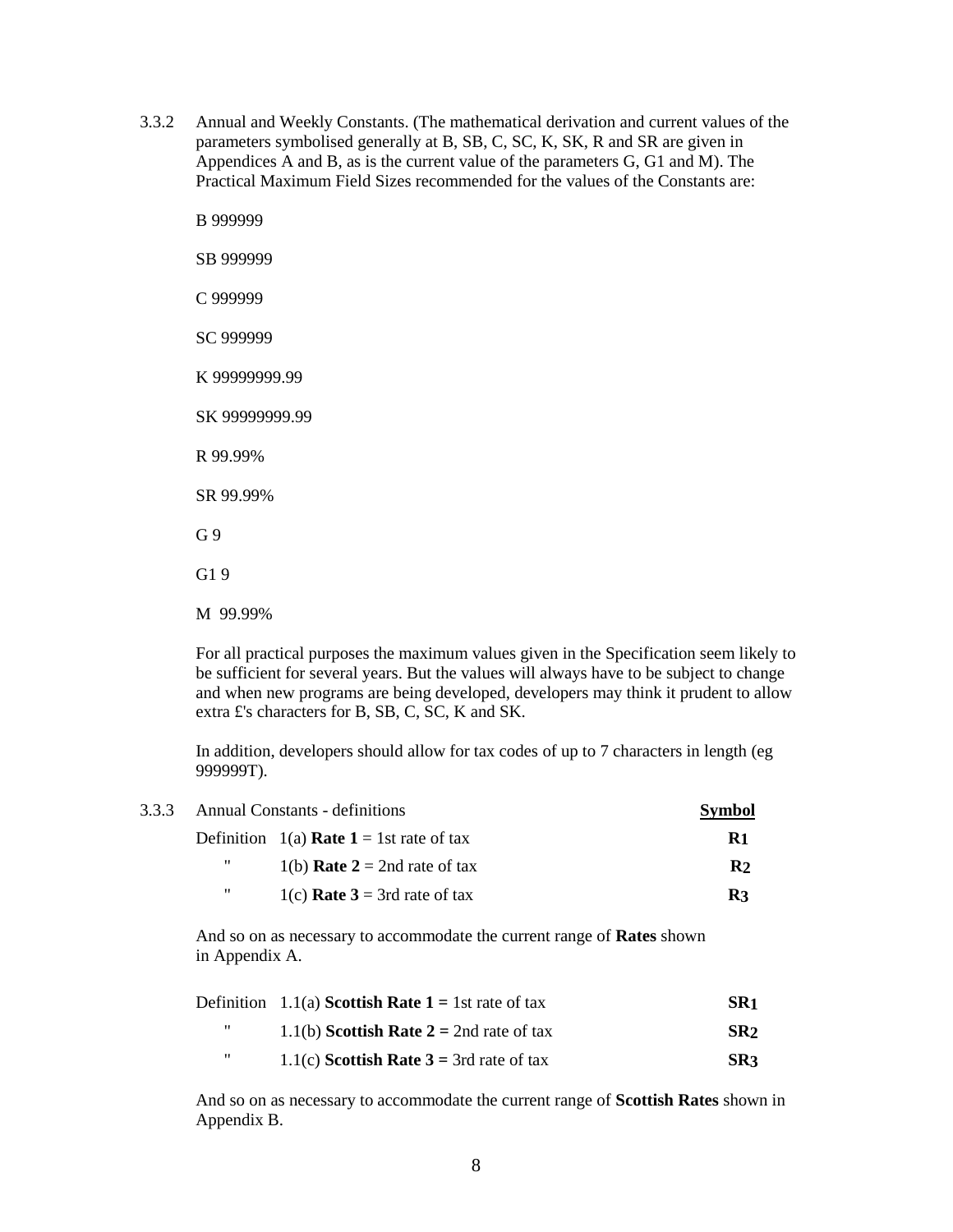|                   | Definition $2(a)$ Bandwidth 1 = Annual bandwidth of 1st rate of tax | B <sub>1</sub> |
|-------------------|---------------------------------------------------------------------|----------------|
| "                 | $2(b)$ Bandwidth 2 = Annual bandwidth of 2nd rate of tax            | B <sub>2</sub> |
| $^{\prime\prime}$ | $2(c)$ Bandwidth 3 = Annual bandwidth of 3rd rate of tax            | B3             |

And so on as necessary to accommodate the current range of Bandwidths shown in Appendix A.

|   | Definition 2.1(a) Scottish Bandwidth $1 =$ Scottish Annual bandwidth<br>of 1st rate of tax | SB <sub>1</sub> |
|---|--------------------------------------------------------------------------------------------|-----------------|
| " | $2.1(b)$ Scottish Bandwidth $2 =$ Scottish Annual bandwidth<br>of 2nd rate of tax          | SB <sub>2</sub> |
| " | $2.1(c)$ Scottish Bandwidth 3 = Scottish Annual bandwidth<br>of 3rd rate of tax            | SB3             |

And so on as necessary to accommodate the current range of Scottish Bandwidths shown in Appendix B.

|   | Definition $3(a)$ Cumulative bandwidth $1 =$ Bandwidth 1 | C1            |
|---|----------------------------------------------------------|---------------|
| " | $3(b)$ Cumulative bandwidth $2 =$ The sum of Bandwidths  |               |
|   | 1 and 2                                                  | $\mathbf{C2}$ |
| " | $3(c)$ Cumulative bandwidth $3 =$ The sum of Bandwidths  |               |
|   | 1. 2 and 3                                               | $^{\prime}$   |

And so on as necessary to accommodate the current range of *Cumulative Bandwidths* shown in Appendix A.

| Definition 3.1(a) Scottish Cumulative bandwidth $I =$ Scottish Bandwidth 1 SC1 |
|--------------------------------------------------------------------------------|
| 3.1(b) Scottish Cumulative bandwidth $2 =$ The sum of                          |
| Scottish Bandwidths 1 and 2 SC <sub>2</sub>                                    |

" 3.1(c) *Scottish Cumulative bandwidth 3* = The sum of

Scottish Bandwidths 1, 2 and 3 **SC3**

And so on as necessary to accommodate the current range of *Scottish Cumulative Bandwidths* shown in Appendix B.

| Definition | $4(a)$ Annual tax 1 = Bandwidth 1 x <b>Rate 1</b> |  |
|------------|---------------------------------------------------|--|
| "          | 4(b) Annual tax $2 =$ Bandwidth 2 x <b>Rate 2</b> |  |
| "          | 4(c) Annual tax $3 =$ Bandwidth 3 x <b>Rate 3</b> |  |

And so on as necessary to accommodate the current range of Bandwidths shown in Appendix A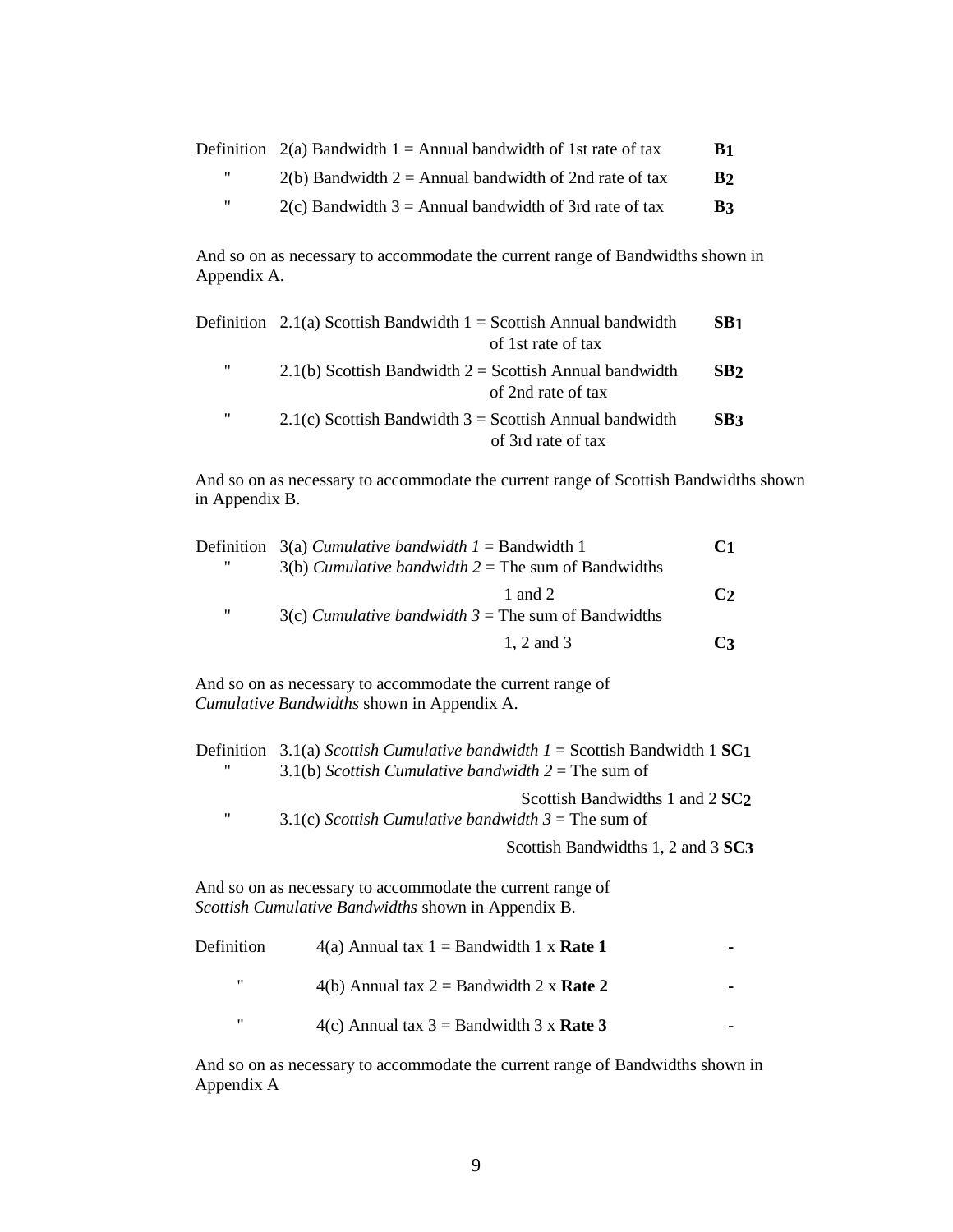| 4.1(a) Annual Tax $1 =$ Scottish Bandwidth 1 x Scottish Rate 1 - |
|------------------------------------------------------------------|
| (Scotland)                                                       |
| 4.1(b) Annual Tax $2 =$ Scottish Bandwidth 2 x Scottish Rate 2 - |
| (Scotland)                                                       |
| 4.1(c) Annual Tax $3 =$ Scottish Bandwidth 3 x Scottish Rate 3 - |
| (Scotland)                                                       |
|                                                                  |

And so on as necessary to accommodate the current range of Scottish Bandwidths shown in Appendix B

|                    | Definition 5(a) Cumulative annual tax $1 =$ Annual tax 1                                                   | K <sub>1</sub>  |
|--------------------|------------------------------------------------------------------------------------------------------------|-----------------|
| $\pmb{\mathsf{H}}$ | 5(b) Cumulative annual tax $2 =$ The sum of Annual taxes                                                   |                 |
|                    | 1 and 2                                                                                                    | K <sub>2</sub>  |
| $\pmb{\mathsf{H}}$ | 5(c) Cumulative annual tax $3$ = The sum of Annual taxes                                                   |                 |
|                    | 1, 2 and 3                                                                                                 | K <sub>3</sub>  |
|                    | And so on as necessary to accommodate the current range of<br>Cumulative annual taxes shown in Appendix A. |                 |
|                    | Definition 5.1(a) Cumulative Annual Tax $1 =$ Annual tax 1(Scotland)<br>(Scotland)                         | SK <sub>1</sub> |
| C C                | 5.1(b) Cumulative Annual Tax $2 =$ The sum of Annual                                                       |                 |
|                    | (Scotland)<br>taxes 1 and 2 (Scotland)                                                                     | SK <sub>2</sub> |
| C C                | 5.1(c) Cumulative Annual Tax $3$ = The sum of Annual                                                       |                 |
|                    | (Scotland)<br>taxes $1, 2$ and $3$ (Scotland) SK3                                                          |                 |
|                    | And so on to accommodate the current range of <i>Cumulative Annual Taxes</i>                               |                 |

*(Scotland)* shown in Appendix B

| Definition 6 G pointer   | Pointer to Basic Rate            |                |
|--------------------------|----------------------------------|----------------|
| Definition 6.1 G pointer | Pointer to Basic Rate (Scotland) | G <sub>1</sub> |
| Definition 7 Not used    |                                  |                |
| Definition 8 Not used    |                                  |                |

No rounding rules are necessary for the above Definitions 1 to 8. Definitions 6 and 6.1 are a single value for the year and so unlike all other previous Definitions are not representative of a range of similar items.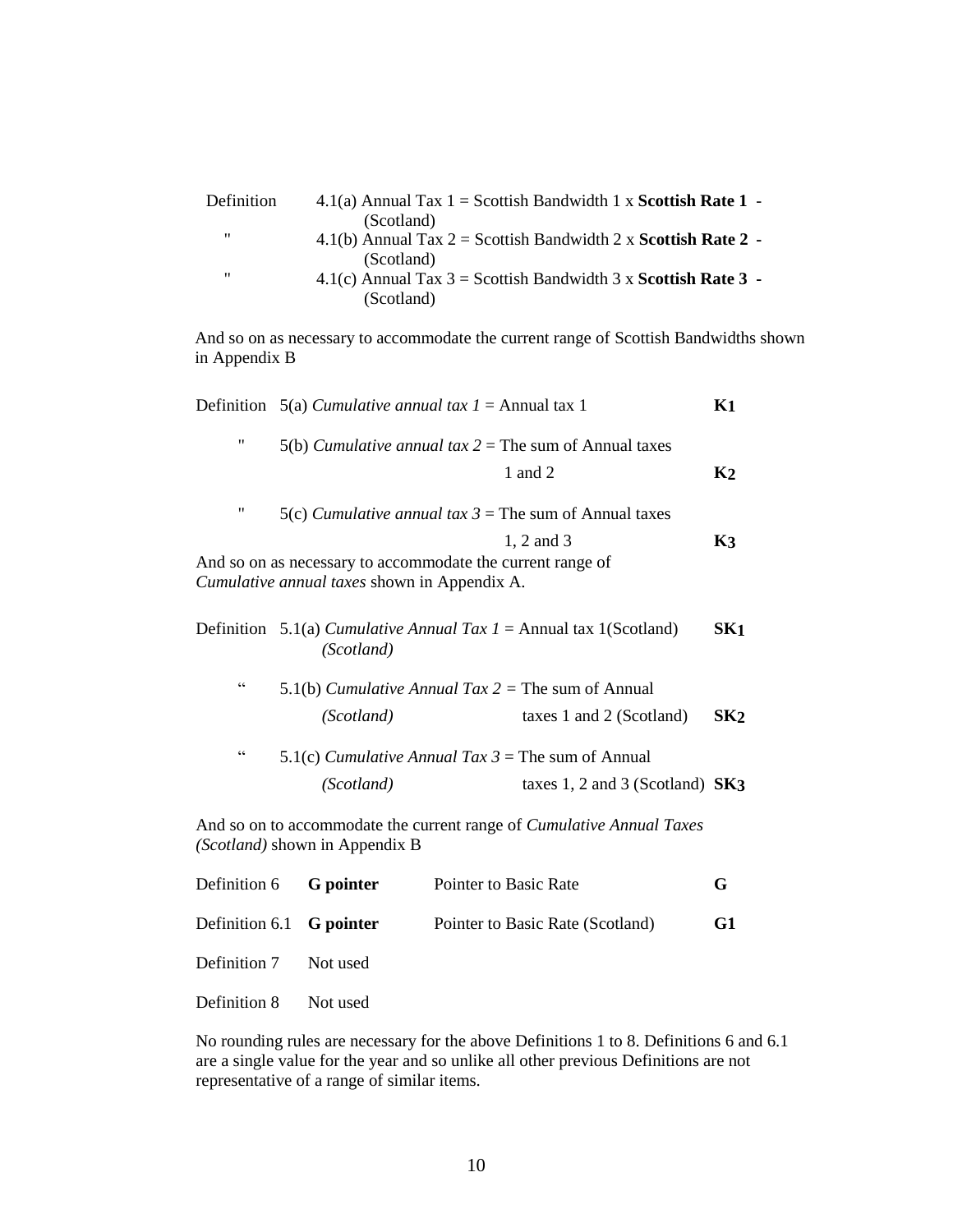#### 3.3.4 Weekly Constants - definitions

|   | Definition 9(a) <b>Threshold 1</b> = <i>Cumulative bandwidth 1 x n</i> | c1             |
|---|------------------------------------------------------------------------|----------------|
| " | 9(b) <b>Threshold 2</b> = <i>Cumulative bandwidth</i> 2 x n            | c <sub>2</sub> |
| " | 9(c) <b>Threshold 3</b> = <i>Cumulative bandwidth</i> 3 x n            | c3             |

And so on as necessary to accommodate the current range of *Cumulative bandwidths s*hown in Appendix A.

|   | Definition $9.1(a)$ Scottish Threshold $1 =$ Scottish Cumulative | Sc <sub>1</sub> |
|---|------------------------------------------------------------------|-----------------|
|   | bandwidth $1 x n$                                                |                 |
|   | 52                                                               |                 |
| " | 9.1(b) Scottish Threshold $2 =$ Scottish Cumulative              | Sc <sub>2</sub> |
|   | bandwidth 2 x n                                                  |                 |
|   | 52                                                               |                 |
| " | 9.1(c) <b>Scottish Threshold 3</b> = <i>Scottish Cumulative</i>  | Sc <sub>3</sub> |
|   | bandwidth $3x$ n                                                 |                 |
|   |                                                                  |                 |

And so on as necessary to accommodate the current range of *Scottish Cumulative bandwidths s*hown in Appendix B.

Take the calculations for Definition 9 to 4 decimal places of a pound without applying any correction to the final place.

|   |       | Definition $10(a)$ Cvalue 1 = Threshold 1 |                                             | V1             |
|---|-------|-------------------------------------------|---------------------------------------------|----------------|
|   |       |                                           | Calculated as above                         |                |
| " | 10(b) | Cvalue $2 =$ Threshold 2                  | rounded if necessary<br>to nearest £1 above | V <sub>2</sub> |
| " | 10(c) | Cvalue $3 =$ Threshold 3                  |                                             | v3             |

And so on as necessary to accommodate the current range of **Thresholds,** (Definition 9).

|   | Definition $10.1(a)$ SC value $1 =$ Scottish Threshold 1 }                                | Sv1 |
|---|-------------------------------------------------------------------------------------------|-----|
|   | Calculated as above                                                                       |     |
| " | 10.1(b) SC value $2 =$ Scottish Threshold 2 } rounded if necessary<br>to nearest £1 above | Sv2 |
| " | 10.1(c) SC value $3 =$ Scottish Threshold 3 }                                             | Sv3 |

And so on as necessary to accommodate the current range of **Scottish Thresholds,**  (Definition 9).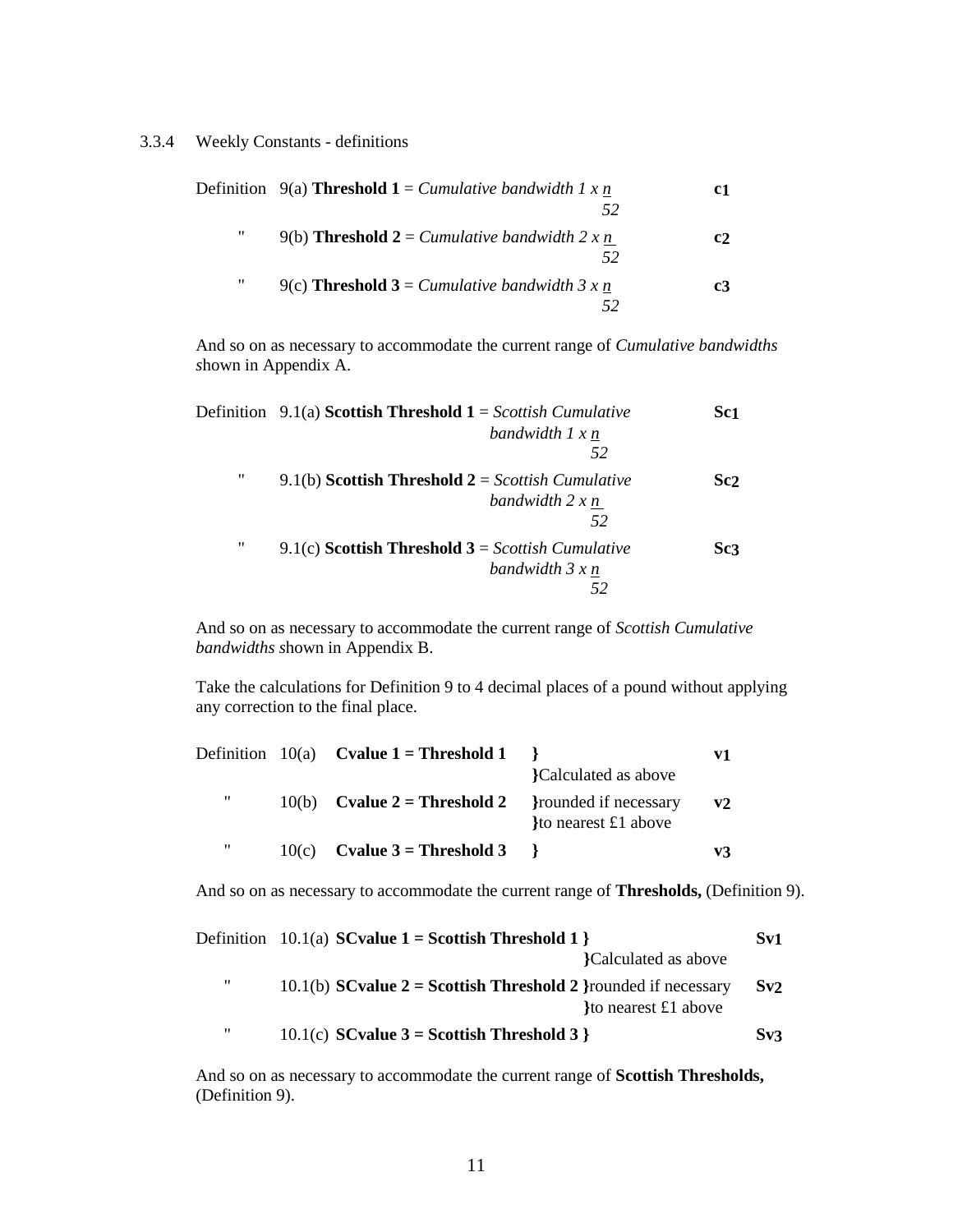| k1             | Definition 11(a) <b>Threshold tax 1</b> = <i>Cumulative annual tax 1 x n</i><br>52 |       |   |
|----------------|------------------------------------------------------------------------------------|-------|---|
| $\mathbf{k}$   | <b>Threshold tax 2</b> = <i>Cumulative annual tax 2 x n</i><br>52                  | 11(b) | " |
| $\mathbf{k}$ 3 | <b>Threshold tax 3</b> = <i>Cumulative annual tax 3 x n</i>                        | 11(c) | " |

And so on as necessary to accommodate the current range of *Cumulative annual taxes*  shown in Appendix A

Take the calculations for Definition 11 to 4 decimal places of a pound without applying any correction to the final place.

|                 | Definition 11.1(a) <b>Threshold tax 1</b> = <i>Cumulative Annual Tax 1</i> x n                  |            |    | Sk <sub>1</sub> |
|-----------------|-------------------------------------------------------------------------------------------------|------------|----|-----------------|
|                 | (Scotland)                                                                                      | (Scotland) | 52 |                 |
| $\zeta$ $\zeta$ | 11.1(b) <b>Threshold tax</b> $2 =$ <i>Cumulative Annual Tax</i> 2 x n<br>(Scotland)             | (Scotland) | 52 | Sk2             |
| C               | 11.1(c) <b>Threshold Tax 3</b> = <i>Cumulative Annual Tax 3</i> x $\underline{n}$<br>(Scotland) | (Scotland) | 52 | Sk3             |

And so on as necessary to accommodate the current range of *Cumulative Annual Taxes (Scotland)* shown in Appendix B

Take the calculations for Definition 11.1 to 4 decimal places of a pound without applying any correction to the final place.

| Definition 12 | <b>Maxrate</b> | Maximum percentage tax deductible.  | М |
|---------------|----------------|-------------------------------------|---|
|               |                | (Also referred to as the overriding |   |
|               |                | Regulatory limit)                   |   |

Definition 12 is a single value.

It bears repeating here that in the manual Tax Tables, the limiting values given in Tables C are in round pounds (**Cvalue** and **SCvalue** above correspond to them), whereas the tax in Tables C is calculated on the exact figures (**Threshold** and **Threshold tax** above are used to do this).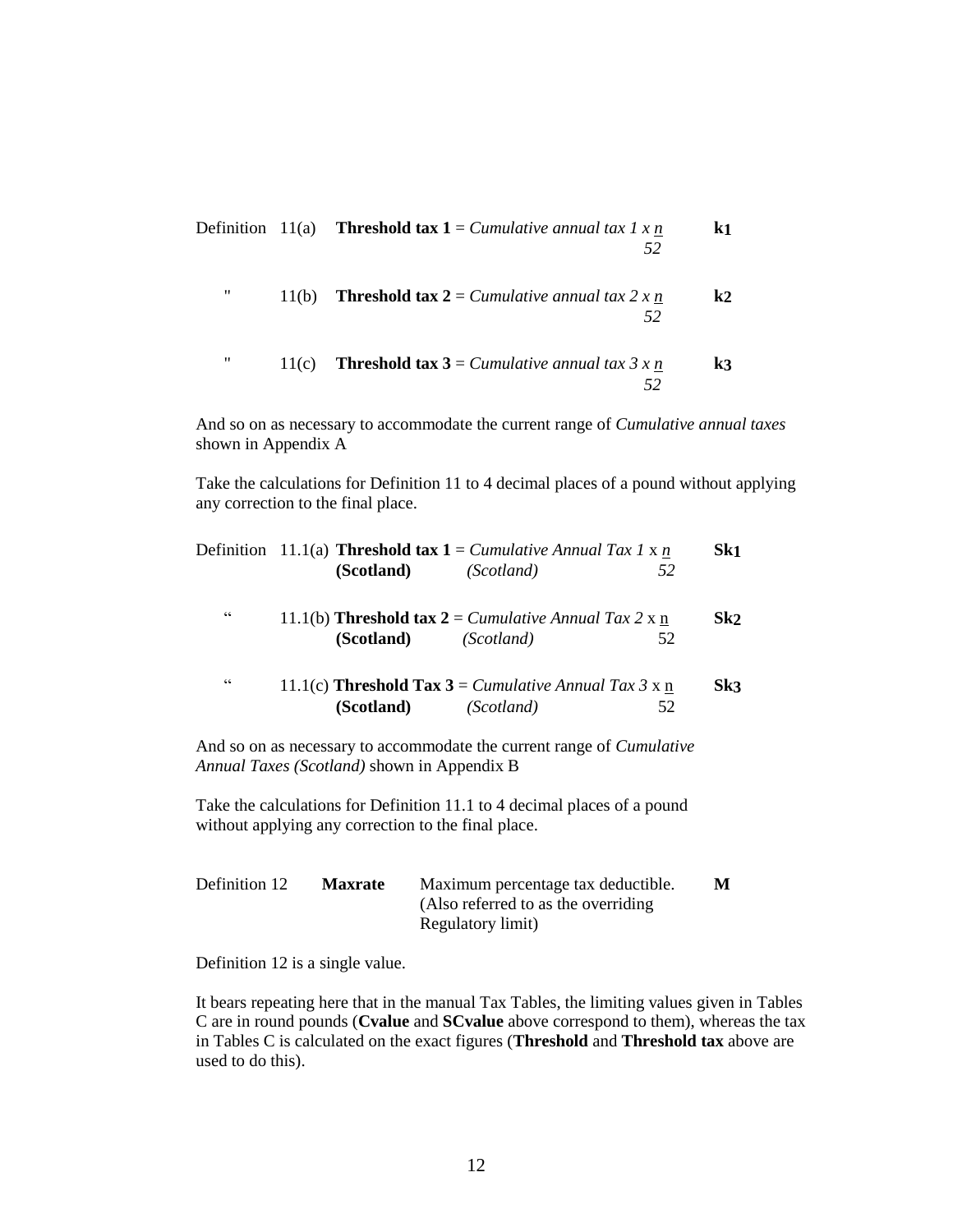## **4. COMPUTERISED PAY TAX ROUTINES - CUMULATIVE SUFFIX CODES AND CUMULATIVE PREFIX K, SK CODES - EMPLOYEES PAID WEEKLY OR MONTHLY**

4.1. The routine will pass through the stages summarised immediately below, and dealt with in detail thereafter.

Stage 1 Calculation of Cumulative Pay to date.

Stage 2 Calculation of Taxable Pay to date.

Stage 3 Calculation of tax due to date.

Stage 4 Calculation of tax deduction or refund for the week.

- 4.2 Stage 1 Calculation of Cumulative Pay to date.
- 4.2.1 There are no complications here. Merely add the pay for the week to the cumulative figure of pay to date for the previous week to give a new cumulative figure of pay to date. A definition of what constitutes pay for this purpose is given in the *Employer Further Guide to PAYE and NICs* (*CWG2*). There is no rounding at this stage.

Expressed mathematically,  $P_n = P(n-1) + p_n$ 

- 4.3 Stage 2 Calculation of Taxable Pay to date
- 4.3.1 This is done by taking the Cumulative Pay to date of Stage 1 and either subtracting the Free Pay for the week for ordinary suffix codes or adding the Additional Pay for the week for Prefix K and SK codes. The value of either Free Pay or Additional Pay for Week **n** is simply **n** times the value for Week 1. A look-up table of Week 1 values may be held, or the values may be calculated from the numeric part of the codes as follows:
	- a. Numeric part of code is 0. Value for Week 1 is 0.

b. Numeric part of code is in range 1-500 inclusive. First calculate the annual value which is  $[(\text{numeric part of code}) \times \pounds10] + \pounds9$ . Divide the annual value by 52, and if not already an exact multiple of 1p, round up the answer to the nearest multiple of 1p above to give the value for Week 1.

(Note: Calculate initially to 4 decimal places of a pound without applying any correction to the final place and round up if necessary to the nearest 1p above).

It can be seen that ordinary suffix code 1 thus represents annual allowances (Free Pay) of £19. As the next smaller suffix code is 0, representing an annual allowance of zero, suffix code 1 caters for annual allowances of £1-£19 inclusive, whereas all higher suffix codes cover an annual allowance range of only £10. Each Prefix K or SK code represents an annual negative allowance (Additional Pay) of £10. There is no code K0 or SK0 and annual negative allowances in the range -£1 to -£19 are allocated code 0T or S0T.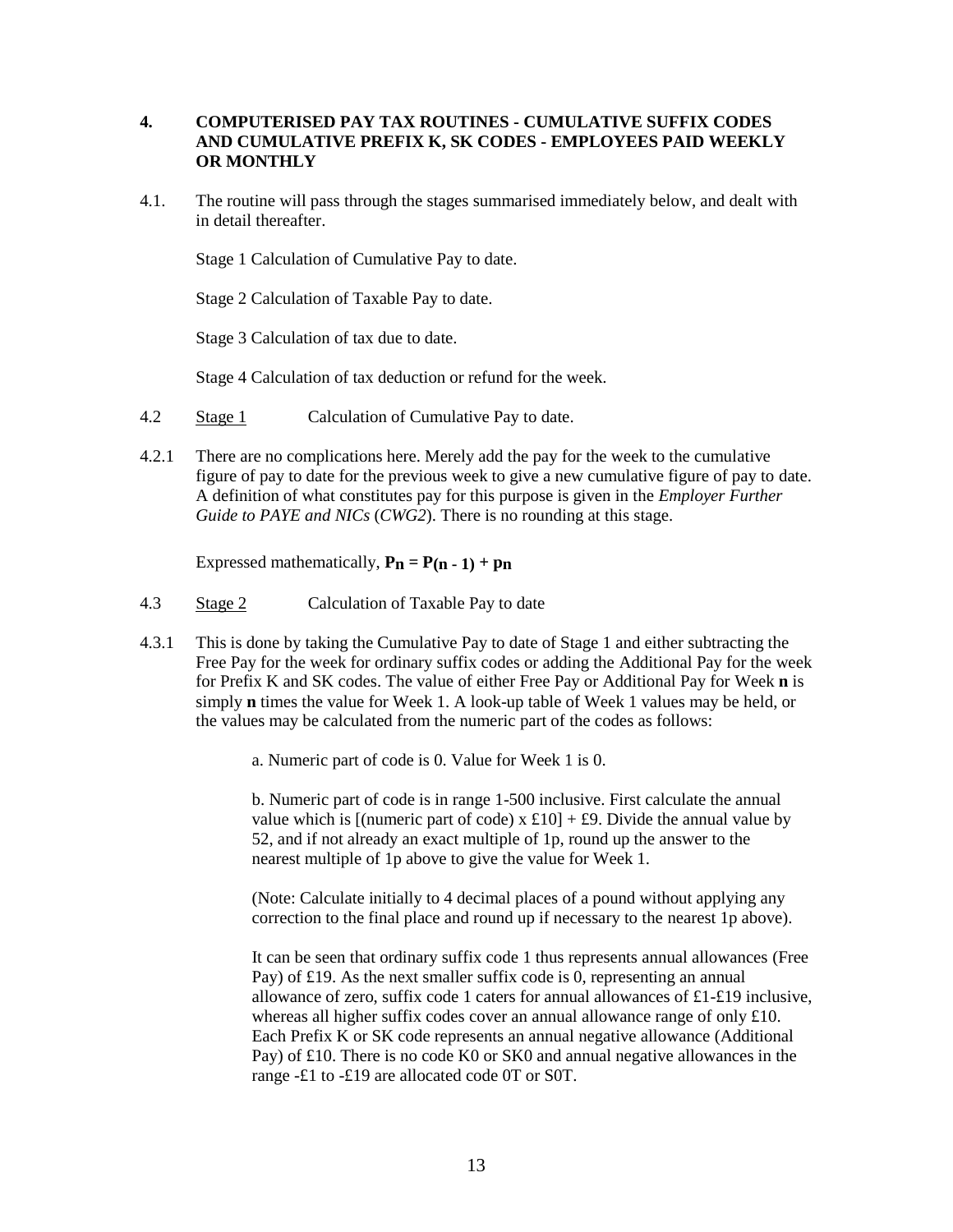c. Numeric part of code EXCEEDS 500. The value for Week 1 is obtained by adding 2 or more values calculated as follows:

- i. divide the code by 500. Note the quotient and remainder (e.g. for code 1567, the quotient is 3, that is 500 divides into 1567 three times, leaving a remainder of 67).
- ii. If the remainder is 0, deduct 1 from the quotient and set the remainder to 500 (e.g. for code 1500, the quotient is 3 and the remainder is 0. Set the quotient to 2 and the remainder to 500).

(NB. As a result of i. and ii. above, the quotient must be at least 1 and the remainder in the range 1 to 500 inclusive.)

- iii. The value (of either Free Pay or Additional Pay) for the remainder is calculated as for a code of 1 to 500 in paragraph 4.3.1b above.
- iv. The value (of either Free Pay or Additional Pay) for the balance of the code is:

For Week 1 - quotient x £96.16\* For Month 1 - quotient x £416.67\*

\*Note: These figures, which may be held as constants, are calculated as follows:

 $(500 \times £10 / 52$  (rounded to 1p above) = £ 96.16  $(500 \times £10 / 12$  (rounded to 1p above) = £416.67

v. The component values calculated as iii. and iv. above - which have already been rounded - are then added together as the final stage. (NB. It is stressed that the correct action at i. and ii. above will ensure that there are always values other than 0 calculated at iii. and iv. above to be added together.)

**Note for programmers.** The full explanation above has been given for purposes of clarity and understanding the manual Tax Tables. However, the method of breaking down the code number into multiples of 500 and a remainder described in paragraph 4.3.1c i. and ii, can also be achieved by:

- subtract 1 from code
- divide the result by 500
- note the quotient and remainder
- add 1 to the remainder
- calculate the Free Pay or Additional Pay for the remainder and balance of code as in paragraph 4.3.1c i and iv.

This alternative calculation can also be applied to codes in the range 1-500 inclusive, thus further simplifying the programming required. (The quotient will, of course, be 0 in these cases.)

4.3.2 The Week 1 value already being a multiple of 1p, no further rounding rule is necessary after multiplication by the week number, to give the value of Free Pay or Additional Pay for the week.

Taxable Pay to date is then calculated by either:-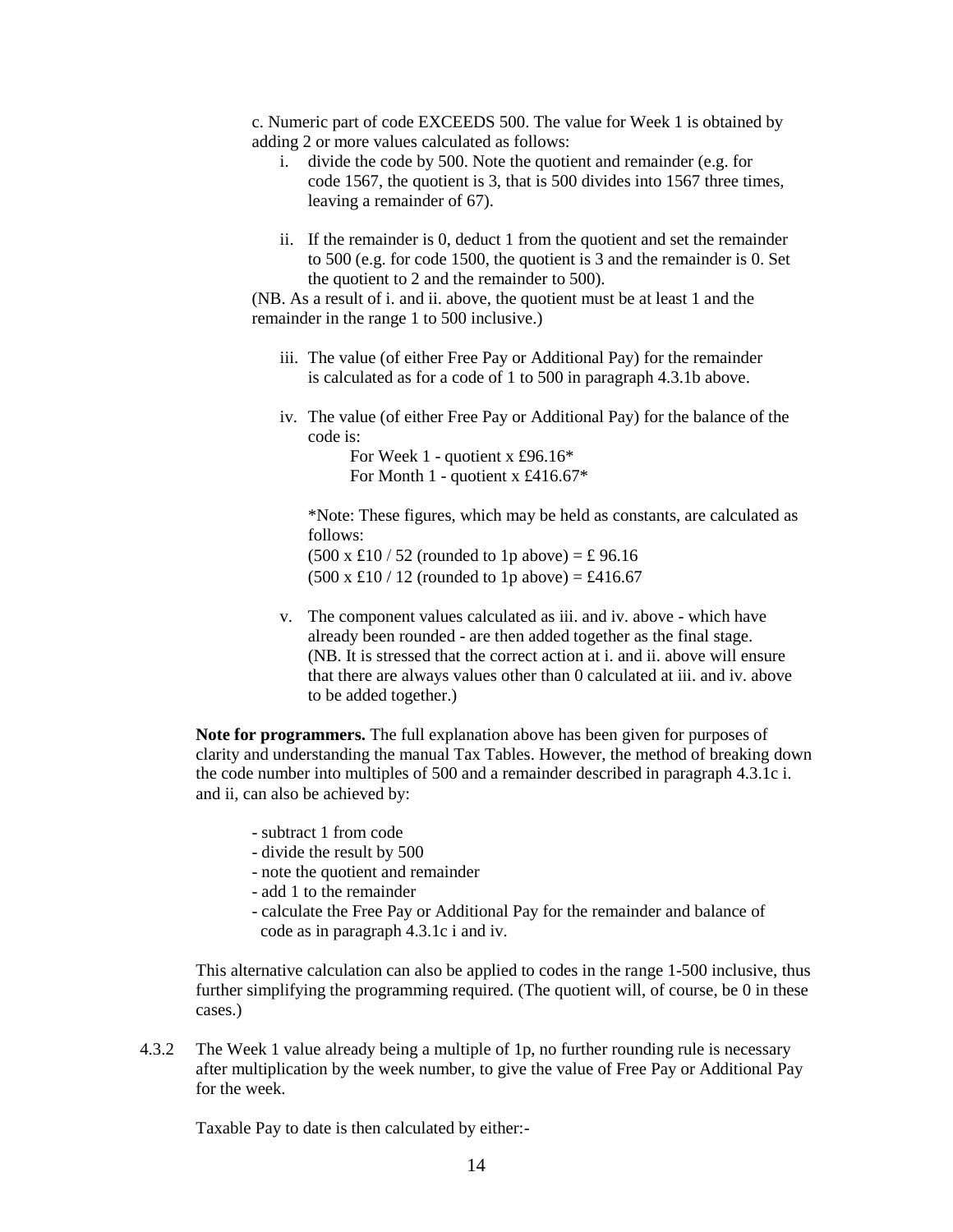- a. subtracting Free Pay for the week from Cumulative Pay to date for ordinary suffix codes, or
- b. adding Additional Pay for the week to Cumulative Pay to date for prefix K and SK codes.

| Mathematically, FOR SUFFIX CODES,       | $U_n = P_n - na1$ |
|-----------------------------------------|-------------------|
| Mathematically, FOR PREFIX K, SK CODES, | $U_n = P_n + ne1$ |

4.3.3 For ordinary SUFFIX CODES since Taxable Pay to date is simply the excess of Cumulative Pay to date over the Free Pay for the week, it follows that an individual has no liability to tax to date if the Free Pay for the week equals or exceeds the Cumulative Pay to date, In such cases Stage 3 following is not relevant, and the calculation can go directly to Stage 4.

Mathematically, FOR SUFFIX CODES

 $\sin$   $\cos$  **Un** = **Pn - na1** 

if  $na_1 \geq P_n$  then  $U_n \leq 0$ 

In such a case  $L_n = 0$ 

and it follows that in cases going through Stage 3,  $\mathbf{U}_n > 0$ 

FOR PREFIX K, SK CODES, all cases will proceed to Stage 3 since **Un** will always be positive.

4.3.4 Having determined a figure of Taxable Pay to date this stage is required to determine which calculation of tax due to date should be applied. To do this the routine must identify whether or not a Scottish rate/bandwidth is applicable.

FOR SUFFIX AND PREFIX K CODES CONTAINING NO `S' IDENTIFIER, the routine must take the figure of Taxable Pay to date and apply the **Income Test 1**

FOR SUFFIX AND PREFIX K CODES CONTAINING THE `S' IDENTIFIER, the routine must take the figure of Taxable Pay to date and apply the **Income Test 1(S)**.

- 4.4 Stage 3 Calculation of tax due to date.
- 4.4.1 This is the most complex stage of all. The routine must take the figure of Taxable Pay to date from Stage 2, and test to see at which rate(s) of tax it is liable. If the Taxable Pay to date exceeds the proportion of the first rate annual bandwidth that has accrued to date, then the routine must identify which of the remaining rate bands have had their proportions accrued to date fully utilised. This process identifies the top rate of liability for the week, provides figures for calculating tax on the fully utilised rate bands, and also gives the balance of the Taxable Pay to date left to be charged at the top rate of liability that has been determined.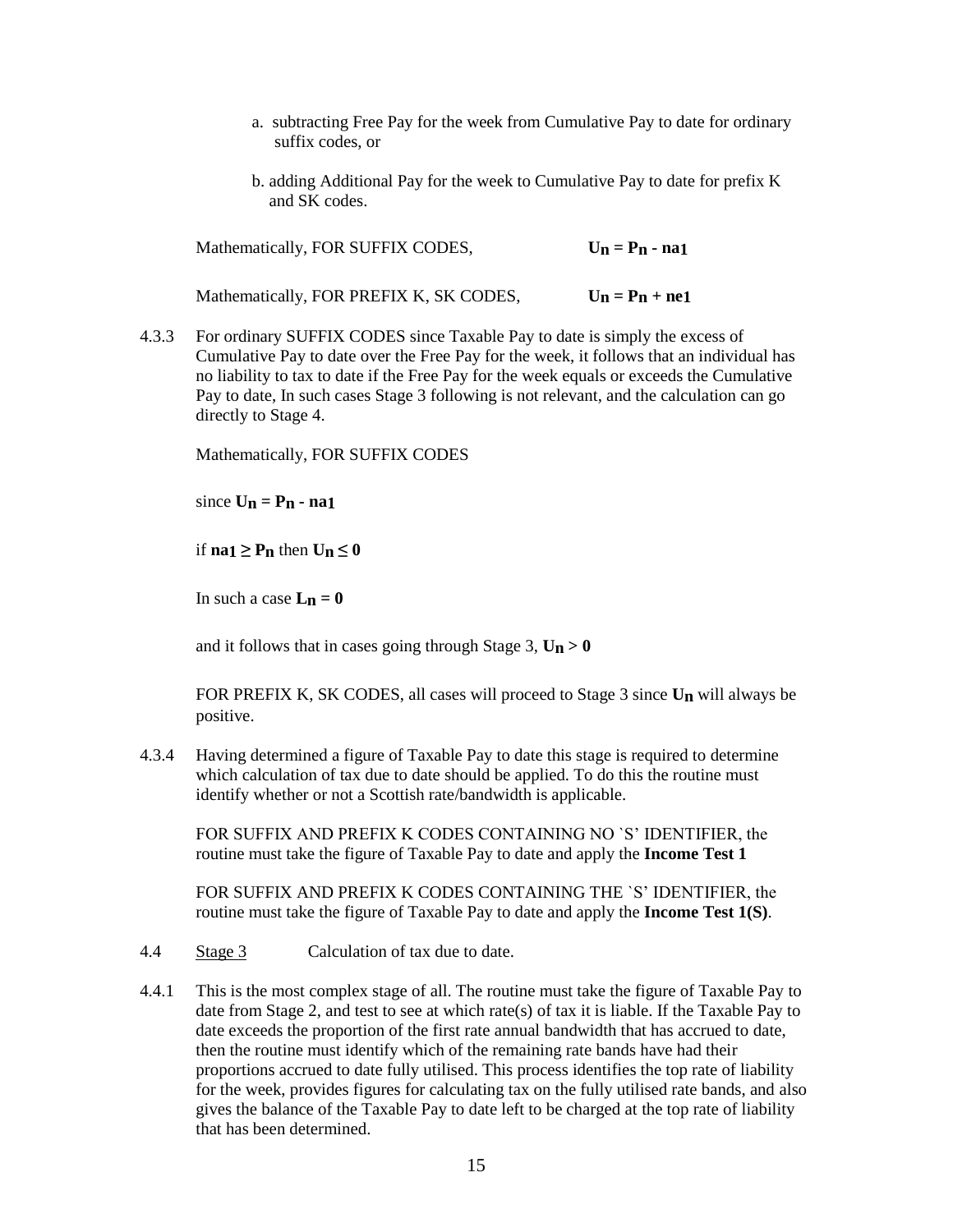- 4.4.2 To achieve this use is made of the Annual and Weekly Constants defined in paragraphs 3.3.3 and 3.3.4. The actual tax calculation for an individual then consists of two operations. The first uses one of the Weekly Constants to ascertain the top rate of liability for the week, and hence determine the relevant Tax Formula. The second operation takes this Tax Formula and makes use of other Annual and Weekly Constants to calculate the tax due to date.
- 4.4.3 Determination of the correct Tax Formula uses the figure of Taxable Pay to date (**Un**) from Stage 2, and the **Cvalues/SCvalues** provided by Definition 10 of the Weekly Constants. The narrative descriptions of the Income Tests below are immediately followed in brackets by their mathematical descriptions. In order to avoid lengthy and unnecessary repetition, the list of Income Tests which follows is incomplete, and has been terminated once the pattern has been established.

Note: The routine must apply the following Income Tests depending on whether or not the Scottish rates and associated bandwidths are applicable:

| Income Test 1<br>Income Test $1(S)$ | - for suffix and prefix K codes containing no 'S' identifier.<br>- for suffix and prefix K codes containing the 'S' identifier |
|-------------------------------------|--------------------------------------------------------------------------------------------------------------------------------|
| Income Test 1                       | Is Taxable Pay to date less than or equal to Cvalue 1?                                                                         |
|                                     | (Is $U_n \le v_1$ ?) If yes, use Tax Formula 1.<br>If no, consider Income Test 2.                                              |
| Income Test $1(S)$                  | Is Taxable Pay to date less than or equal to <b>SC value 1</b> ?                                                               |
|                                     | (Is $U_n \le Sv1$ ?) If yes, use Tax Formula 1(S)<br>If no, consider Income Test $2(S)$                                        |
| Income Test 2                       | Is Taxable Pay to date less than or equal to Cvalue 2?                                                                         |
|                                     | (Is $\text{U}_n \leq \text{v2}$ ?) If yes, use Tax Formula 2.<br>If no, consider Income Test 3.                                |
| Income Test $2(S)$                  | Is Taxable Pay to date less than or equal to <b>SC value 2</b> ?                                                               |
|                                     | (Is $U_n \le Sv2$ ?) If yes, use Tax Formula 2(S)<br>If no, consider Income Test $3(S)$                                        |
|                                     | and so on, up to                                                                                                               |
| Income Test x                       | Is Taxable Pay to date less than or equal to $Cvalue(x)$ ?                                                                     |
|                                     | (Is $U_n \le v(x)$ ?) If yes, use Tax Formula (x).<br>If no, use Tax Formula $(x + 1)$                                         |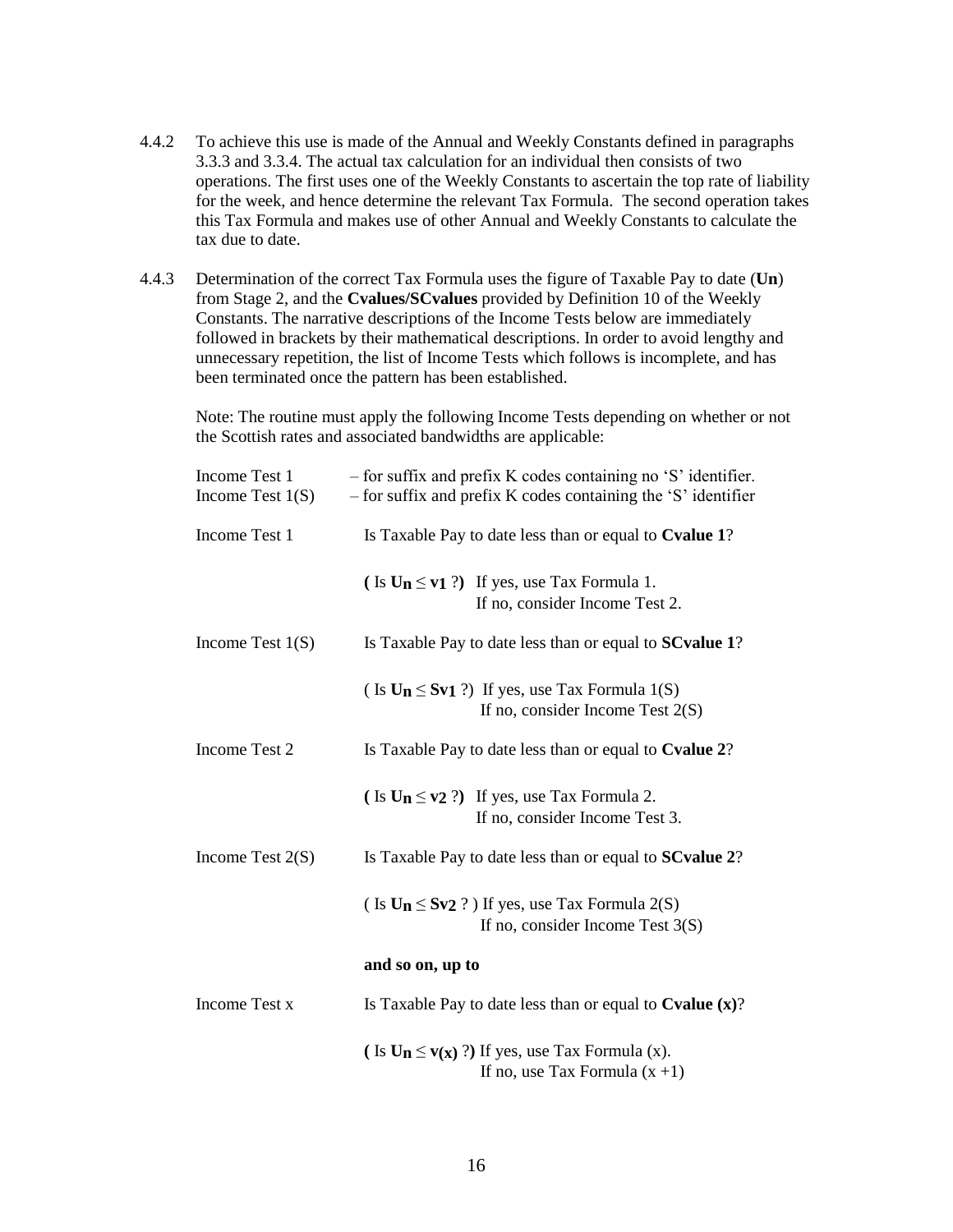Income Test  $x(S)$  Is Taxable Pay to date less than or equal to **SC value (x)**?

(Is  $U_n < Sv(x)$ ?) If yes, use Tax Formula (x) If no, use Tax Formula  $(x + 1)(S)$ 

where  $x =$  number of Bandwidths currently shown in Appendices A and B

Note that Income Tests  $(x)$  and  $x(s)$  have a different consequence to all the preceding ones, if the test should fail.

4.4.4. Having determined the relevant Tax Formula, where the figure of Taxable Pay to date (**Un**) is not already an exact multiple of £1 for the purpose of calculating tax it should now be rounded down to the nearest pound below. This rounded figure of Taxable Pay to date (**Tn**) is then used in the relevant Tax Formula.

The narrative descriptions of the Tax Formulae are followed by their mathematical descriptions. Note that in order to avoid lengthy and unnecessary repetition, the list of Tax Formulae which follows is incomplete, and has been terminated once the pattern has been established.

| Tax Formula 1    | Tax to date $=$ Tax at <b>Rate 1</b> on Taxable pay to date                                                              |  |
|------------------|--------------------------------------------------------------------------------------------------------------------------|--|
|                  | $L_n = T_nR_1$                                                                                                           |  |
|                  | Note: This Tax Formula may be expressed in the same style<br>as all subsequent Tax Formulae, provided 2 additional       |  |
|                  | parameter values $(k0 \text{ and } c0)$ are included in the system,<br>both always taking value zero. Thus               |  |
|                  | $L_n = k0 + (T_n - c_0) R_1$                                                                                             |  |
| Tax Formula 1(S) | Tax to date $=$ Tax at <b>Scottish Rate 1</b> on Taxable pay to date                                                     |  |
|                  | $L_n = T_n S R_1$                                                                                                        |  |
|                  | Note: This Tax Formula may be expressed in the same style<br>as all subsequent Tax Formulae, provided 2 additional       |  |
|                  | parameter values ( $Sk0$ and $Sc0$ ) are included in the system,<br>both always taking value zero. Thus                  |  |
|                  | $L_n = Sk0 + (T_n - Sc0) SR1$                                                                                            |  |
| Tax Formula 2    | Tax to date = <b>Threshold tax 1,</b> plus tax at <b>Rate 2</b> on the excess<br>of Taxable Pay to date over Threshold 1 |  |
|                  | $L_n = k1 + (T_n - c1) R2$                                                                                               |  |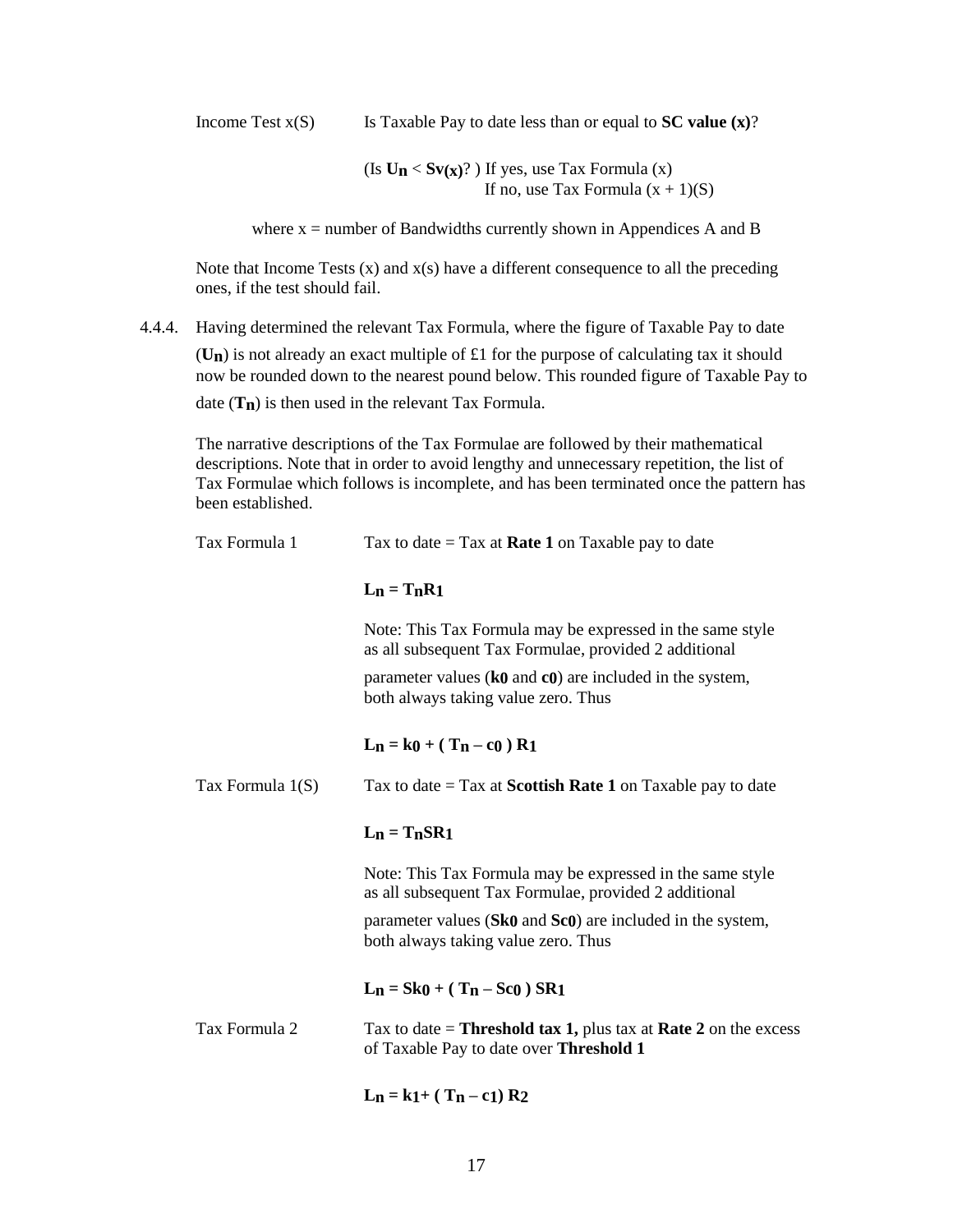| Tax Formula $2(S)$     | Tax to date = Scottish Threshold tax 1, plus tax at Scottish<br><b>Rate 2</b> on the excess of Taxable Pay to date over <b>Scottish</b><br><b>Threshold 1</b>           |
|------------------------|-------------------------------------------------------------------------------------------------------------------------------------------------------------------------|
|                        | $L_n = Sk1 + (T_n - Sc1) SR2$                                                                                                                                           |
| Tax Formula 3          | Tax to date = <b>Threshold tax 2</b> , plus tax at <b>Rate 3</b> on the<br>excess of Taxable Pay to date over Threshold 2.                                              |
|                        | $L_n = kn2+(T_n - c2) R3$                                                                                                                                               |
| Tax Formula $3(S)$     | Tax to date = Scottish Threshold tax 2, plus tax at Scottish<br>Rate 3 on the excess of Taxable Pay to date over Scottish<br>Threshold 2.                               |
|                        | $L_n = Sk2 + (T_n - Sc2) SR3$                                                                                                                                           |
|                        | and so on, up to                                                                                                                                                        |
| Tax Formula $x + 1$    | Tax to date = <b>Threshold tax</b> ( <b>x</b> ), plus tax at <b>Rate</b> $(x + 1)$<br>on the excess of Taxable Pay to date over <b>Threshold</b> (x)                    |
|                        | $L_n = k(x) + (T_n - c(x)) R(x + 1)$                                                                                                                                    |
| Tax Formula $x + 1(S)$ | Tax to date = Scottish Threshold tax $(x)$ , plus tax at Scottish<br><b>Rate</b> $(x + 1)$ on the excess of Taxable Pay to date over <b>Scottish</b><br>Threshold $(x)$ |
|                        | $L_n = Sk(x) + (T_n - Sc(x)) SR(x + 1)$                                                                                                                                 |
|                        | where $x =$ number of Bandwidths currently shown in Appendices A or B                                                                                                   |

Take the calculations for all Tax Formulae to 4 decimal places of a pound without applying any correction to the final place, and then finally round down the result if necessary to the nearest multiple of 1p below.

- 4.5 Stage 4 Calculation of Tax Deduction or Refund for the Week
- 4.5.1 Normally, deducting the previous week's tax paid to date from the current equivalent gives the tax liability for the week (*subject to paragraph 4.5.2 below)* or, if appropriate, the tax refundable.

Mathematically,  $\mathbf{l}_n = \mathbf{L}_n - \mathbf{L}(\mathbf{n} - \mathbf{1})$ 

Positive values of **ln** are deductions.

Negative values of **ln** are refunds.

4.5.2 NB. Note, however, that the maximum tax deductible for the week is limited to the amount given by applying the overriding Regulatory limit, **Maxrate**, to the pay for the week excluding any payrolled benefits in kind. Calculate the maximum tax deductible for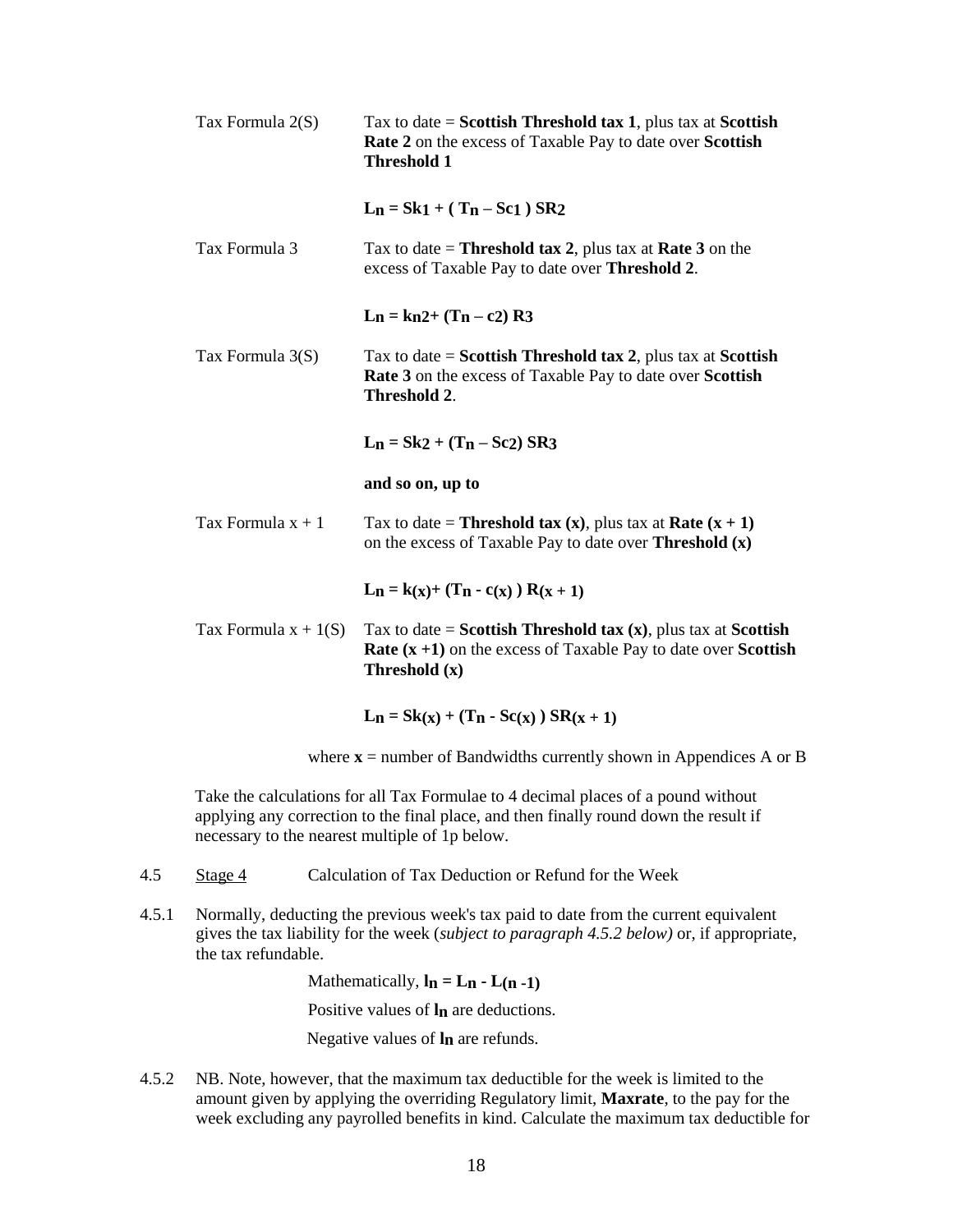the week to 4 decimal places of a pound without applying any correction to the final place and round down if necessary to the nearest 1p below.

Mathematically, where the overriding Regulatory limit applies

## $\mathbf{h}_n = \mathbf{M} \times (\mathbf{p}_n - \mathbf{p} \mathbf{b} \mathbf{i} \mathbf{k})$

Note also, to ensure the correct action in subsequent CUMULATIVE (but NOT Week 1/Month 1 basis) calculations, the liability previously calculated by the Tax Table routines above has to be adjusted so that only the amount of tax actually deducted is included in the cumulative total of tax due and paid to date. Thus, where the code is operating CUMULATIVELY, the amount not deducted this week is effectively taken into account in subsequent calculations and recovered where possible.

Mathematically, therefore, where the overriding Regulatory limit applies, and the tax code is operating cumulatively, the liability calculated at paragraph 4.4.4. has to be reduced to :-

## $L_n = L(n-1) + (M x (p_n - \text{pbik}))$

4.5.3 **NOTE.** The method of operation for computer users (described in paragraph 4.5.2 above) differs from the manual method but achieves the same result.

Where the Regulatory limit applies, the computer Specification reduces the cumulative liability for this week (originally calculated per the Tax Tables) to reflect the tax actually deducted because of the operation of the limit. This lower cumulative figure is then used in the calculation of the liability for the following week.

The step by step manual calculation in cumulative cases is necessarily longer and involves, inter alia, recording the tax due per the tables, the Regulatory limit, the tax actually deducted in the week and any amount not deducted because of the operation of the Regulatory limit. But a cumulative tax paid figure is not maintained in the manual system. When the tax calculation is made for the following week, the amount not deducted last week is added to the Tax Table figure for this week and the Tax Table figure for last week is then deducted to give the liability for this week.

Computer users can, if they wish, follow the manual method; the additional recording is not essential but some or all of the information may be thought helpful on output to the Pay Section or employee. The minimum requirement for Audit etc. purposes is to record the date, pay, code and tax deducted for any payment and to keep such records as to enable the detail of the calculation (eg. free pay or additional pay and overriding limit etc.) to be reproduced.

Forms P45, P60 and the payroll records are only required to show the tax actually deducted. Any amount not deducted at the end of the year is not required to be reported to HMRC. Any tax outstanding at the end of the year (because of the correct operation of the Regulatory limit) will be a matter between HMRC and the employee.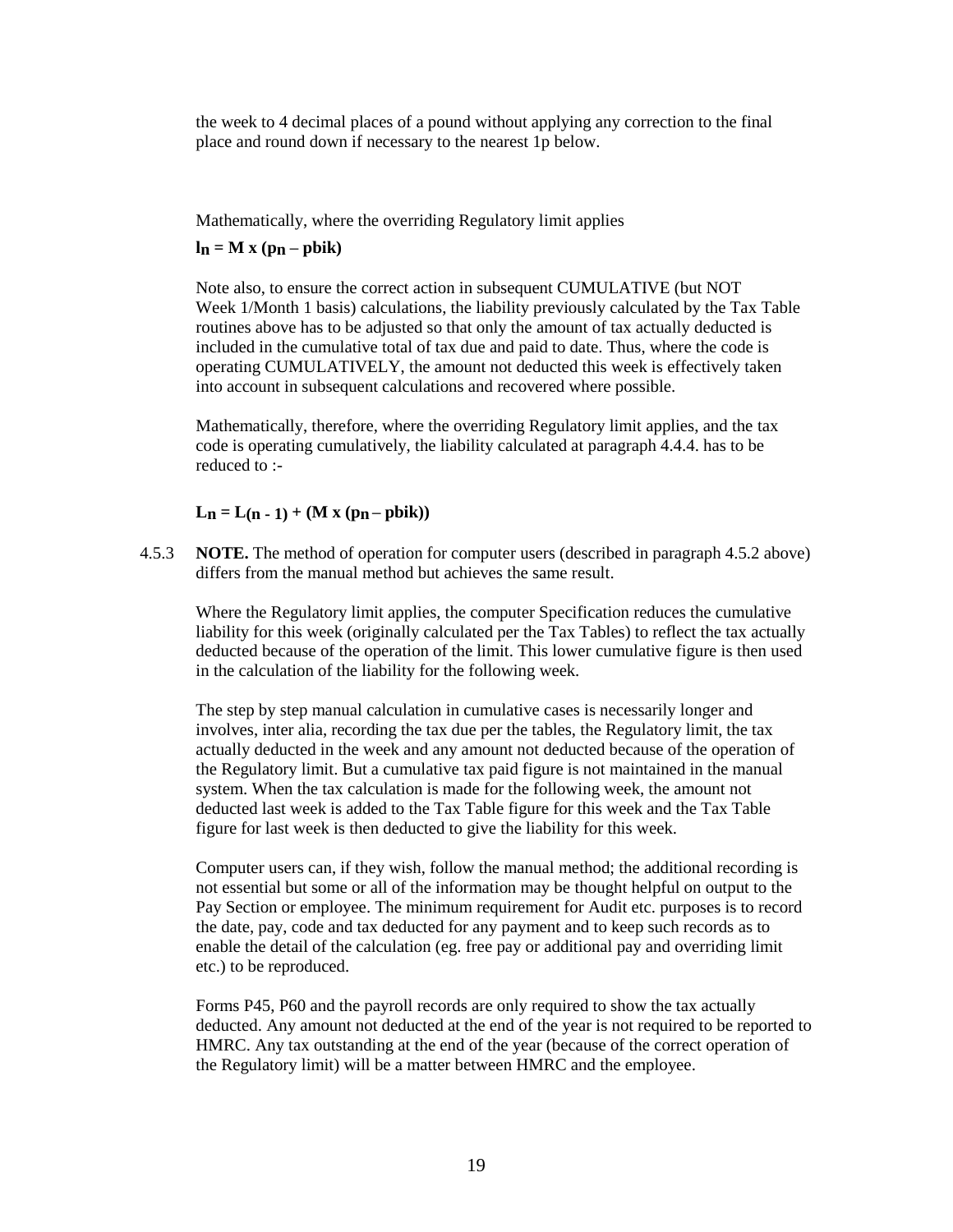## 4.5.4 **Note for Programmers : Negative Pay**

If your system allows for the calculation or input of negative pay (eg. to correct an overpayment of pay in a preceding period) this would, in an ordinary cumulative suffix code case, normally create an apparent refund of tax.

But in a cumulative Prefix K or SK code case, either a refund or a deduction of tax can be created - dependent on the comparative values of the negative pay and any Additional Pay calculated by reference to the Prefix K or SK code.

Where a deduction is created, take care NOT to apply the Regulatory limit to the negative pay, as the result would also be negative and therefore arithmetically lower than the deduction previously calculated. (Using a negative Regulatory figure would - INCORRECTLY - change the nature of the liability from a tax deduction to an apparent tax refund).

The application of the Regulatory limit is only intended to apply to positive pay. Where negative pay is concerned, set the Regulatory limit for that payment to zero. Consequently any tax deduction in a negative pay case will therefore also be reduced to zero.

As the Regulatory limit is not relevant to refunds of tax, any apparent refund calculated in a negative pay case, where the code is operating cumulatively, can stand. (Indeed, setting the Regulatory limit to zero when the pay is negative will allow cumulative refunds to proceed - since these are themselves negative values and therefore arithmetically lower than the Regulatory limit of zero!) Where, in a negative pay case the code is operating on a Week 1 basis, each pay period is treated in isolation; no refund can be made and the tax will be Nil.

## **5. COMPUTERISED PAYE TAX ROUTINES - CUMULATIVE CODE BR, SBR - EMPLOYEES PAID WEEKLY OR MONTHLY**

- 5.1 Table B of the manual Tax Tables is provided for these codes. The routine is basically the same as for cumulative suffix codes, but some of the stages are simpler, as follows:-
- 5.2 Stage 1 As for cumulative suffix codes, add the pay for the week to the cumulative figure of pay to date for the previous week to give the new figure of pay to date; there is no rounding at this stage.
- 5.3 Stage 2 Since the whole of the Cumulative Pay to date is to be charged to tax, Taxable Pay to date will be the same as the Cumulative Pay to date and this value may be passed directly to stage 3.
- 5.4 Stage 3 The Taxable Pay should be rounded down to the nearest pound, the whole of the rounded pay to date (regardless of how large an amount it is) should be taxed. The routine must then identify whether or not the Scottish rates and associated bandwidths are applicable.

Is the `S' identifier present in the code?

If no, the whole of the rounded pay to date (regardless of how large an amount it is) should be taxed at Rate **G**.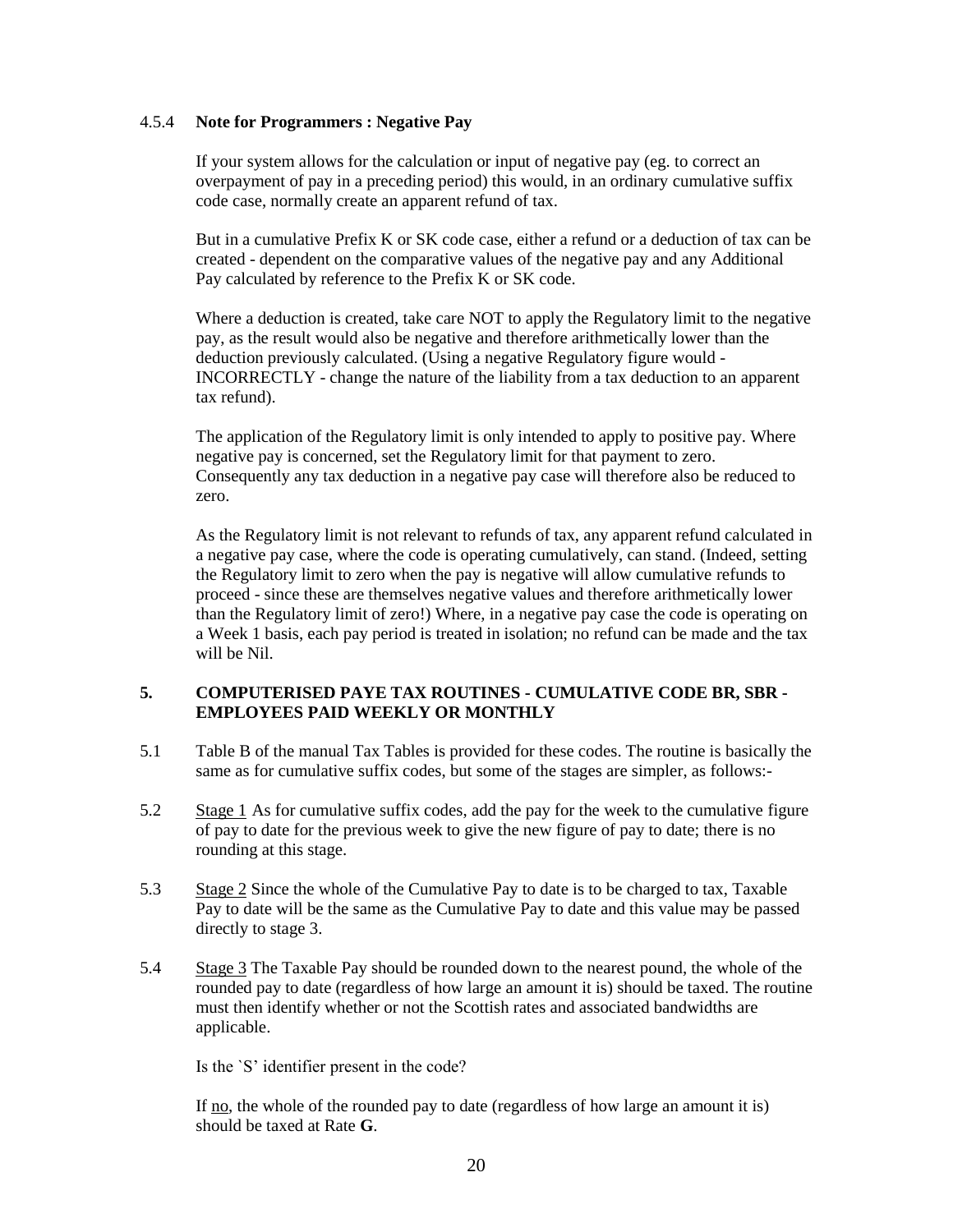If yes, the whole of the rounded pay to date (regardless of how large an amount it is) should be taxed at Scottish Rate **G1**.

5.5 Stage 4 Once again, as for cumulative suffix codes, deducting the previous week's liability to tax to date from the current equivalent gives the tax deductible for the week, or, if appropriate, the tax refundable.

#### **6. COMPUTERISED PAYE TAX ROUTINES - CUMULATIVE PREFIX D, SD CODES -EMPLOYEES PAID WEEKLY OR MONTHLY**

- 6.1 Tables D of the manual Tax Tables are provided for these codes. The routine is basically the same as for cumulative suffix codes, but some of the stages are simpler, as follows:-
- 6.2 Stage 1 As for cumulative suffix codes, add the pay for the week to the cumulative figure of pay to date for the previous week to give the new figure of pay to date; there is no rounding at this stage.
- 6.3 Stage 2 Since the whole of the Cumulative Pay to date is to be charged to tax, Taxable Pay to date will be the same as the Cumulative Pay to date and this value may be passed directly to stage 3.
- 6.4 Stage 3 The Taxable Pay should be rounded down to the nearest pound, the whole of the rounded pay to date should be taxed. The routine must then identify whether or not the Scottish rates and associated bandwidths are applicable.

Is the `S' identifier present in the code?

If no, the whole of the payment is taxed at the appropriate rate as follows:

D0 means tax the whole of the rounded payment at **Rate**  $(G + 1)$ 

|  |  |  |  | D1 " " " " " " " Rate $(G + 2)$ |
|--|--|--|--|---------------------------------|
|  |  |  |  | D2 " " " " " " " Nate $(G + 3)$ |

And so on as necessary to the limit of the current range of Rates shown in Appendix A, where G is the parameter of Definition 6.

If yes, the whole of the payment is taxed at the appropriate rate as follows:

SD0 means tax the whole of the rounded payment at **Scottish Rate**  $(G1 + 1)$ 

|  |  |  | $SD1$ " " " " " " " " |  | " Scottish Rate $(G1 + 2)$ |
|--|--|--|-----------------------|--|----------------------------|
|  |  |  | $SD2$ """ """ "" "    |  | " Scottish Rate $(G1 + 3)$ |

And so on as necessary to the limit of the current range of Rates shown in Appendix B, where G1 is the parameter of Definition 6.1.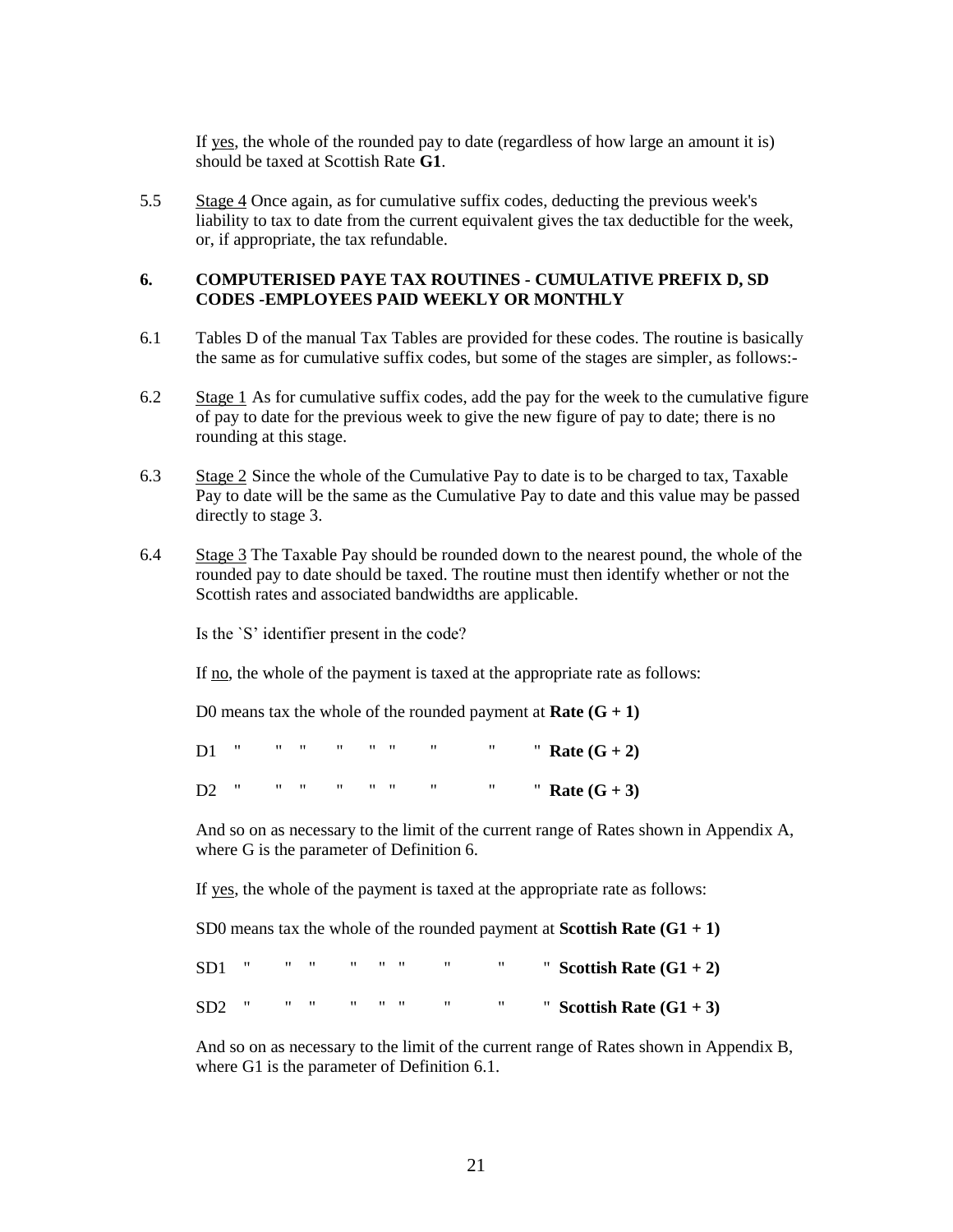6.5 Stage 4 Once again, as for cumulative suffix codes, deducting the previous week's liability to tax to date from the current equivalent gives the tax deductible for the week, or, if appropriate, the tax refundable.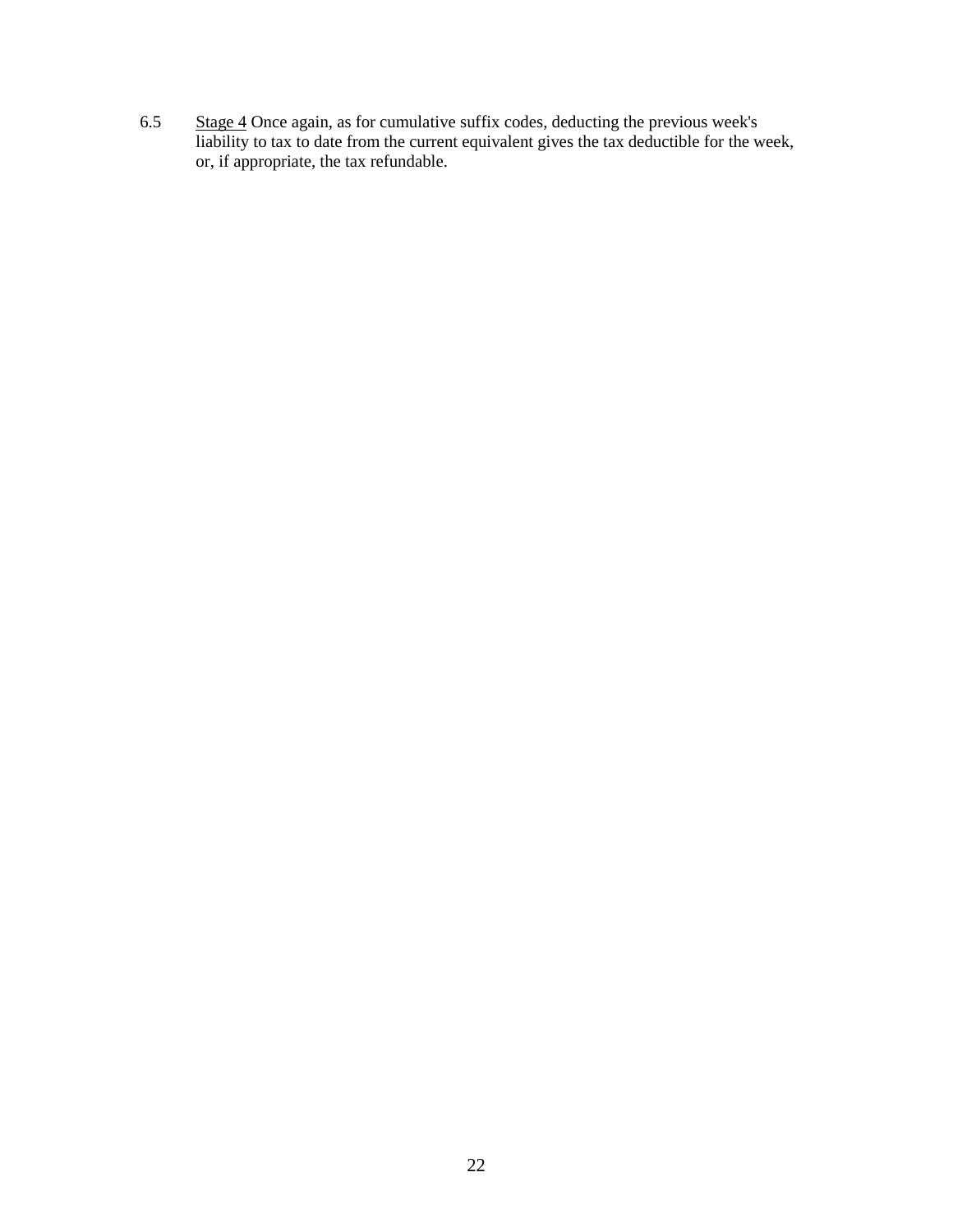## **7. COMPUTERISED PAYE TAX ROUTINES - CUMULATIVE CODE NT - EMPLOYEES PAID WEEKLY OR MONTHLY**

- 7.1 N stands for "no tax" and T is a suffix. Where the code is NT no tax must be deducted whatever the amount of the pay, but a record of the payments must be kept. The routine is basically the same as for cumulative suffix codes, but some of the stages are simpler, as follows:-
- 7.2 Stage 1 As for cumulative suffix codes, add the pay for the week to the cumulative figure of pay to date for the previous week to give the new figure of pay to date; there is no rounding at this stage.
- 7.3 Stage 2 Since the whole of the Cumulative Pay to date is NOT to be charged to tax, Taxable Pay to date will be the same as the Cumulative Pay to date and this value may be passed directly to stage 3
- 7.4 Stage 3 As the whole of the Taxable Pay to date will NOT be taxed the action in this stage is to set the tax to date to zero.
- 7.5 Stage 4 Once again, as for cumulative suffix codes, deducting the previous week's liability to tax to date from the current equivalent (this will be no tax in an NT case) gives the tax due for the week. In most cases, this will be zero but when a cumulative code NT is first operated during a tax year, a refund may be due.

# **8. COMPUTERISED PAYE TAX ROUTINES - WEEK 1/MONTH 1 BASIS SUFFIX CODES AND WEEK 1/MONTH 1 BASIS PREFIX K, SK CODES - EMPLOYEES PAID WEEKLY OR MONTHLY**

- 8.1 These are suffix codes and prefix K and SK codes not operated on the normal cumulative basis. Each week's payment is treated IN ISOLATION, as if it were the first payment of the Income Tax year to be taxed on a normal suffix or prefix K or SK code. The calculation is in two stages which are explained in detail in the following paragraphs.
- 8.2 Stage 1 Calculate Taxable Pay for the week. The Taxable Pay for the week is either the pay for the week less the Free Pay for Week 1 for suffix codes or the pay for the week plus the Additional Pay for Week 1 for prefix K and SK codes. Free Pay or Additional Pay for Week 1 is calculated from the numeric part of the code in the normal way (see paragraph 4.3.1).
- 8.3 Stage 2 Calculate the tax due exactly as for payment in Week 1 using a cumulative suffix or prefix K or SK code (see paragraph 4.4). The result, rounded in accordance with paragraph 4.4.4 is the tax deductible for this week, SUBJECT, when necessary, to applying the overriding Regulatory limit to the pay for the week (as described in paragraph 4.5.2) for all tax codes. Note, however, since each week's payment is treated in isolation, that any tax not deducted because of the operation of the overriding Regulatory limit in a Week 1/Month 1 basis tax code case is NOT taken into account in the calculation for the following week or month; nor does it need to be reported on forms P45 and P60.

Mathematically, where the overriding Regulatory limit applies,

 $\mathbf{ln} = \mathbf{M} \times (\mathbf{p}_n - \mathbf{pb} \mathbf{ik})$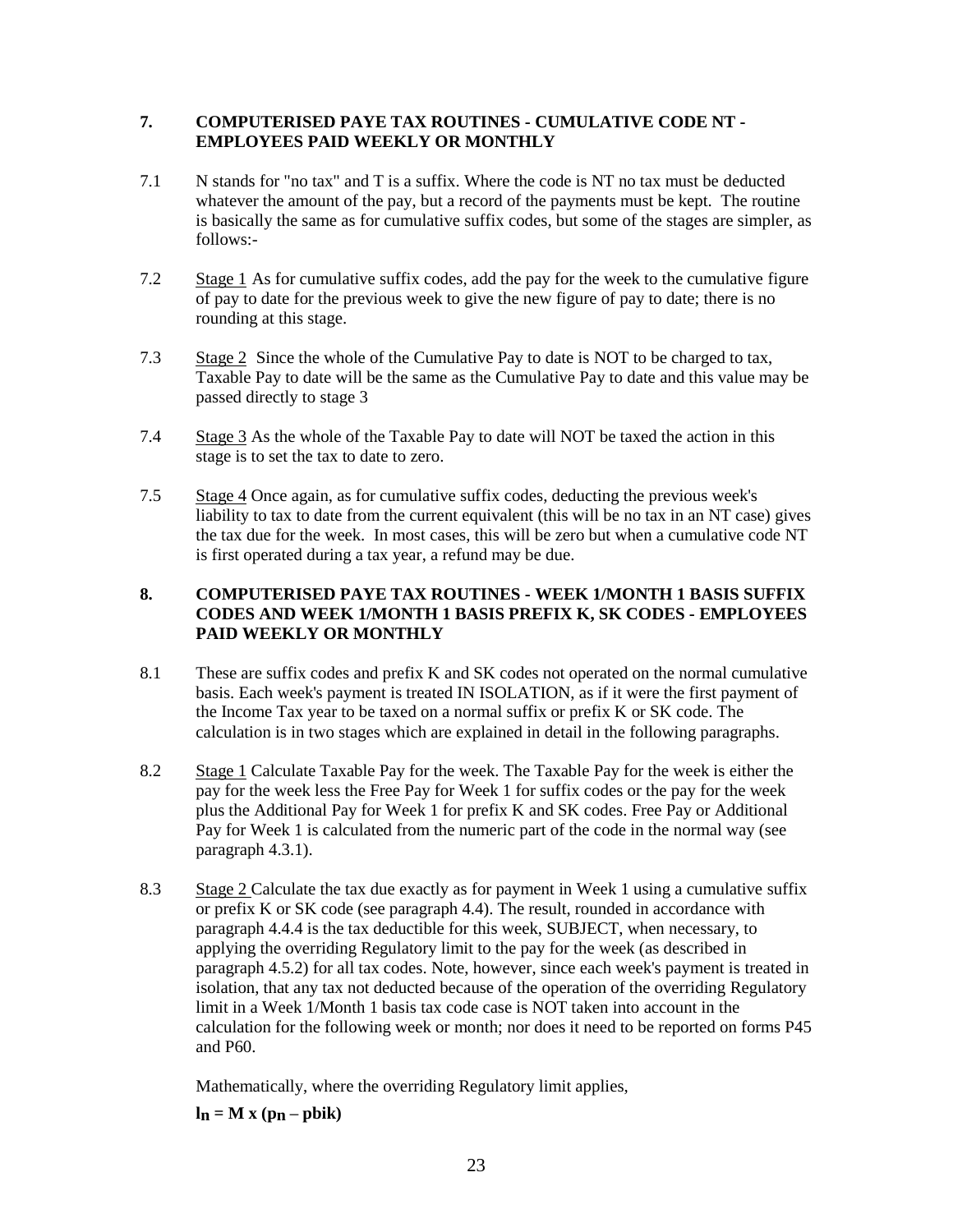## **9. COMPUTERISED PAYE TAX ROUTINES - WEEK 1/MONTH 1 BASIS CODE BR, SBR - EMPLOYEES PAID WEEKLY OR MONTHLY**

9.1 As for cumulative operation of code BR and SBR, Table B of the manual Tax Tables is provided for these cases. However, each payment is dealt with in isolation and the payment should be rounded down if necessary to the nearest pound below. The routine must then identify whether or not the Scottish rates and associated bandwidths are applicable.

Is the 'S' identifier present in the code?

If no the whole of the rounded payment should be taxed at **Rate (G)**, where G is the parameter of Definition 6.

If yes the whole of the rounded payment should be taxed at **Scottish Rate (G1)**, where G1 is the parameter of Definition 6.1.

9.2 The result of the tax calculation in paragraph 9.1 should be rounded down if necessary to the nearest multiple of 1p below.

## **10. COMPUTERISED PAYE TAX ROUTINES - WEEK 1/MONTH 1 BASIS - PREFIX D, SD CODES - EMPLOYEES PAID WEEKLY OR MONTHLY**

10.1 As for cumulative operation of Prefix codes D and SD, Tables D of the manual Tax Tables are provided for these cases. However, each payment is dealt with in isolation and the payment should be rounded down if necessary to the nearest pound below. The routine must first identify whether or not the Scottish rates and associated bandwidths are applicable.

Is the `S' identifier present in the code?

If no, each payment is dealt with in isolation, and the whole of the payment is taxed at the appropriate rate as follows:

D0 means tax the whole of the rounded payment at **Rate**  $(G + 1)$ 

|  |  |  |  | D1 " " " " " " " " Rate $(G + 2)$ |
|--|--|--|--|-----------------------------------|
|  |  |  |  | D2 " " " " " " " " Rate $(G + 3)$ |

And so on as necessary to the limit of the current range of Rates shown in Appendix A, where G is the parameter of Definition 6.

If yes, each payment is dealt with in isolation, and the whole of the payment is taxed at the appropriate rate as follows:

SD0 means tax the whole of the rounded payment at **Scottish Rate**  $(G1 + 1)$ 

| " Scottish Rate $(G1 + 2)$ | $SD1$ " " " " " " " " " |  |  |  |  |
|----------------------------|-------------------------|--|--|--|--|
| " Scottish Rate $(G1 + 3)$ | $SD2$ " " " " " " " " " |  |  |  |  |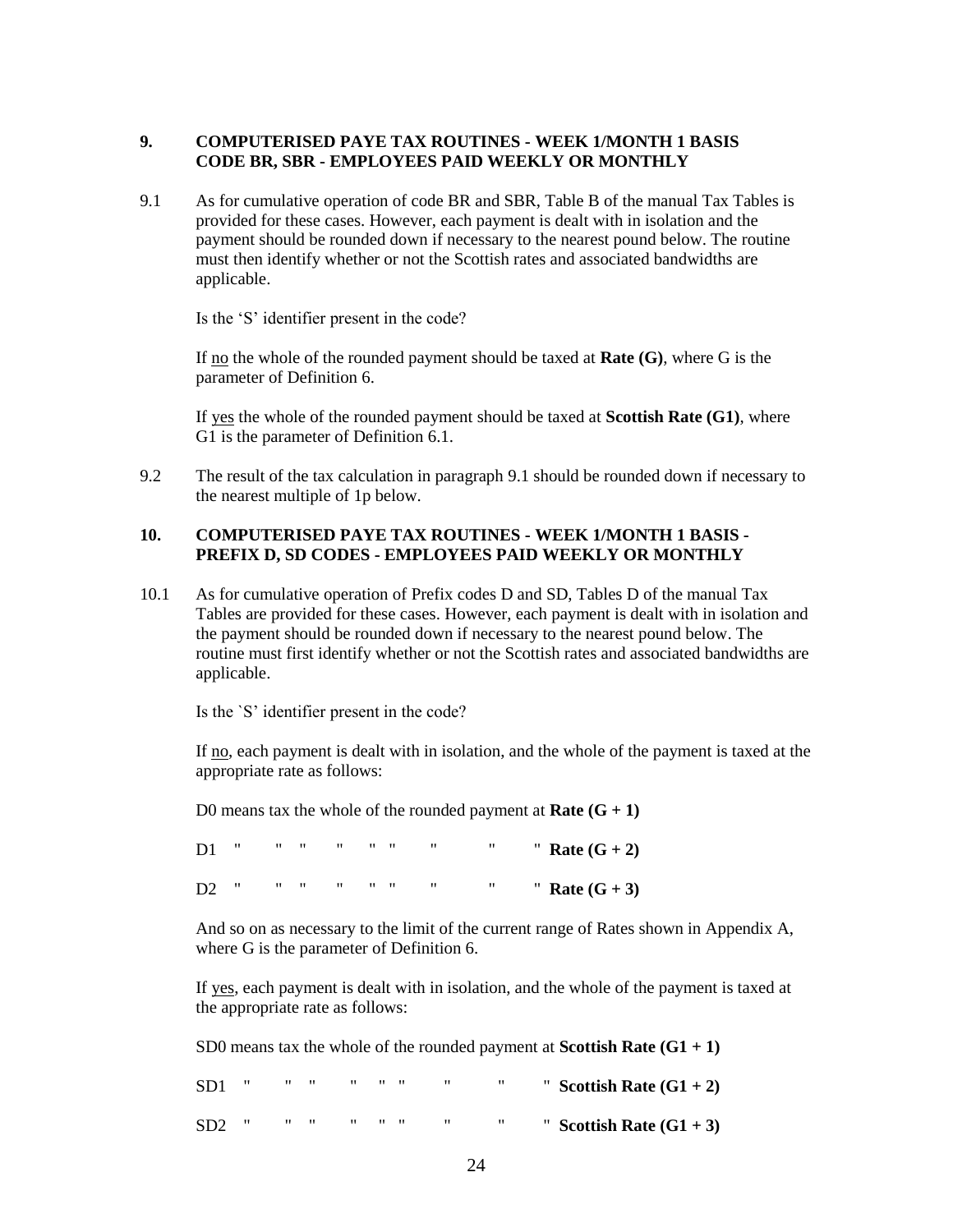And so on as necessary to the limit of the current range of Scottish Rates shown in Appendix B, where G1 is the parameter of Definition 6.1.

10.2 The result of the tax calculation in paragraph 10.1 should be rounded down if necessary to the nearest multiple of 1p below.

## **11. COMPUTERISED PAYE TAX ROUTINES - WEEK 1/MONTH 1 BASIS - CODE NT – EMPLOYEES PAID WEEKLY OR MONTHLY**

11.1 N stands for "no tax" and T is a suffix. Where the code is NT no tax must be deducted whatever the amount of the pay, but a record of the payments must be kept. Where a code is amended to code NT on a week1 / month 1 basis the employer should not refund any tax previously deducted (if this is to be refunded the amended code NT will be issued on a cumulative basis (para 7)). The 'S' identifier should NOT be applied to code NT.

## **12. COMPUTERISED PAYE TAX ROUTINES - CODE SPECIFIED FOR EMERGENCY USE - ALL EMPLOYEES**

12.1 This is a suffix code which is prescribed for emergency use and in certain circumstances is operated on the Week 1/Month 1 basis (see paragraph 6 or 13.5 as appropriate). The value of the code may be changed from time to time, and will be notified on form P7X or form P9X; wherever possible, computer users will be given advance warning in "PAYE Updates". There is only one emergency code for the entire UK, therefore the 'S' identifier should NOT be applied to this code.

## **13. COMPUTERISED PAYE TAX ROUTINES - EMPLOYEES PAID AT OTHER THAN REGULAR WEEKLY OR MONTHLY INTERVALS**

- 13.1 Cumulative suffix codes and cumulative prefix K, SK codes. The "*Employer Further Guide to PAYE and NICs" (CWG2)* explains which week's or month's Tables should be used for each payment. The tax calculation will then be in accordance with paragraph 4 of this Specification, and will be SUBJECT, when necessary to applying the overriding Regulatory limit.
- 13.2 Cumulative code BR, SBR The tax will follow paragraph 5 of this Specification whatever the interval between payments.
- 13.3 Cumulative Prefix D, SD Codes The tax will follow paragraph 6 of this Specification whatever the interval between payments.
- 13.4 Cumulative Code NT The tax will follow paragraph 7 of this Specification whatever the interval between payments.
- 13.5 Week 1/Month 1 basis suffix and prefix K, SK codes. The appropriate Tables will be those for the number of weeks (or months) which have elapsed since the last payment. For example, where the previous payment was made in Week 10, and the current payment is being made in Week 13, then the appropriate Table will be that for Week 3. The tax calculation will then follow paragraph  $\overline{4.3}$  and  $\overline{4.4}$  of this Specification, SUBJECT, when necessary, to applying the overriding Regulatory limit to the pay for the period (as described in paragraph 4.5.2 and in the note in paragraph 8.3).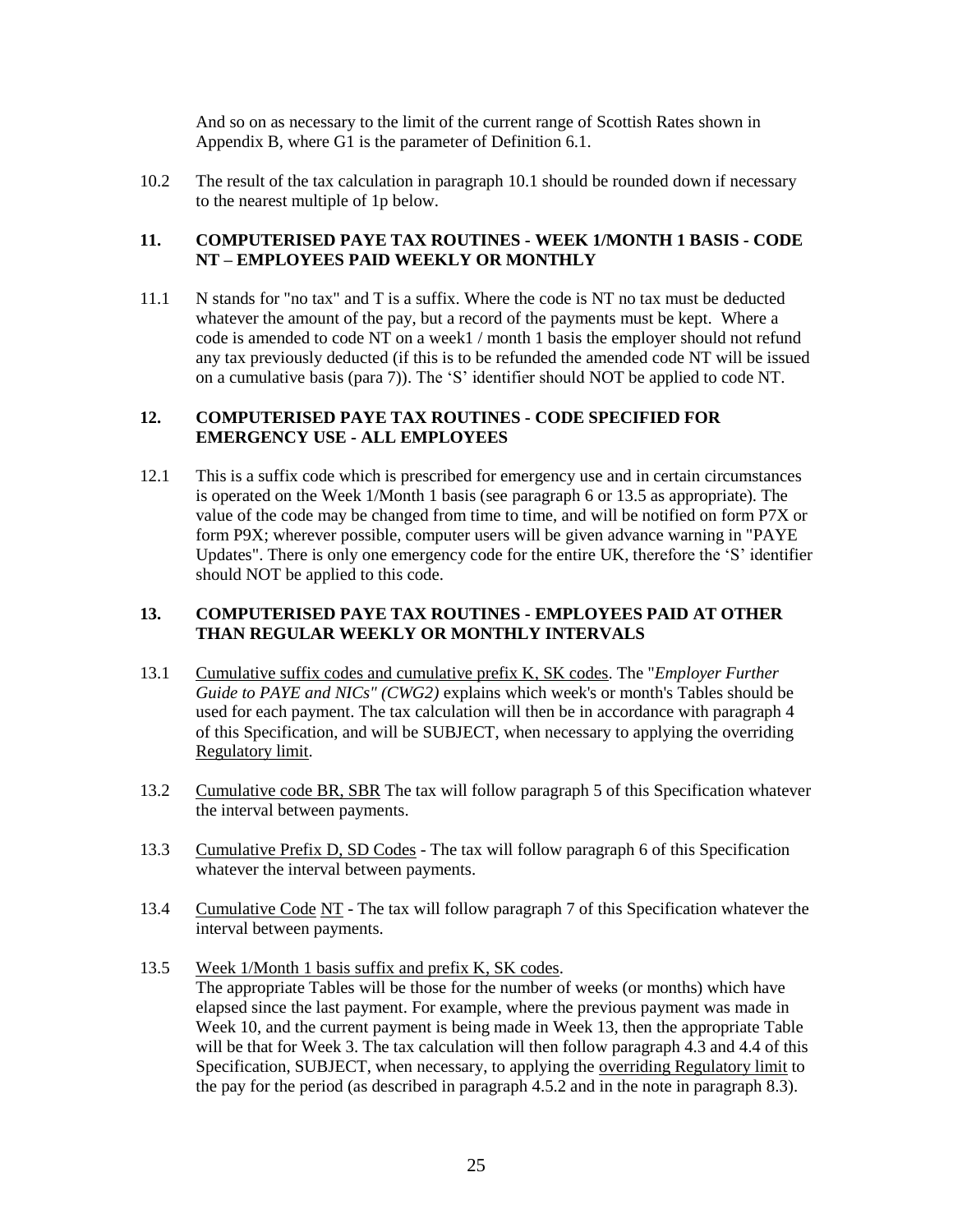- 13.6 Week 1 / Month 1 Code BR, SBR The tax calculation will follow paragraph 9 of this Specification, whatever the interval between payments.
- 13.7 Week 1 / Month 1 Prefix D, SD codes The tax calculation will follow paragraph 10 of this Specification, whatever the interval between payments.
- 13.8 Week 1 / Month 1 Code NT The instructions at paragraph 11 of this Specification should be followed, whatever the interval between payments.

### **14. COMPUTERISED PAYE TAX ROUTINES - PAYMENTS IN WEEKS 53, 54 or 56**

- 14.1 Full instructions are given in the "*Employer Further Guide to PAYE and NICs" (CWG2)*  which explains the use of the Tables for Weeks 1, 2 or 4 as appropriate on a noncumulative basis. The Taxable Pay should be rounded down if necessary to the nearest pound. The calculation will then follow paragraphs 4.3 and 4.4 of this Specification, SUBJECT, when necessary, to applying the overriding Regulatory limit to the pay for the period (as described in paragraph 4.5.2).
- 14.2 Tax codes BR, SBR D, SD and NT when operated in weeks 53, 54 or 56 require no special programming other than to operate on a non-cumulative basis and the stages already detailed in this Specification should be followed.

# **15. USE OF THE CODE SUFFIX**

- 15.1 The suffix plays no part in the actual tax calculations, but is used to identify those employees whose code is to be increased or reduced under a general authority from the HMRC Office. This authority will be on form P7X (for current year changes) or on form P9X (for changes from 6 April), and will relate to suffixes L, M, and N. It will indicate the date from which the changes are to take effect, and the amounts of the changes. It is important to realise that the change to the numeric part of the codes bearing a particular suffix will not necessarily be in the same amount as the change to the numeric part of the codes bearing other suffixes, nor necessarily will all suffixes be changed at the same time.
- 15.2 The method used for effecting this change to the numeric part of the suffix code should include some safeguard to prevent an inadvertent second change for the same Income Tax year.
- 15.3 Both forms P7X and P9X will include instructions covering the numeric parts of the codes of new employees starting between specified dates.
- 15.4 Any refunds arising from the uplifting of codes of existing employees under P7X authority may be made without further authority from the HMRC Office. No refunds will be due for those employees whose suffix code is operated on a Week 1 or Month 1 basis. (No refunds will be due under P9X authority as the effective date for the amended codes will be the following 6 April).
- 15.5 Prefix codes will not be changed by means of a general authority, nor will suffix codes bearing suffix T. They will be amended, if necessary, by the HMRC Office issuing form P6 at times when changes under a general authority are notified on form P7X; or by form P9 at times when changes under a general authority are notified on form P9X.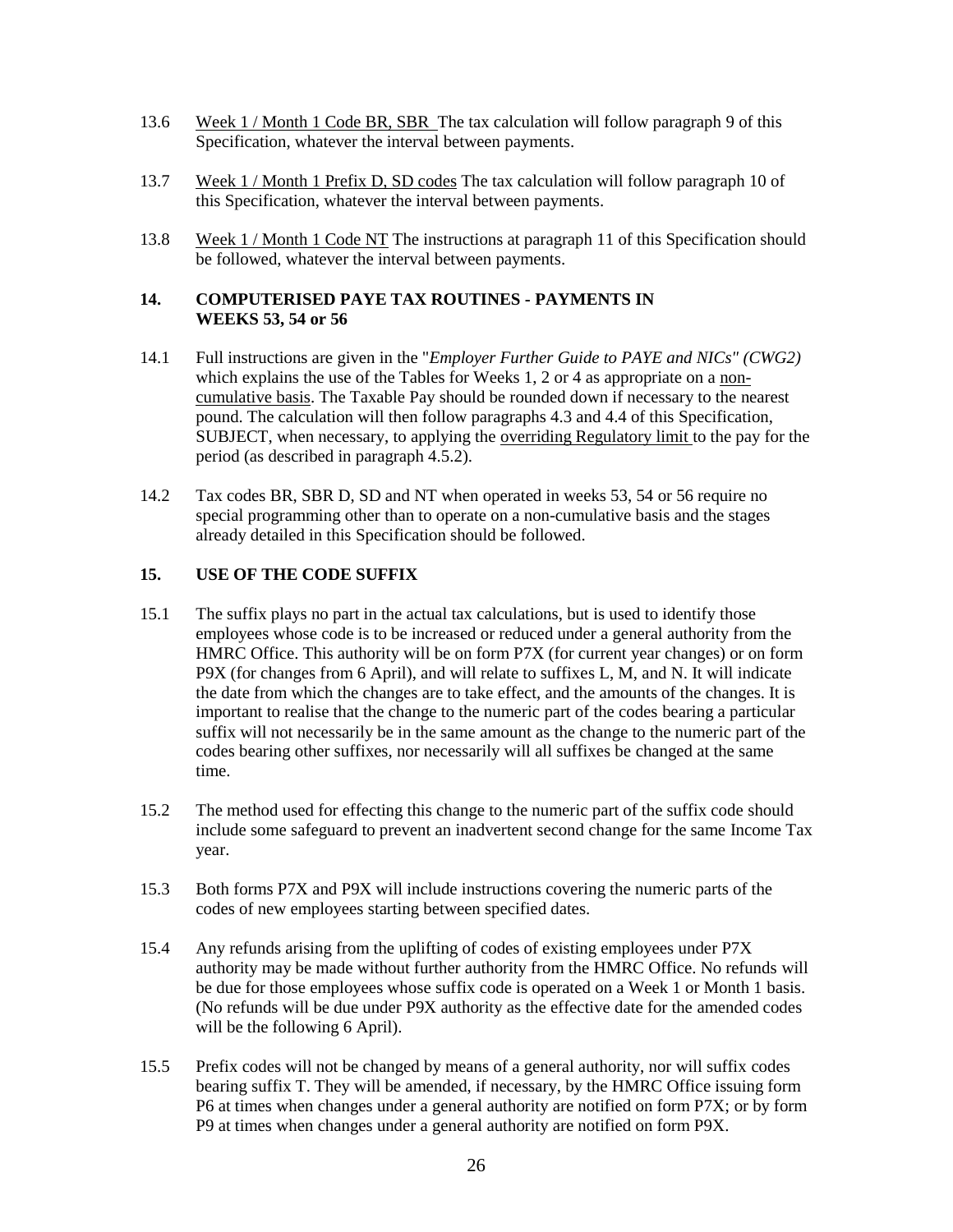15.6 All suffix codes, including codes NT, are to be set to operate on a cumulative basis when they are carried forward to a new tax year.

### **16. PROGRAM TESTING AND REFINED TAX CALCULATIONS**

16.1 Whilst the Specification is designed to achieve the same result as the manual Tax Tables, in certain limited circumstances a discrepancy of 1p (or exceptionally 2p) will arise. If these discrepancies do occur, they arise from circumstances which require the manual user to add together 2 or more figures of tax to arrive at the total tax due to date. There is accordingly the possibility of extra rounding taking place when the manual Tax Tables are used, with the result that the figure of tax due to date obtained from the manual tax Tables will be less than the result from this Specification.

Users should bear this possibility in mind when constructing their own test data from the manual Tax Tables.

16.2 Those users of computerised payrolls who wish to achieve precisely the same results as the user of manual Tax Tables, will need to modify the Tax Formulae  $(G + 1)$  or  $(G1 +1)$ and above of paragraph 4.4.4 to the following style:

#### **If there is no 'S' identifier in the code**

| Tax Formula (y) | Tax to date = [ <b>Threshold tax (y - 1)</b> , plus tax at <b>Rate (y)</b> on                            |
|-----------------|----------------------------------------------------------------------------------------------------------|
|                 | the excess of <b>Cyalue</b> $(y - 1)$ over <b>Threshold</b> $(y - 1)$ plus $\lceil \text{tax at} \rceil$ |
|                 | <b>Rate(y)</b> on the excess of Taxable Pay to date over <b>Cyalue (y - 1)</b> ]                         |

 $\mathbf{L}_n = [\mathbf{k}(\mathbf{y} - \mathbf{1}) + (\mathbf{v}(\mathbf{y} - \mathbf{1})) - \mathbf{c}(\mathbf{y} - \mathbf{1})] \mathbf{R}(\mathbf{y}) + [ (\mathbf{T}_n - \mathbf{v}(\mathbf{y} - \mathbf{1})) \mathbf{R}(\mathbf{y}) ]$ 

Where  $y =$  any whole number from  $(G + 1)$  up to and including the number of Rates currently shown in Appendix A and **G** is the parameter of Definition 6.

#### **If the code contains the 'S' identifier**

Tax Formula (y) Tax to date = [**Scottish Threshold tax (y - 1)**, plus tax at **Scottish Rate (y)** on the excess of **SCvalue (y - 1)** over **Scottish Threshold (y - 1)** ] plus [tax at **Scottish Rate (y)** on the excess of Taxable Pay to date over **SCvalue (y - 1)** ]

## L<sub>n</sub> =  $[Sk(y - 1) + (Sv(y - 1) - Sc(y - 1)) SR(y)] + [(Tn - Sv(y - 1)) SR(y)]$

Where  $y = any$  whole number from  $(G1 + 1)$  up to and including the number of Rates currently shown in Appendix B and **G1** is the parameter of Definition 6.1. In applying these modified Tax Formulae, first complete the calculations within each pair of square brackets to 4 decimal places of a pound without applying any correction to the final place. Then round down, if necessary, each of the amounts obtained, to the nearest multiple of 1p below. Finally, add the 2 rounded figures together. It is emphasised that the rounding to 1p below MUST be made before the final summation.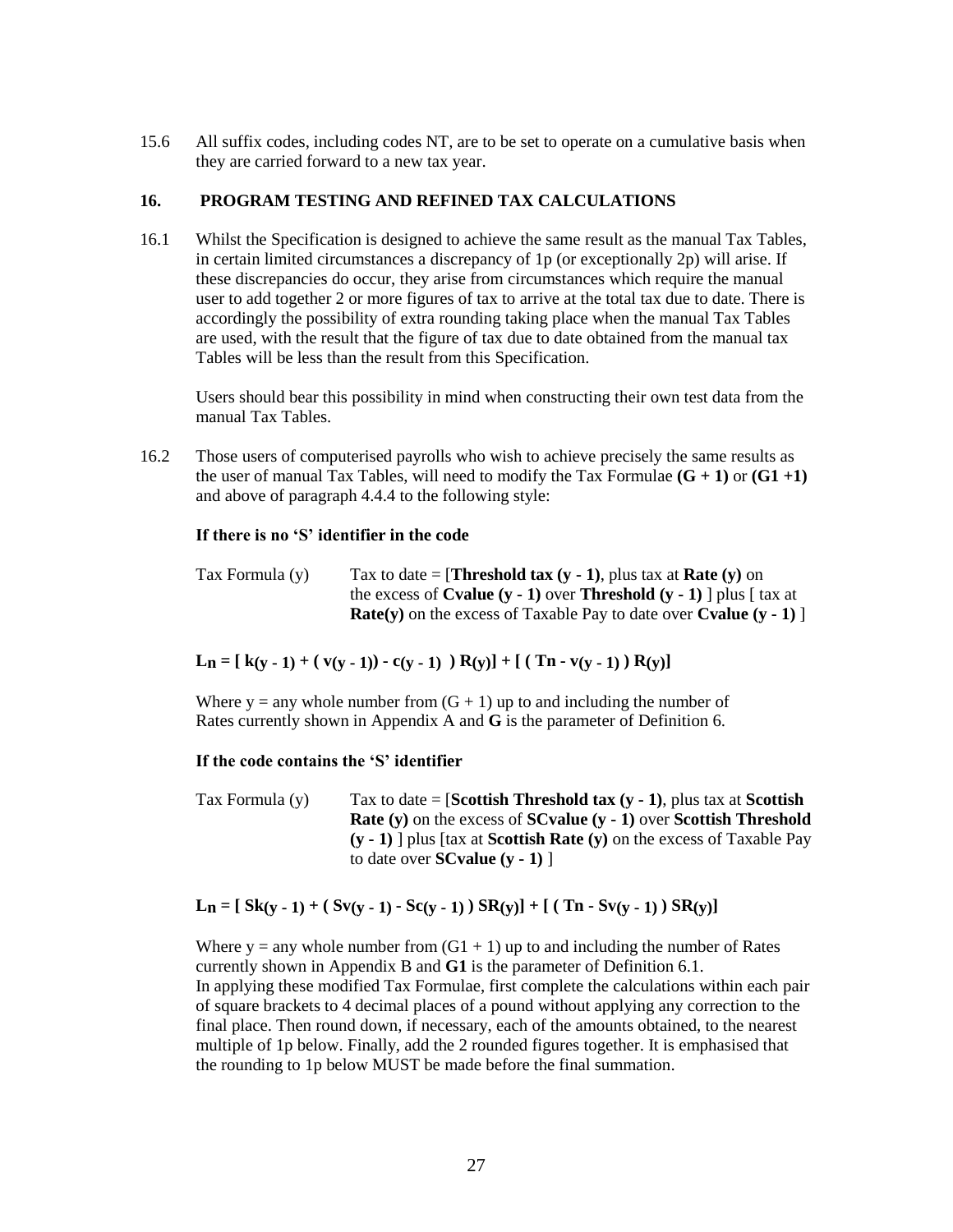- 16.3 To arrive at the same figure of tax as the manual Tax Tables where the code is BR or SBR and the rounded Taxable Pay exceeds the maximum value in the current print of Table B, the figure of Taxable Pay must be broken down into two or more parts each not exceeding the maximum shown in Table B. Tax should then be calculated AND ROUNDED DOWN on these components, the rounded figures being added together to give the total tax due to date.
- 16.4 The refined computations of paragraphs 16.2 and 16.3 are NOT obligatory, and in fact their use is not recommended.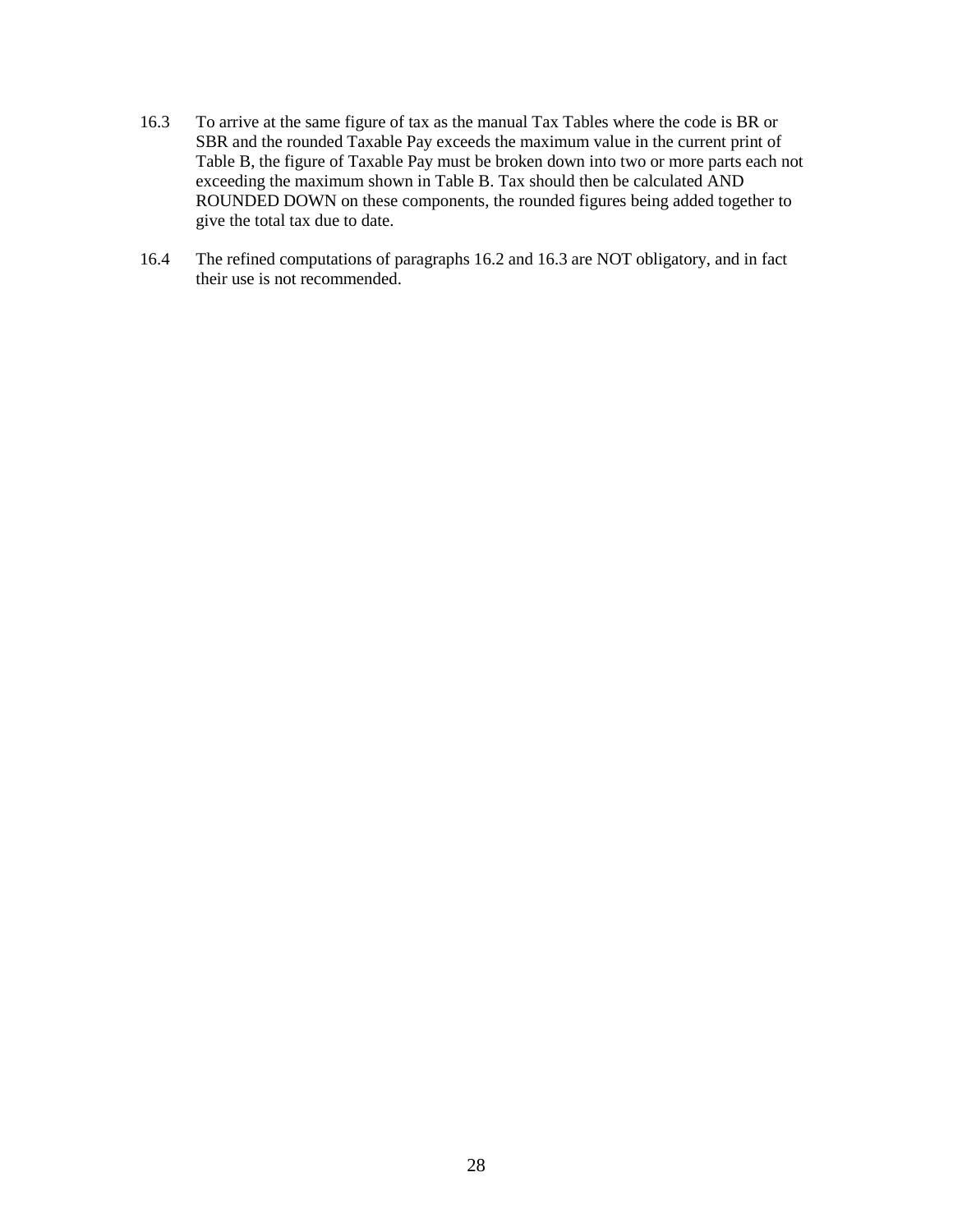|                | <b>Description</b><br><b>Symbol</b>                  |            |                   | <b>Parameter values</b>           |                      |                      |                      |                         |                      |                      |  |  |
|----------------|------------------------------------------------------|------------|-------------------|-----------------------------------|----------------------|----------------------|----------------------|-------------------------|----------------------|----------------------|--|--|
|                |                                                      |            | <b>Derivation</b> | <b>Income</b><br><b>Tax Years</b> | 2011/2012            | 2012/2013            | 2013/2014            | 2014/2015               | 2015/2016            | 2016/2017            |  |  |
|                |                                                      |            |                   | Date from<br>which<br>effective   | 6/4/2011             | 6/4/2012             | 6/4/2013             | 6/4/2014                | 6/4/2015             | 6/4/2016             |  |  |
|                |                                                      |            |                   |                                   | $\pmb{\mathfrak{L}}$ | $\pmb{\mathfrak{L}}$ | $\pmb{\mathfrak{L}}$ | $\overline{\mathbf{f}}$ | $\pmb{\mathfrak{L}}$ | $\pmb{\mathfrak{L}}$ |  |  |
| $B_1$          | <b>Annual</b><br><b>Width of Tax</b><br><b>Bands</b> | $1st$ Rate |                   |                                   | $\bf{0}$             | $\pmb{0}$            | $\pmb{0}$            | $\boldsymbol{0}$        | $\bf{0}$             | $\pmb{0}$            |  |  |
| B <sub>2</sub> | (Bandwidths)<br>for these<br>rates                   | $2nd$ Rate |                   |                                   | 35,000               | 34,370               | 32,010               | 31,865                  | 31,785               | 32,000               |  |  |
| B <sub>3</sub> |                                                      | $3rd$ Rate |                   |                                   | 115,000              | 115,630              | 117,990              | 118,135                 | 118,215              | 118,000              |  |  |
|                |                                                      |            |                   |                                   |                      |                      |                      |                         |                      |                      |  |  |
|                |                                                      |            |                   |                                   |                      |                      |                      |                         |                      |                      |  |  |
|                |                                                      |            |                   |                                   |                      |                      |                      |                         |                      |                      |  |  |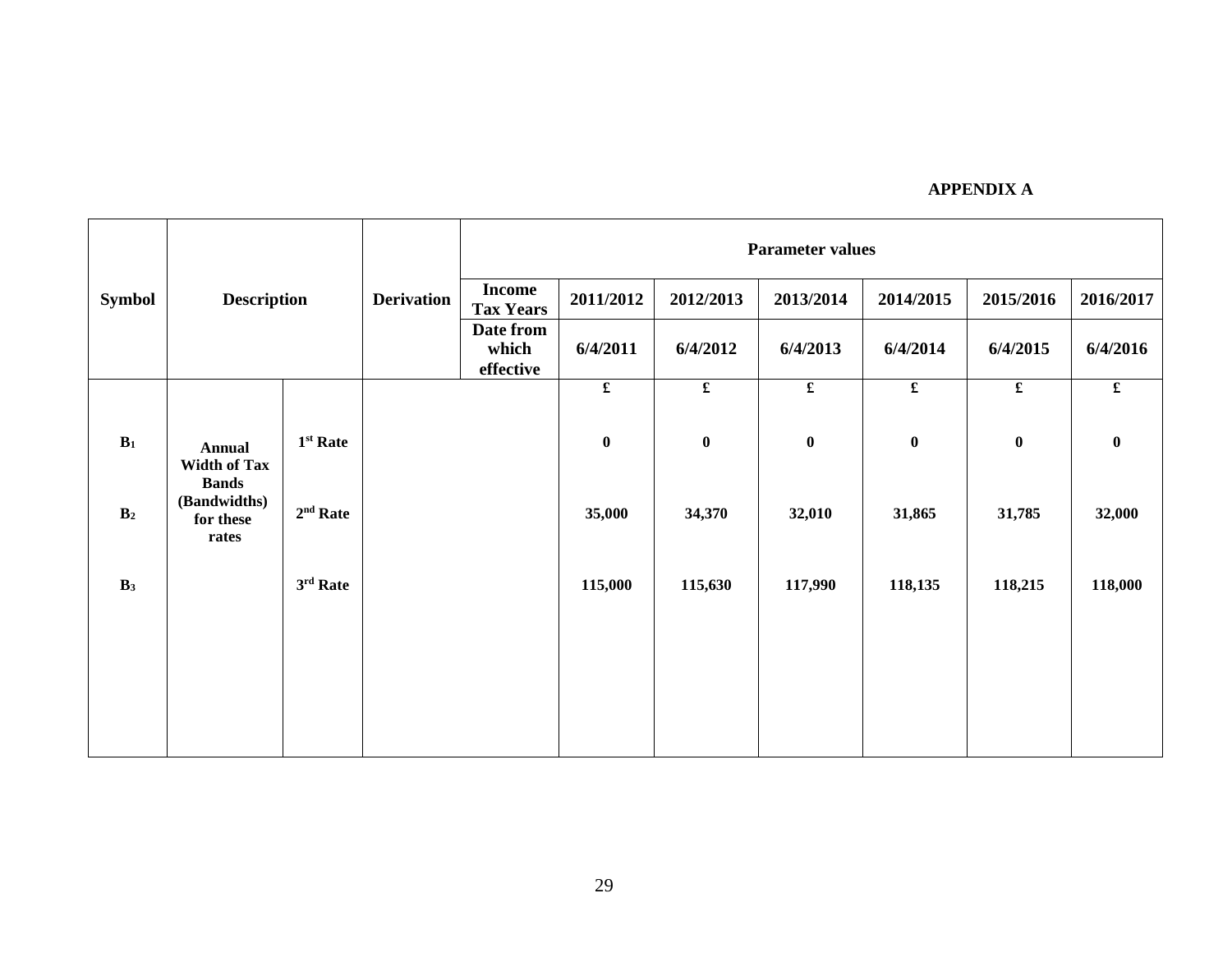|                |                                         |                           | <b>Parameter values</b>                        |                         |                      |                      |                      |                      |                         |  |
|----------------|-----------------------------------------|---------------------------|------------------------------------------------|-------------------------|----------------------|----------------------|----------------------|----------------------|-------------------------|--|
| <b>Symbol</b>  | <b>Description</b>                      | <b>Derivation</b>         | <b>Income</b><br><b>Tax Years</b>              | 2011/2012               | 2012/2013            | 2013/2014            | 2014/2015            | 2015/2016            | 2016/2017               |  |
|                |                                         |                           | Date from<br>which<br>effective                | 6/4/2011                | 6/4/2012             | 6/4/2013             | 6/4/2014             | 6/4/2015             | 6/4/2016                |  |
|                |                                         |                           |                                                | $\overline{\mathbf{f}}$ | $\pmb{\mathfrak{L}}$ | $\pmb{\mathfrak{L}}$ | $\pmb{\mathfrak{L}}$ | $\pmb{\mathfrak{L}}$ | $\overline{\mathbf{f}}$ |  |
| C <sub>1</sub> | <b>BANDWIDTH1</b><br><b>CUMULATIVE</b>  | $=$ <b>B</b> <sub>1</sub> |                                                | $\boldsymbol{0}$        | $\bf{0}$             | $\bf{0}$             | $\bf{0}$             | $\bf{0}$             | $\bf{0}$                |  |
| C <sub>2</sub> | <b>BANDWIDTH 2</b><br><b>CUMULATIVE</b> |                           | $= \mathbf{B}_1 + \mathbf{B}_2$                |                         | 34,370               | 32,010               | 31,865               | 31,785               | 32,000                  |  |
| C <sub>3</sub> | <b>BANDWIDTH 3</b><br><b>CUMULATIVE</b> |                           | $= \mathbf{B}_1 + \mathbf{B}_2 + \mathbf{B}_3$ |                         | 150,000              | 150,000              | 150,000              | 150,000              | 150,000                 |  |
|                |                                         |                           |                                                |                         |                      |                      |                      |                      |                         |  |
|                |                                         |                           |                                                |                         |                      |                      |                      |                      |                         |  |
|                |                                         |                           |                                                |                         |                      |                      |                      |                      |                         |  |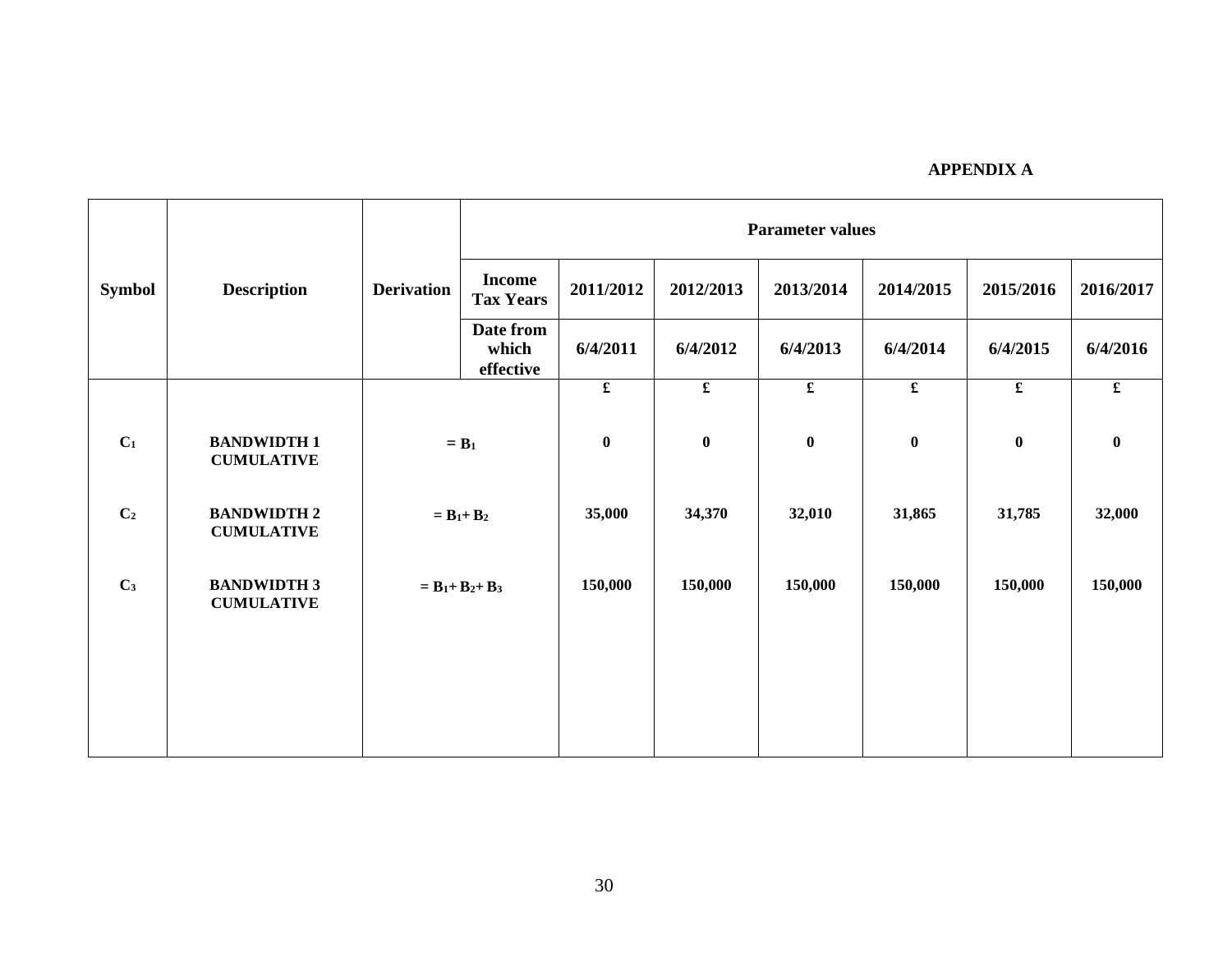|                |                                          |                   | <b>Parameter values</b>                                   |             |             |                                    |             |                         |             |  |
|----------------|------------------------------------------|-------------------|-----------------------------------------------------------|-------------|-------------|------------------------------------|-------------|-------------------------|-------------|--|
| <b>Symbol</b>  | <b>Description</b>                       | <b>Derivation</b> | <b>Income</b><br><b>Tax Years</b>                         | 2011/2012   | 2012/2013   | 2013/2014                          | 2014/2015   | 2015/2016               | 2016/2017   |  |
|                |                                          |                   | Date from<br>which<br>effective                           | 6/4/2011    | 6/4/2012    | 6/4/2013                           | 6/4/2014    | 6/4/2015                | 6/4/2016    |  |
|                |                                          |                   |                                                           | $\mathbf f$ | $\mathbf f$ | $\pmb{\pmb{\pmb{\pmb{\epsilon}}}}$ | $\mathbf f$ | $\overline{\mathbf{f}}$ | $\mathbf f$ |  |
| $K_1$          | <b>ANNUAL TAX 1</b><br><b>CUMULATIVE</b> |                   | $= B_1 R_1$                                               | $\bf{0}$    | $\bf{0}$    | $\bf{0}$                           | $\bf{0}$    | $\bf{0}$                | $\bf{0}$    |  |
| K <sub>2</sub> | <b>ANNUAL TAX 2</b><br><b>CUMULATIVE</b> |                   | $= \mathbf{B}_1 \mathbf{R}_1 + \mathbf{B}_2 \mathbf{R}_2$ | 7,000       | 6,874       | 6,402                              | 6,373       | 6,357                   | 6,400       |  |
| K <sub>3</sub> | <b>ANNUAL TAX 3</b><br><b>CUMULATIVE</b> |                   | $= B_1 R_1 + B_2 R_2 + B_3 R_3$                           | 53,000      | 53,126      | 53,598                             | 53,627      | 53,643                  | 53,600      |  |
|                |                                          |                   |                                                           |             |             |                                    |             |                         |             |  |
|                |                                          |                   |                                                           |             |             |                                    |             |                         |             |  |
|                |                                          |                   |                                                           |             |             |                                    |             |                         |             |  |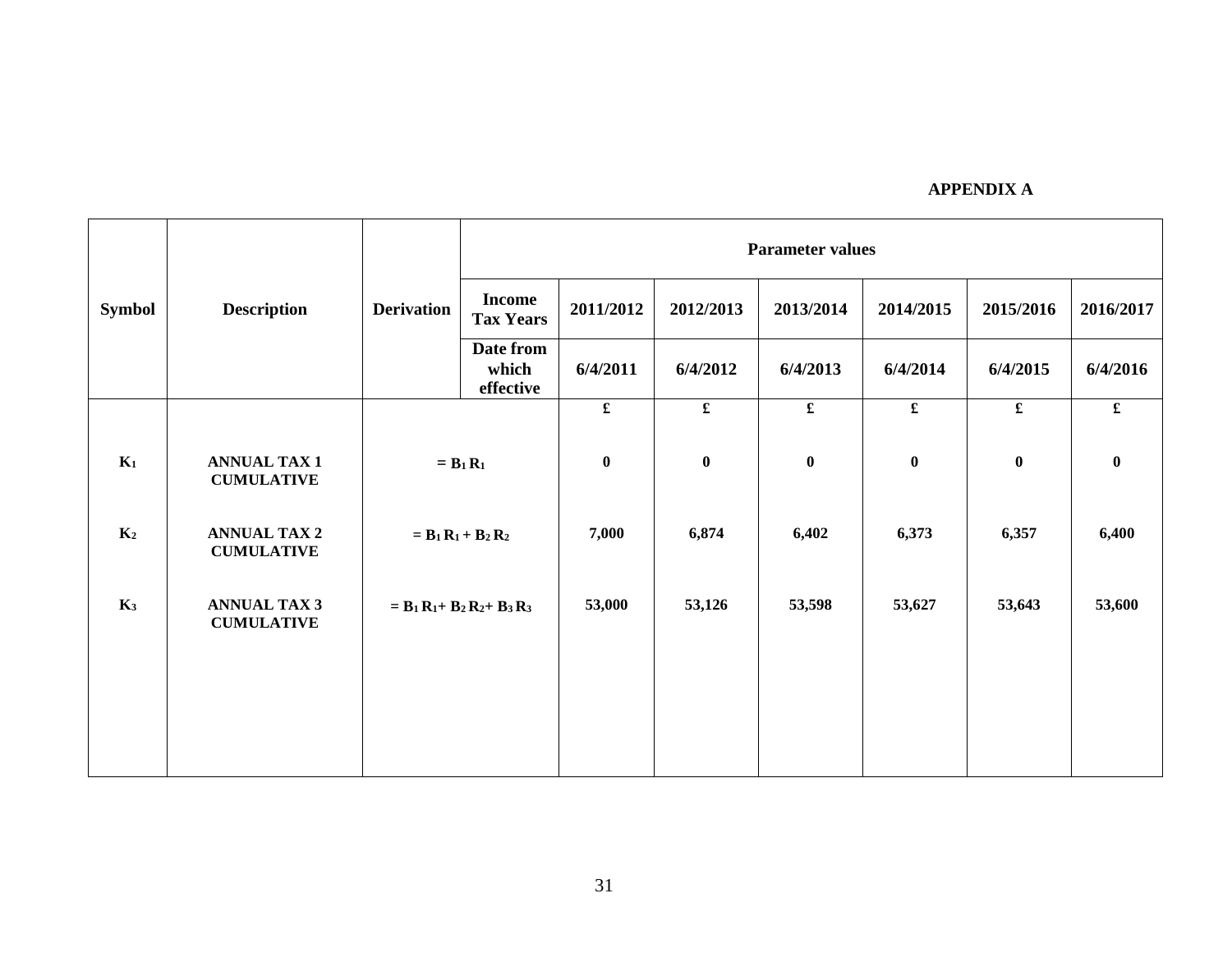|                | <b>Description</b> |                      |                   |                                   | <b>Parameter values</b> |                |                  |                  |                |                  |  |  |  |
|----------------|--------------------|----------------------|-------------------|-----------------------------------|-------------------------|----------------|------------------|------------------|----------------|------------------|--|--|--|
| <b>Symbol</b>  |                    |                      | <b>Derivation</b> | <b>Income</b><br><b>Tax Years</b> | 2011/2012               | 2012/2013      | 2013/2014        | 2014/2015        | 2015/2016      | 2016/2017        |  |  |  |
|                |                    |                      |                   | Date from<br>which<br>effective   | 6/4/2011                | 6/4/2012       | 6/4/2013         | 6/4/2014         | 6/4/2015       | 6/4/2016         |  |  |  |
|                |                    |                      |                   |                                   | $\frac{0}{0}$           | $\frac{0}{0}$  | $\frac{0}{0}$    | $\frac{0}{0}$    | $\frac{0}{0}$  | $\frac{6}{6}$    |  |  |  |
| $\mathbf{R}_1$ | Rate 1             | 1 <sup>st</sup> Rate |                   |                                   | 10.00                   | 10.00          | 10.00            | 10.00            | 10.00          | 10.00            |  |  |  |
| $\mathbf{R}_2$ | Rate 2             | $2nd$ Rate           |                   |                                   | 20.00                   | 20.00          | 20.00            | 20.00            | 20.00          | 20.00            |  |  |  |
| R <sub>3</sub> | Rate 3             | 3rd Rate             |                   |                                   | 40.00                   | 40.00          | 40.00            | 40.00            | 40.00          | 40.00            |  |  |  |
| R <sub>4</sub> | Rate 4             | 4 <sup>th</sup> Rate |                   |                                   | 50.00                   | 50.00          | 45.00            | 45.00            | 45.00          | 45.00            |  |  |  |
| $\mathbf G$    | Gpointer           |                      |                   |                                   | $\boldsymbol{2}$        | $\overline{2}$ | $\boldsymbol{2}$ | $\boldsymbol{2}$ | $\overline{2}$ | $\boldsymbol{2}$ |  |  |  |
| M              | <b>Maxrate</b>     |                      |                   |                                   | 50.00%                  | 50.00%         | 50.00%           | 50.00%           | 50.00%         | 50.00%           |  |  |  |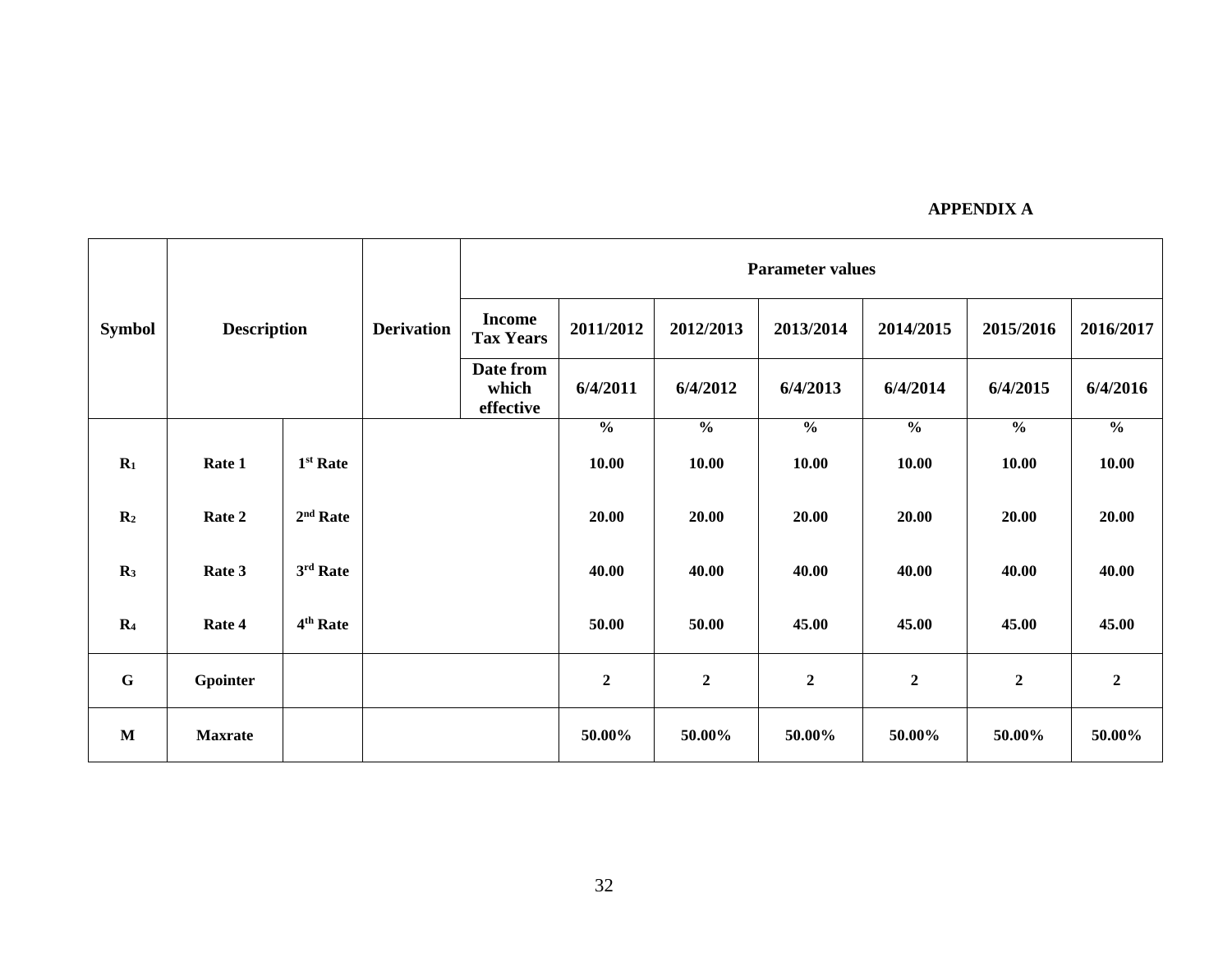|                 | <b>Description</b>                                 |                   |                   | <b>Parameter values</b>           |           |  |  |  |  |                      |  |  |
|-----------------|----------------------------------------------------|-------------------|-------------------|-----------------------------------|-----------|--|--|--|--|----------------------|--|--|
| <b>Symbol</b>   |                                                    |                   | <b>Derivation</b> | <b>Income</b><br><b>Tax Years</b> | 2017/2018 |  |  |  |  |                      |  |  |
|                 |                                                    |                   |                   | Date from<br>which<br>effective   | 6/4/2017  |  |  |  |  |                      |  |  |
|                 |                                                    |                   |                   |                                   |           |  |  |  |  | $\pmb{\mathfrak{L}}$ |  |  |
| SB <sub>1</sub> | <b>Annual</b><br>Width of<br><b>Scottish Tax</b>   | $1st$ Rate        |                   |                                   |           |  |  |  |  |                      |  |  |
| SB <sub>2</sub> | <b>Bands</b><br>(Bandwidths)<br>for these<br>rates | $2nd$ Rate        |                   |                                   |           |  |  |  |  |                      |  |  |
| SB <sub>3</sub> |                                                    | $3^{\rm rd}$ Rate |                   |                                   |           |  |  |  |  |                      |  |  |
|                 |                                                    |                   |                   |                                   |           |  |  |  |  |                      |  |  |
|                 |                                                    |                   |                   |                                   |           |  |  |  |  |                      |  |  |
|                 |                                                    |                   |                   |                                   |           |  |  |  |  |                      |  |  |
|                 |                                                    |                   |                   |                                   |           |  |  |  |  |                      |  |  |

**Note:** Parameter values for 2017/2018 to be announced in due course by Scottish Government.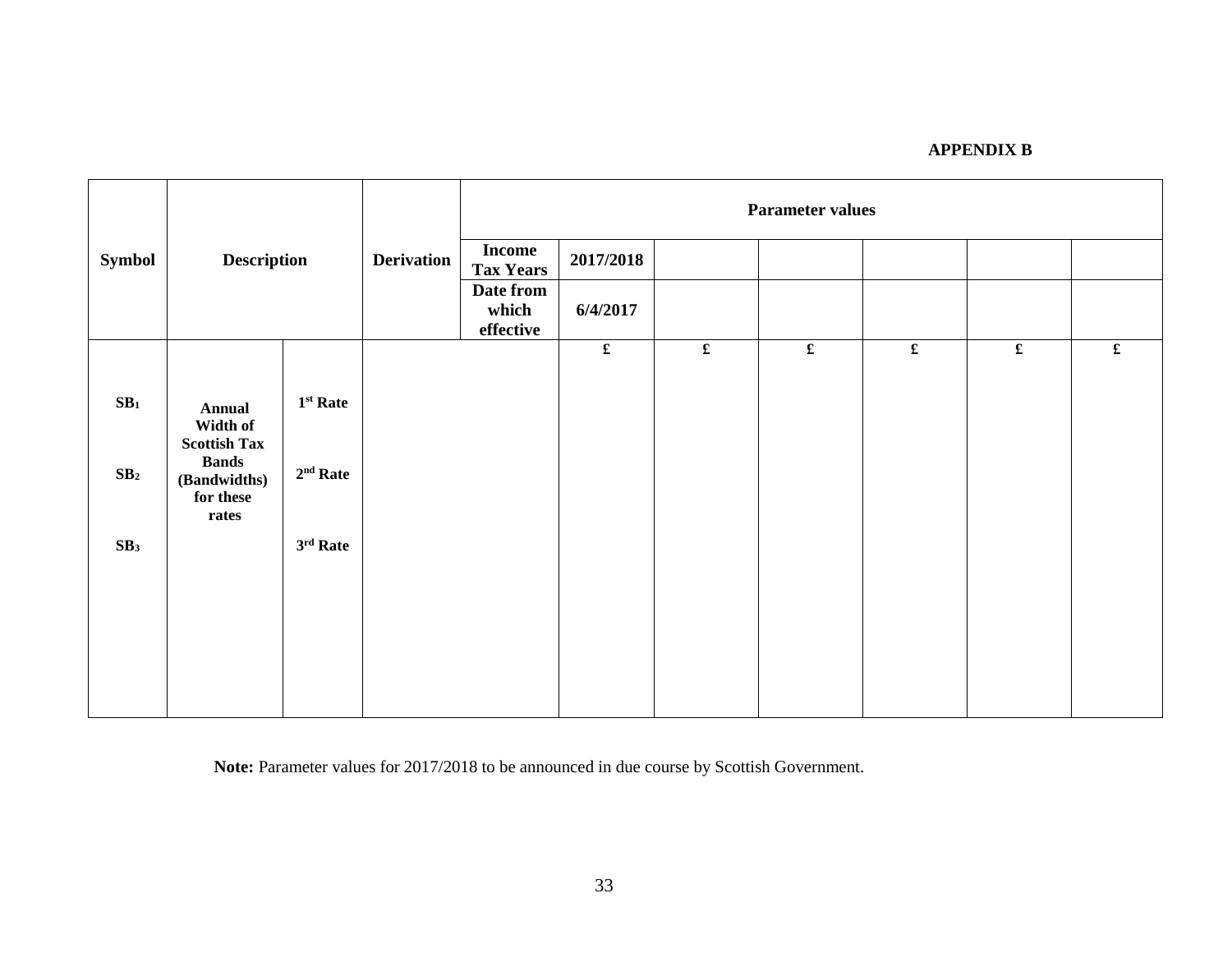|                 |                                                       |                   | <b>Parameter values</b>               |             |  |                      |             |             |                      |  |
|-----------------|-------------------------------------------------------|-------------------|---------------------------------------|-------------|--|----------------------|-------------|-------------|----------------------|--|
| <b>Symbol</b>   | <b>Description</b>                                    | <b>Derivation</b> | <b>Income</b><br><b>Tax Years</b>     | 2017/2018   |  |                      |             |             |                      |  |
|                 |                                                       |                   | Date from<br>which<br>effective       | 6/4/2017    |  |                      |             |             |                      |  |
|                 |                                                       |                   |                                       | $\mathbf f$ |  | $\pmb{\mathfrak{L}}$ | $\mathbf f$ | $\mathbf f$ | $\pmb{\mathfrak{L}}$ |  |
| SC <sub>1</sub> | <b>BANDWIDTH1</b><br>(SCOTLAND)<br><b>CUMULATIVE</b>  |                   | $=$ SB <sub>1</sub>                   |             |  |                      |             |             |                      |  |
| SC <sub>2</sub> | <b>BANDWIDTH 2</b><br>(SCOTLAND)<br><b>CUMULATIVE</b> |                   | $=$ SB <sub>1</sub> + SB <sub>2</sub> |             |  |                      |             |             |                      |  |
| SC <sub>3</sub> |                                                       |                   | $= SB1+SB2+SB3$                       |             |  |                      |             |             |                      |  |
|                 | <b>BANDWIDTH 3</b><br>(SCOTLAND)<br><b>CUMULATIVE</b> |                   |                                       |             |  |                      |             |             |                      |  |
|                 |                                                       |                   |                                       |             |  |                      |             |             |                      |  |

**Note:** Parameter values for 2017/2018 to be announced in due course by Scottish Government.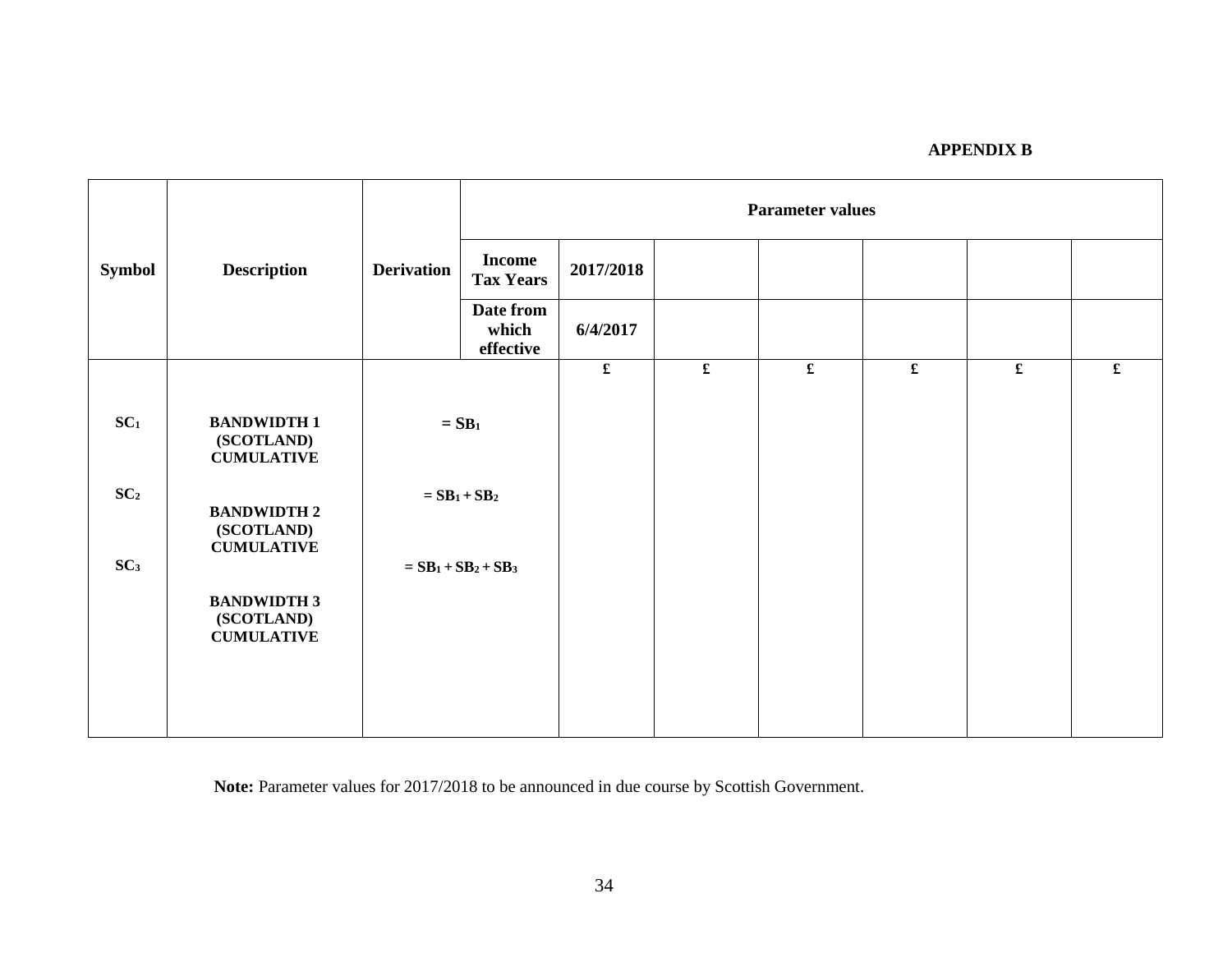|                 |                                                        |                   | <b>Parameter values</b>                                                         |                      |  |  |  |  |  |
|-----------------|--------------------------------------------------------|-------------------|---------------------------------------------------------------------------------|----------------------|--|--|--|--|--|
| <b>Symbol</b>   | <b>Description</b>                                     | <b>Derivation</b> | <b>Income</b><br><b>Tax Years</b>                                               | 2016/2017            |  |  |  |  |  |
|                 |                                                        |                   | Date from<br>which<br>effective                                                 | 6/4/2016             |  |  |  |  |  |
|                 |                                                        |                   |                                                                                 | $\pmb{\mathfrak{L}}$ |  |  |  |  |  |
| SK <sub>1</sub> | <b>ANNUAL TAX 1</b><br>(SCOTLAND)<br><b>CUMULATIVE</b> | $=$ $B_1$ $SR_1$  |                                                                                 | $\bf{0}$             |  |  |  |  |  |
| SK <sub>2</sub> | <b>ANNUAL TAX 2</b><br>(SCOTLAND)<br><b>CUMULATIVE</b> |                   | $= \mathbf{B}_1 \mathbf{S} \mathbf{R}_1 + \mathbf{B}_2 \mathbf{S} \mathbf{R}_2$ |                      |  |  |  |  |  |
| SK <sub>3</sub> | <b>ANNUAL TAX 3</b><br>(SCOTLAND)<br><b>CUMULATIVE</b> |                   | $= B_1 SR_1 + B_2 SR_2 + B_3 SR_3$                                              | 53,600               |  |  |  |  |  |
|                 |                                                        |                   |                                                                                 |                      |  |  |  |  |  |

**Note:** For parameter values for 2017/2018 onwards – see table on next page.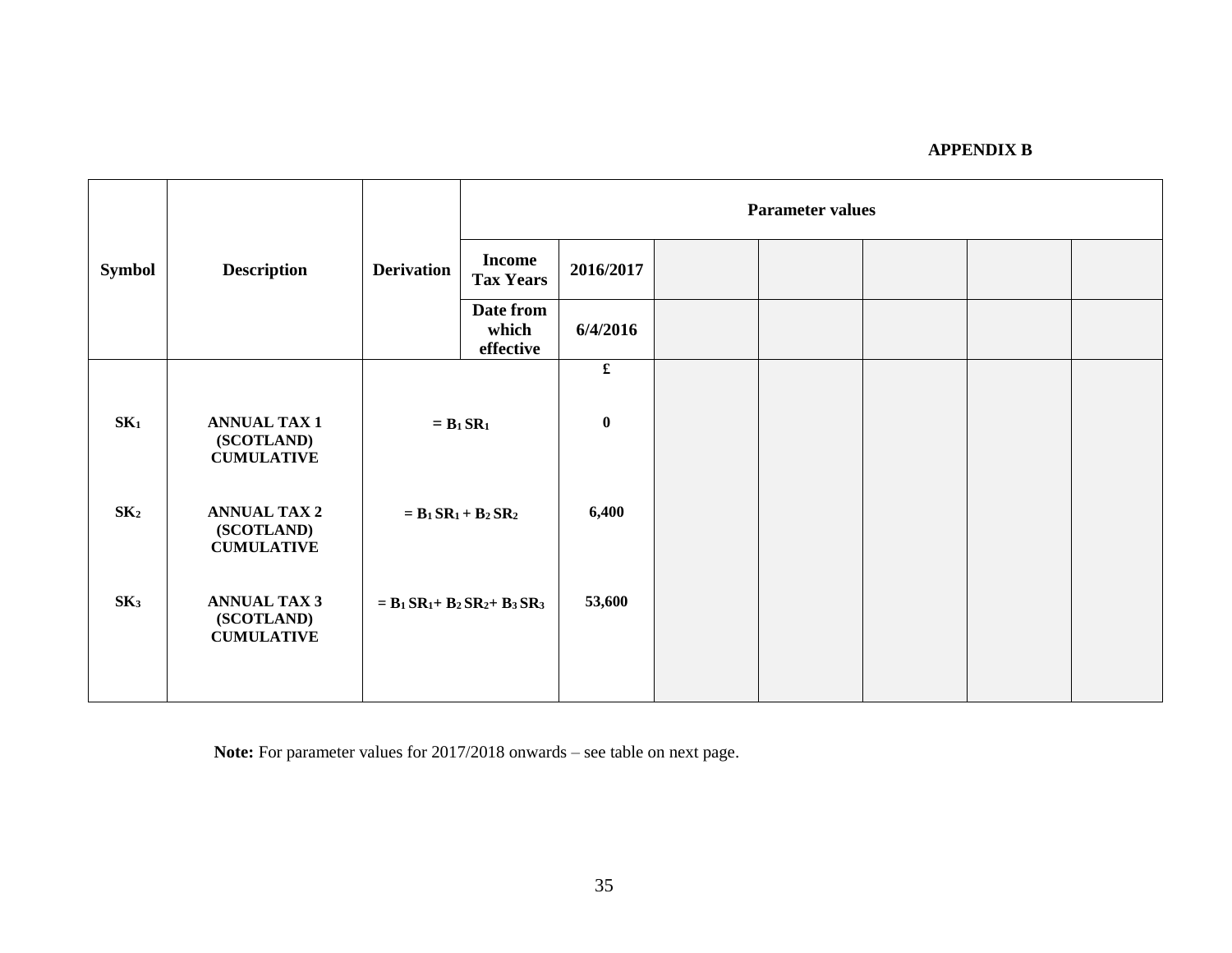|                 |                                                        |                   | <b>Parameter values</b>                                  |             |             |             |             |             |             |
|-----------------|--------------------------------------------------------|-------------------|----------------------------------------------------------|-------------|-------------|-------------|-------------|-------------|-------------|
| <b>Symbol</b>   | <b>Description</b>                                     | <b>Derivation</b> | <b>Income</b><br><b>Tax Years</b>                        | 2017/2018   |             |             |             |             |             |
|                 |                                                        |                   | Date from<br>which<br>effective                          | 6/4/2017    |             |             |             |             |             |
|                 |                                                        |                   |                                                          | $\mathbf f$ | $\mathbf f$ | $\mathbf f$ | $\mathbf f$ | $\mathbf f$ | $\mathbf f$ |
| SK <sub>1</sub> | <b>ANNUAL TAX 1</b><br>(SCOTLAND)<br><b>CUMULATIVE</b> |                   | $=$ SB <sub>1</sub> SR <sub>1</sub>                      |             |             |             |             |             |             |
| SK <sub>2</sub> | <b>ANNUAL TAX 2</b><br>(SCOTLAND)<br><b>CUMULATIVE</b> |                   | $= SB1SR1 + SB2SR2$                                      |             |             |             |             |             |             |
| SK <sub>3</sub> | <b>ANNUAL TAX 3</b><br>(SCOTLAND)<br><b>CUMULATIVE</b> |                   | $= SB1SR1+SB2SR2$<br>$+$ SB <sub>3</sub> SR <sub>3</sub> |             |             |             |             |             |             |
|                 |                                                        |                   |                                                          |             |             |             |             |             |             |

**Note:** Parameter values for 2017/2018 to be announced in due course by Scottish Government.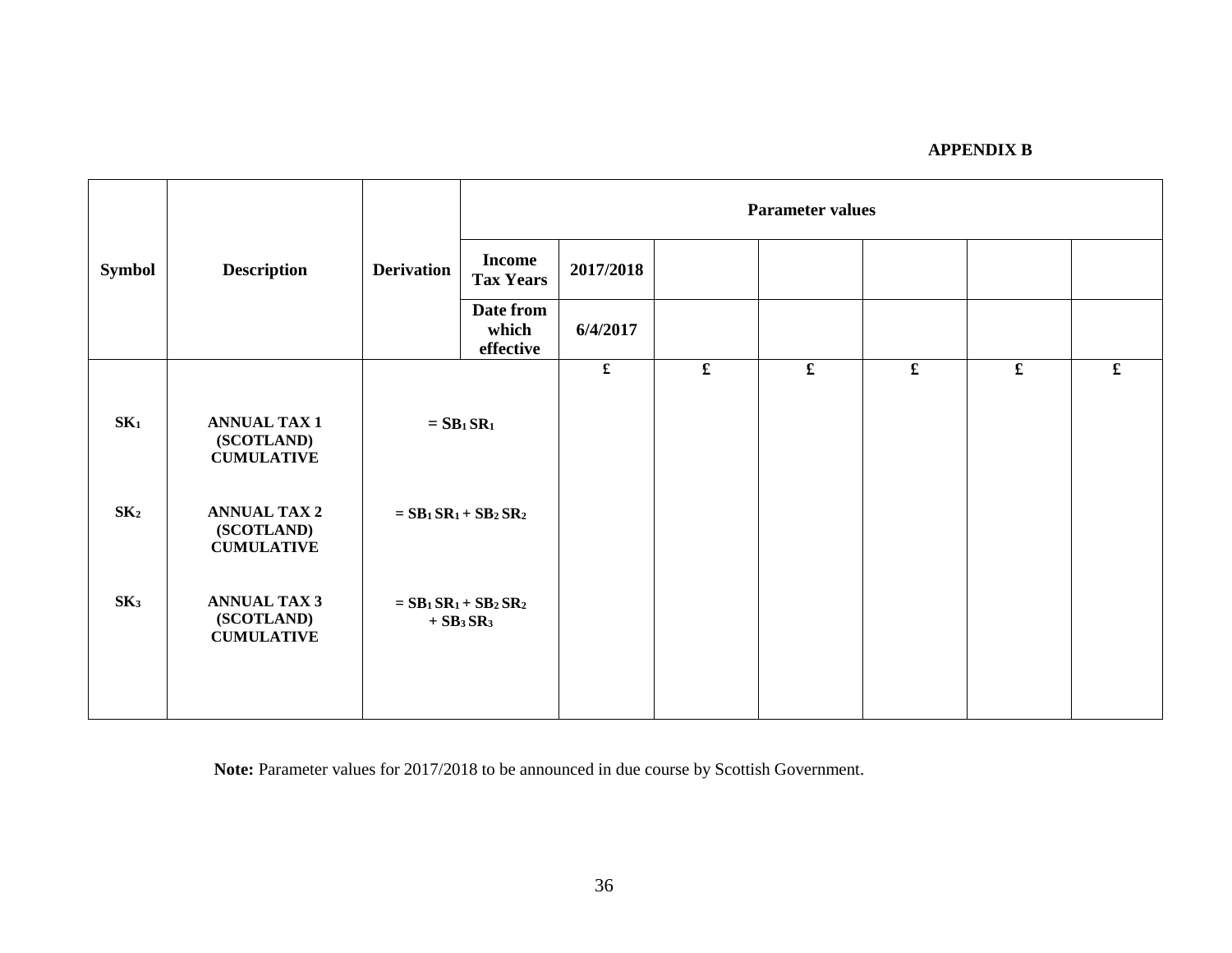|                 | <b>Description</b>   |                      |                        | <b>Parameter values</b>           |                  |               |               |               |               |                                  |
|-----------------|----------------------|----------------------|------------------------|-----------------------------------|------------------|---------------|---------------|---------------|---------------|----------------------------------|
| <b>Symbol</b>   |                      |                      | <b>Derivation</b>      | <b>Income</b><br><b>Tax Years</b> | 2016/2017        | 2017/2018     |               |               |               |                                  |
|                 |                      |                      | Date from<br>effective |                                   | 6/4/2016         | 6/4/2017      |               |               |               |                                  |
|                 |                      |                      |                        |                                   | $\frac{0}{0}$    | $\frac{0}{0}$ | $\frac{0}{0}$ | $\frac{0}{0}$ | $\frac{0}{0}$ | $\boldsymbol{\mathsf{0}/_{\!0}}$ |
| SR <sub>1</sub> | Rate 1<br>(Scotland) | $1st$ Rate           |                        |                                   | 10.00            |               |               |               |               |                                  |
| SR <sub>2</sub> | Rate 2<br>(Scotland) | $2nd$ Rate           |                        |                                   | 20.00            |               |               |               |               |                                  |
| SR <sub>3</sub> | Rate 3<br>(Scotland) | $3rd$ Rate           |                        |                                   | 40.00            |               |               |               |               |                                  |
| SR <sub>4</sub> | Rate 4<br>(Scotland) | 4 <sup>th</sup> Rate |                        |                                   | 45.00            |               |               |               |               |                                  |
| G1              | Gpointer             |                      |                        |                                   | $\boldsymbol{2}$ |               |               |               |               |                                  |
| $\mathbf M$     | <b>Maxrate</b>       |                      |                        |                                   | 50.00%           |               |               |               |               |                                  |

**Note:** Parameter values for 2017/2018 to be announced in due course by Scottish Government.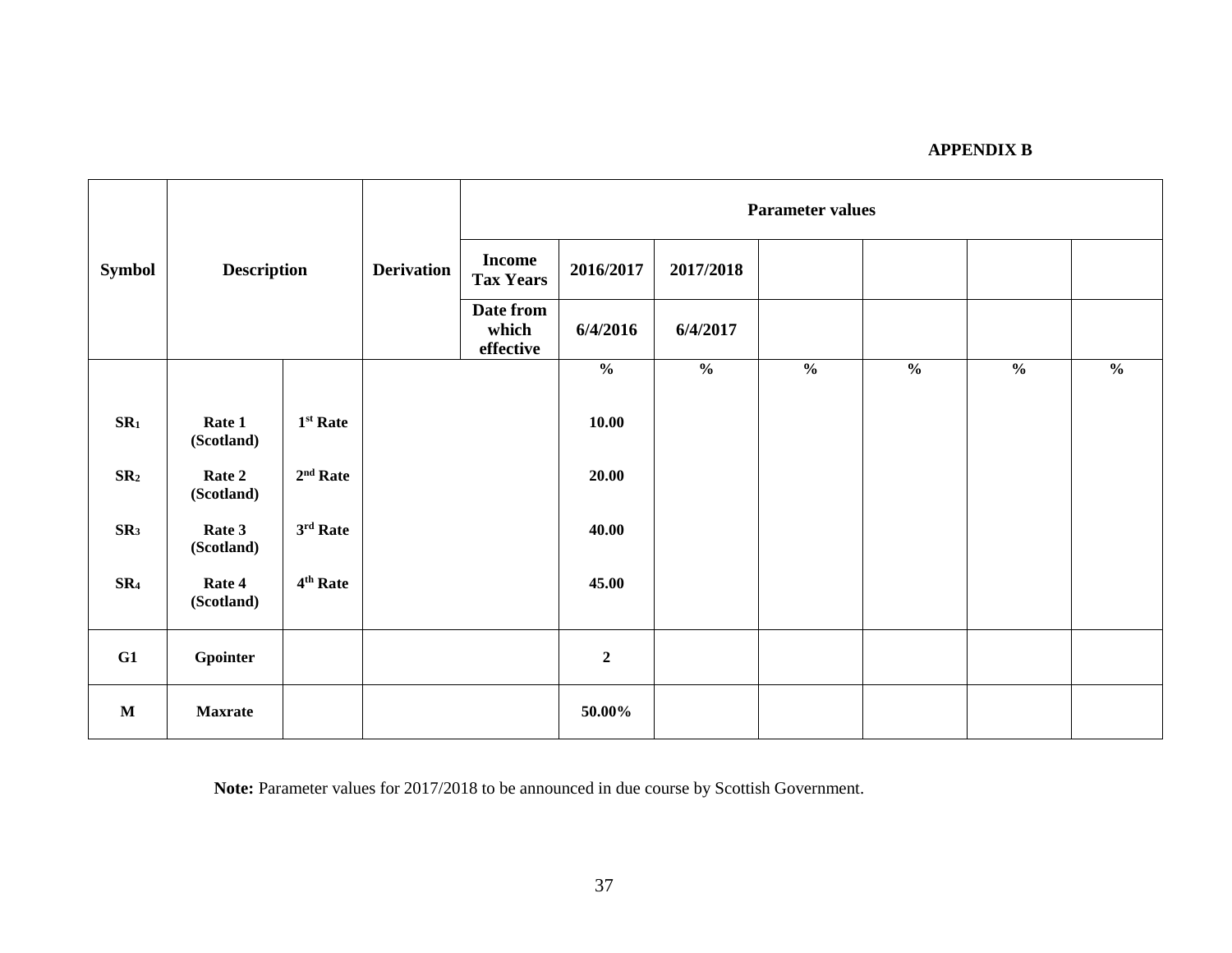# **APPENDIX C**

# GLOSSARY OF SYMBOLS

| a1             | Free Pay for Week 1                                                                             |
|----------------|-------------------------------------------------------------------------------------------------|
| B <sub>1</sub> | Bandwidth 1 - Annual bandwidth of 1st rate of tax                                               |
| B <sub>2</sub> | Bandwidth 2 - Annual bandwidth of 2nd rate of tax                                               |
| <b>B3</b>      | Bandwidth 3 - Annual bandwidth of 3rd rate of tax                                               |
| C <sub>1</sub> | Cumulative Bandwidth 1 - Bandwidth 1                                                            |
| C <sub>2</sub> | Cumulative Bandwidth 2 - The sum of Bandwidths 1 & 2                                            |
| C <sub>3</sub> | Cumulative Bandwidth 3 - The sum of Bandwidths 1, 2 & 3                                         |
| c <sub>1</sub> | <b>Threshold 1</b> - <i>Cumulative Bandwidth 1 x <math>\underline{n}</math></i><br>52           |
| c <sub>2</sub> | <b>Threshold 2</b> - <i>Cumulative Bandwidth 2 x n</i><br>52                                    |
| $c_3$          | <b>Threshold 3</b> - <i>Cumulative Bandwidth 3 x <math>\underline{n}</math></i><br>52           |
| e1             | Additional Pay for Week 1                                                                       |
| G<br>G1        | <b>G</b> pointer - Pointer to Basic rate<br><b>G</b> pointer - Pointer to Basic rate (Scotland) |
| $K_{1}$        | Cumulative Annual Tax 1 - Annual tax 1                                                          |
| K <sub>2</sub> | Cumulative Annual Tax 2 - The sum of Annual taxes 1 & 2                                         |
| K <sub>3</sub> | Cumulative Annual Tax 3 - The sum of Annual taxes 1, 2 & 3                                      |
| k1             | <b>Threshold tax 1</b> - <i>Cumulative Annual tax 1 x <math>n</math></i><br>52                  |
| $\mathbf{k}$   | <b>Threshold tax 2</b> - <i>Cumulative Annual tax 2 x <math>\underline{n}</math></i><br>52      |
| k3             | <b>Threshold tax 3</b> - <i>Cumulative Annual tax 3 x <math>\underline{n}</math></i><br>52      |
| $L_{n}$        | Tax liability up to and including Week n                                                        |
| $\ln$          | Tax deductible or refundable in Week n (NB. lower case l)                                       |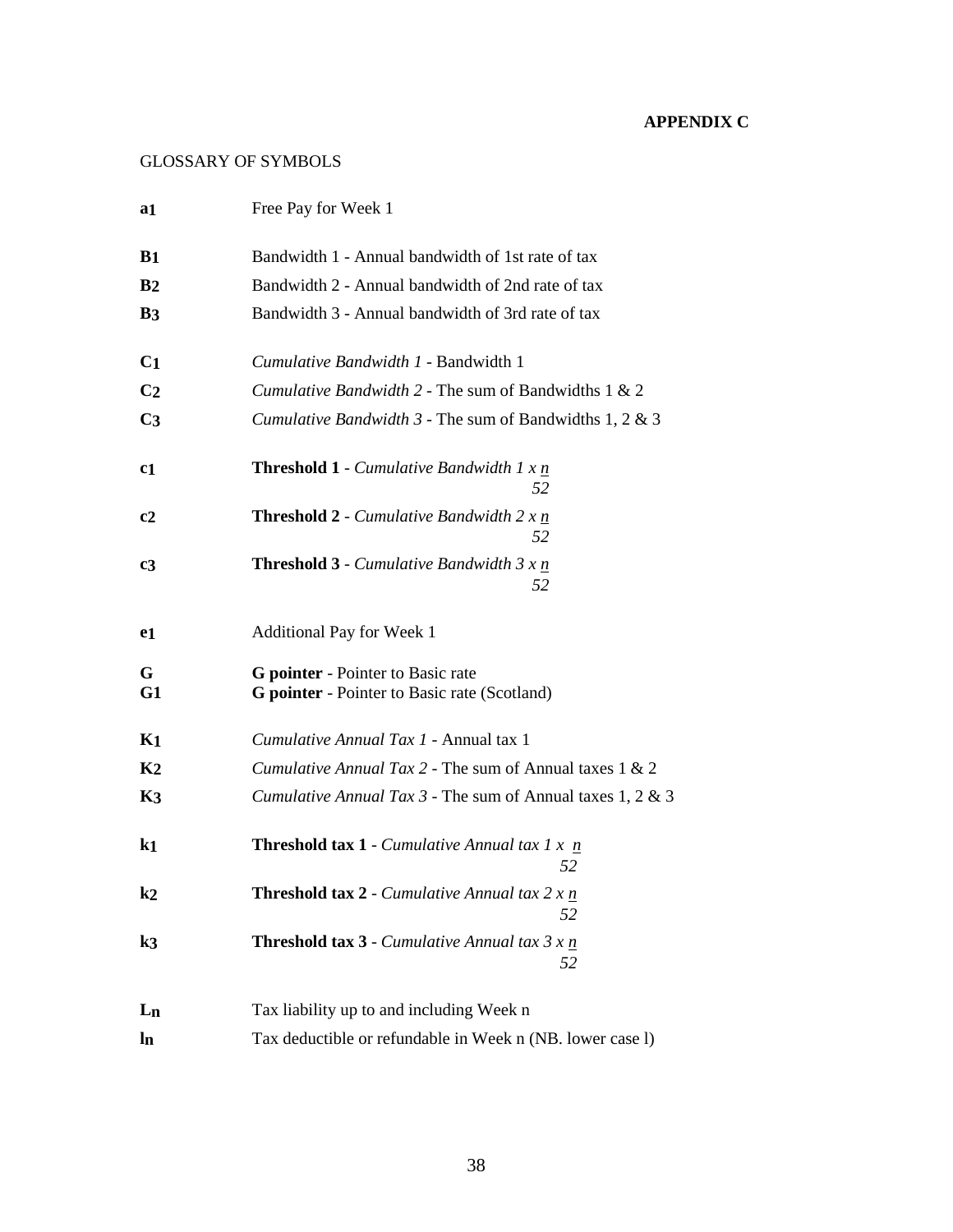# **APPENDIX C**

| M               | Maxrate - Maximum percentage tax deductible.<br>(Also referred to as the overriding Regulatory limit). |
|-----------------|--------------------------------------------------------------------------------------------------------|
| n               | Week number                                                                                            |
| $P_{n}$         | Cumulative Pay including payrolled benefits in kind up to and<br>including Week n (NB. upper case P)   |
| pn              | Pay for Week n including any payrolled benefits in kind (NB. lower case p)                             |
| pbik            | Payrolled benefits in kind for Week n                                                                  |
| $\mathbf{R}1$   | <b>Rate 1</b> - 1st rate of tax                                                                        |
| R <sub>2</sub>  | <b>Rate 2</b> - 2nd rate of tax                                                                        |
| R <sub>3</sub>  | <b>Rate 3</b> - 3rd rate of tax                                                                        |
| SB <sub>1</sub> | Bandwidth 1 - Annual bandwidth of 1st rate of tax (Scotland)                                           |
| SB2             | Bandwidth 2 - Annual bandwidth of 2nd rate of tax (Scotland)                                           |
| SB <sub>3</sub> | Bandwidth 3 - Annual bandwidth of 3rd rate of tax (Scotland)                                           |
| SC <sub>1</sub> | Cumulative Bandwidth 1 - Bandwidth 1 (Scotland)                                                        |
| SC <sub>2</sub> | <i>Cumulative Bandwidth</i> $2$ - The sum of Bandwidths $1 < 2$ (Scotland)                             |
| SC <sub>3</sub> | <i>Cumulative Bandwidth</i> $3$ - The sum of Bandwidths 1, 2 & 3 (Scotland)                            |
| Sc <sub>1</sub> | <b>Threshold 1</b> - <i>Cumulative Bandwidth 1 x <math>\underline{n}</math></i> (Scotland)<br>52       |
| Sc <sub>2</sub> | <b>Threshold 2</b> - <i>Cumulative Bandwidth 2 x n</i> (Scotland)<br>52                                |
| Sc <sub>3</sub> | <b>Threshold 3</b> - <i>Cumulative Bandwidth 3 x <math>\underline{n}</math></i> (Scotland)<br>52       |
| SK <sub>1</sub> | Cumulative Annual Tax 1 - Annual tax 1 (Scotland)                                                      |
| SK2             | Cumulative Annual Tax 2 - The sum of Annual taxes 1 & 2 (Scotland)                                     |
| SK3             | <i>Cumulative Annual Tax 3 - The sum of Annual taxes 1, 2 &amp; 3 (Scotland)</i>                       |
| Sk <sub>1</sub> | <b>Threshold tax 1 (Scotland)</b> - <i>Cumulative Annual tax 1 (Scotland)</i> $x_n$<br>52              |
| Sk2             | <b>Threshold tax 2 (Scotland)</b> - <i>Cumulative Annual tax 2 (Scotland)</i> $x_n$<br>52              |
| Sk3             | <b>Threshold tax 3 (Scotland)</b> - <i>Cumulative Annual tax 3 (Scotland)</i> $x$ $n$<br>52            |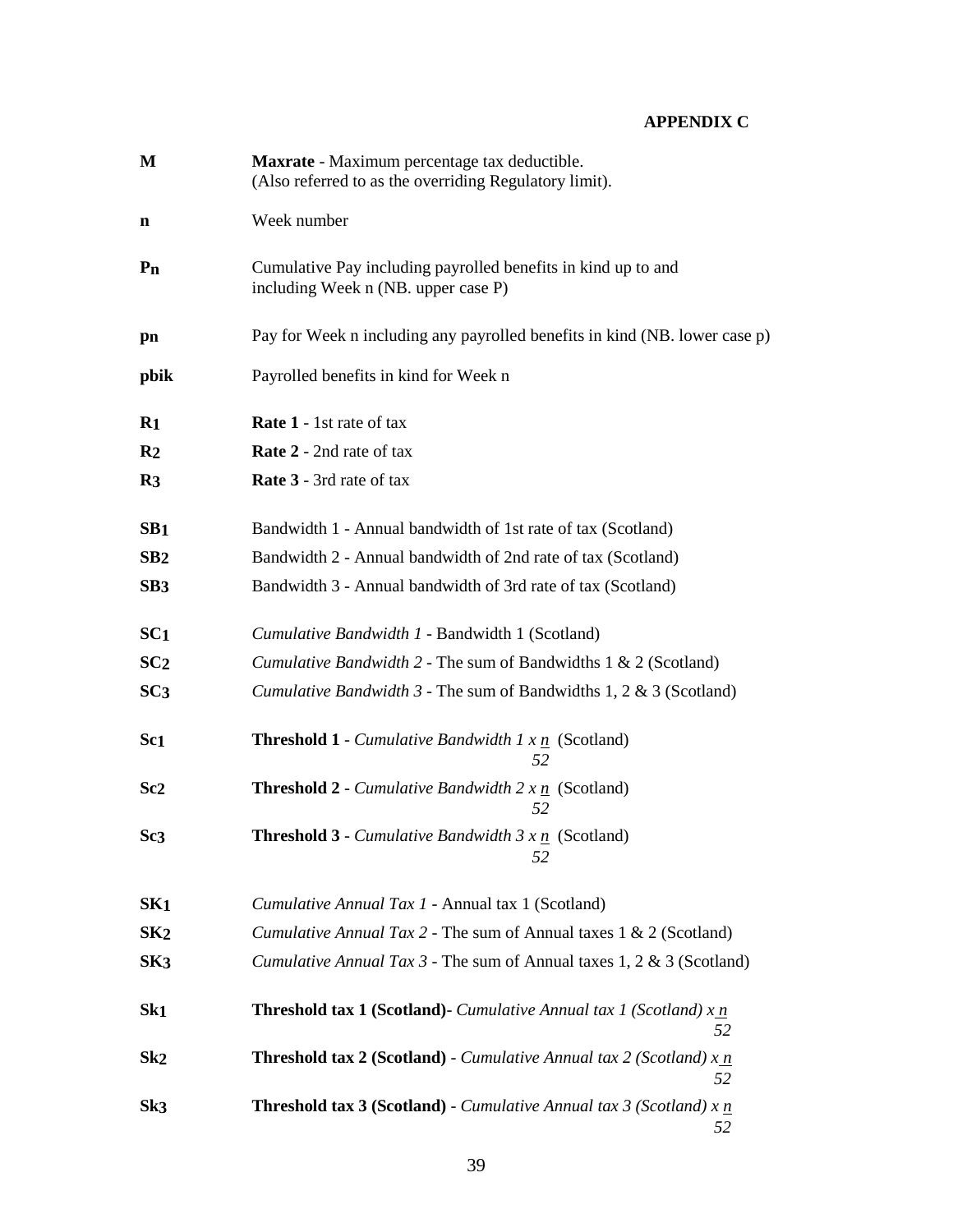| SR <sub>1</sub> | <b>Rate 1</b> - 1st rate of tax (Scotland)                            |
|-----------------|-----------------------------------------------------------------------|
| SR2             | <b>Rate 2</b> - 2nd rate of tax (Scotland)                            |
| SR <sub>3</sub> | <b>Rate 3</b> - 3rd rate of tax (Scotland)                            |
| $S_{V1}$        | <b>SCvalue 1</b> ie. $^{sc}$ <b>1</b> (Scotland)                      |
| Sv2             | <b>SCvalue 2</b> ie. ${}^{sc}2$ (Scotland)                            |
| Sv3             | <b>SCvalue 3</b> ie. $^{sc}3$ (Scotland)                              |
| T <sub>n</sub>  | Taxable Pay up to and including Week n after applying rounding rules  |
| $U_n$           | Taxable Pay up to and including Week n before applying rounding rules |
| ${\bf v1}$      | Cvalue 1 ie. <sup>c</sup> 1                                           |
| v2              | Cvalue $2$ ie. $\degree$ 2                                            |
| $v_3$           | Cvalue $3$ ie. $\degree$ 3                                            |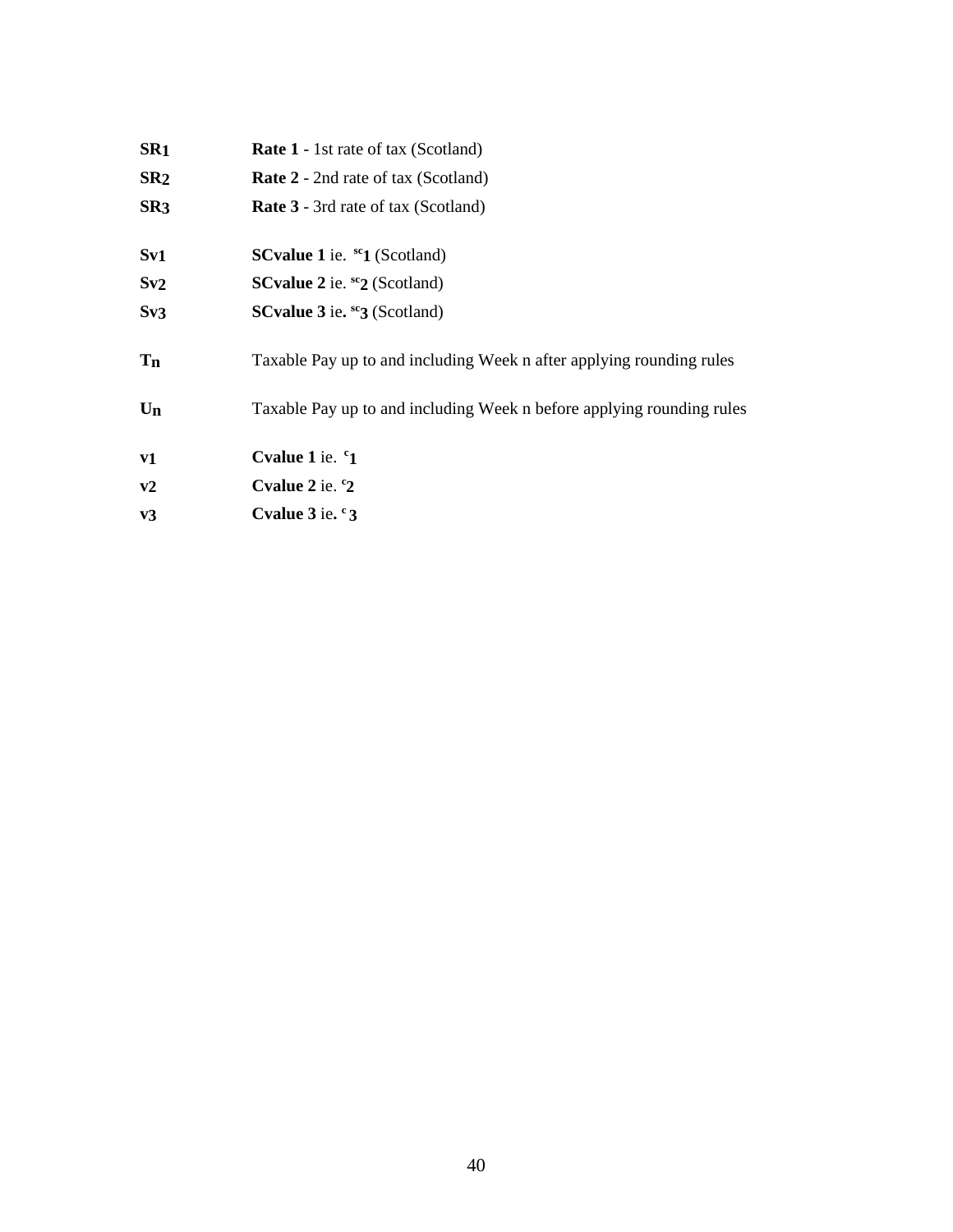## **APPENDIX D**

#### SUMMARY OF FORMULAE

Calculation of Cumulative Pay to date (paragraph 4.2.1)

 $P_n = P (n-1) + p_n$ 

Calculation of Taxable Pay to date (paragraph 4.3.2)

FOR SUFFIX CODES  $U_n = P_n - na_1$ 

FOR PREFIX K, SK CODES  $U_n = P_n + ne1$ 

Calculation of the tax due to date (paragraphs 4.4.3 & 4.4.4)

# For Codes with <u>no</u> `S' identifier

| Income Test 1 | <b>Is</b>                    | $\mathbf{Un} \leq \mathbf{v1}$ ?    | If yes, use Tax Formula 1<br>If no, consider Income Test 2        |  |
|---------------|------------------------------|-------------------------------------|-------------------------------------------------------------------|--|
| Income Test 2 | <b>Is</b>                    | $U_n \leq v2$ ?                     | If yes, use Tax Formula 2<br>If no, consider Income Test 3        |  |
|               |                              | and so on up to                     |                                                                   |  |
| Income Test x | <b>Is</b>                    | $U_n \leq v(x)$ ?                   | If yes, use Tax Formula $(x)$<br>If no, use Tax Formula $(x + 1)$ |  |
| Tax Formula 1 |                              |                                     | $L_n = ThR1$ or $L_n = k0 + (T_n - c_0) R1$                       |  |
| Tax Formula 2 |                              | $L_n = k1 + (T_n - c1) R2$          |                                                                   |  |
| Tax Formula 3 | $L_n = k2 + (T_n - c_2) R_3$ |                                     |                                                                   |  |
|               |                              | and so on up to                     |                                                                   |  |
| Tax Formula x |                              | $L_n = k(x)+(T_n - c(x)) R (x + 1)$ |                                                                   |  |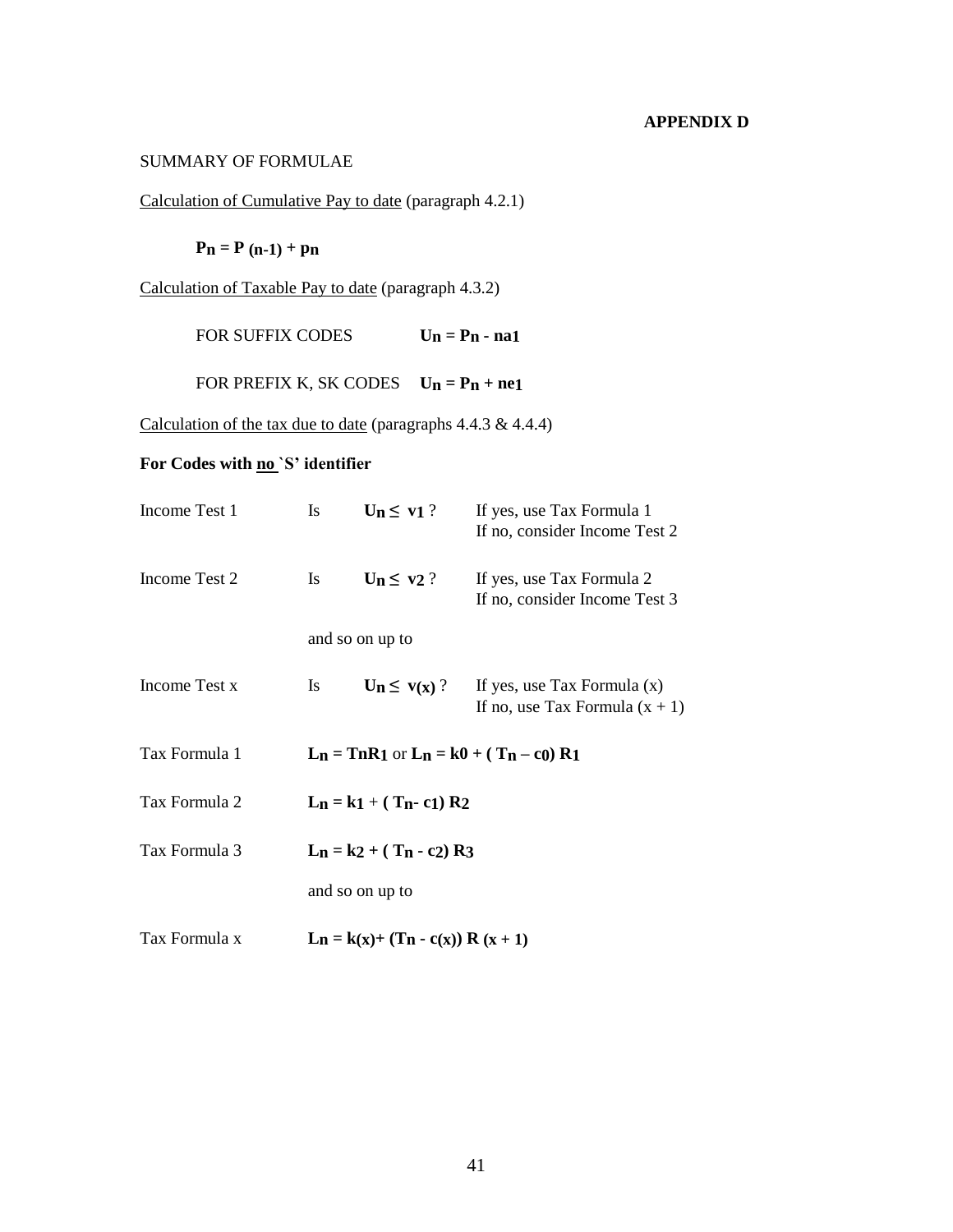# **For Codes with `S' identifier**

| Income Test $1(S)$ | $U_n \le Sv1$ ? If yes, use Tax Formula 1(S)<br><b>Is</b><br>If no, consider Income Test $2(S)$      |
|--------------------|------------------------------------------------------------------------------------------------------|
| Income Test $2(S)$ | $U_n \le Sv2$ ? If yes, use Tax Formula 2(S)<br>Is<br>If no, consider Income Test $3(S)$             |
|                    | and so on up to                                                                                      |
| Income Test $x(S)$ | $U_n \le Sv(x)$ ? If yes, use Tax Formula (x)(S)<br><b>Is</b><br>If no, use Tax Formula $(x + 1)(S)$ |
| Tax Formula $1(S)$ | $L_n = T_nSR_1$ or $L_n = Sk_0 + (T_n - Sc_0) SR_1$                                                  |
| Tax Formula 2(S)   | $L_n = Sk_1 + (T_n - Sc_1) SR_2$                                                                     |
| Tax Formula $3(S)$ | $L_n = Sk2 + (T_n - Sc2) SR3$                                                                        |
|                    | and so on up to                                                                                      |

| Tax Formula $x(S)$ | $L_n = Sk(x) + (T_n - Sc(x)) SR (x + 1)$ |  |  |
|--------------------|------------------------------------------|--|--|
|--------------------|------------------------------------------|--|--|

Calculation of Tax Deduction or Refund for the week (paragraph 4.5)

$$
l_n=L_n-L(n\mathbin{-}1)
$$

Positive values are deductions Negative values are refunds

Where the overriding Regulatory limit applies

 $\ln = M x (p_n - p \text{bik})$ 

Where the tax code is operating cumulatively

 $L_n = L(n - 1) + (M x (p_n - p b i k))$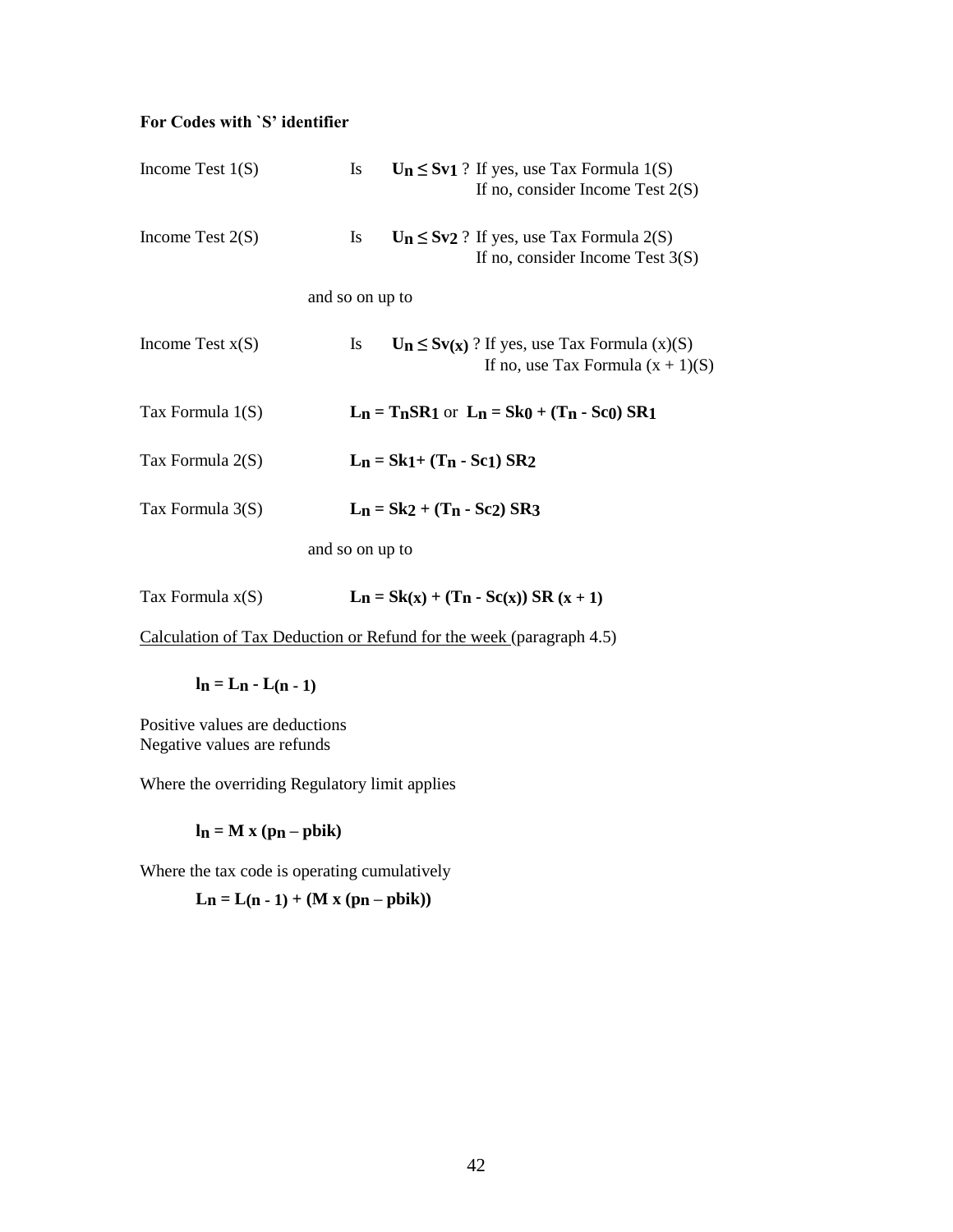(The Tax Tables set out in this Specification are provided for use by Payroll Software Developers and employers whose payroll calculations are carried out by computer. Printed Tax tables are provided for use by other employers.)

> This Specification will continue in use until you are told to amend or destroy it. Details of amendments (or, where appropriate, a new Specification) will be provided under the arrangements described in paragraph 1.6 of the Specification. Amendments should be recorded in the space provided overleaf.

These Tax Tables have been prepared by the HMRC Board under Section 685 Income Tax (Earnings and Pensions) Act 2003.

Crown copyright reserved.

VERSION 15 ISSUED October 2016